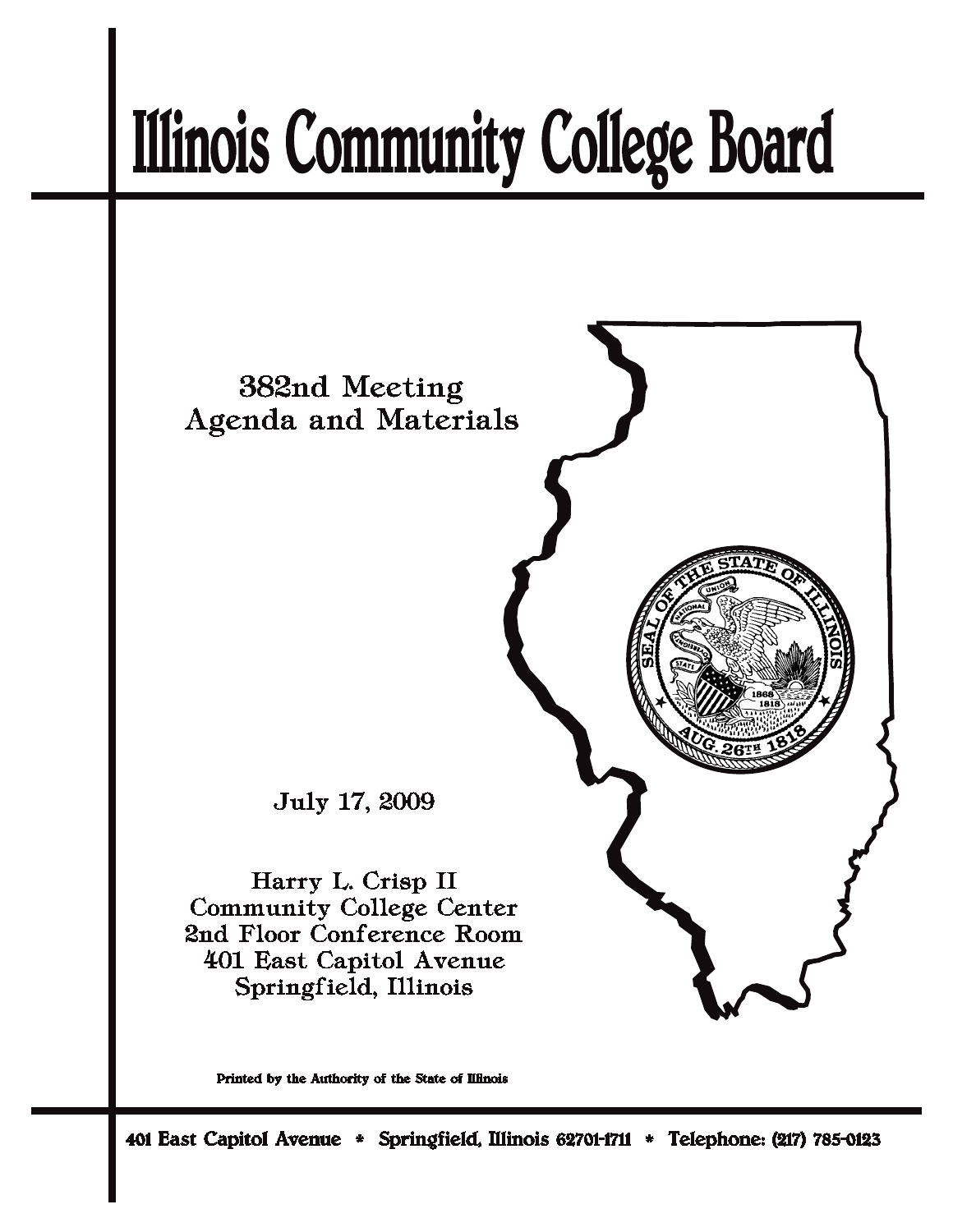## Agenda 382nd Meeting of the Illinois Community College Board Harry L. Crisp II Community College Center 401 East Capitol Avenue Springfield, IL

# July 17, 2009

|     | 11:30 a.m. - Business Meeting - Second Floor Conference Room                                  |                                                                                                                                                                                                                                                                                                                           |                                           |  |
|-----|-----------------------------------------------------------------------------------------------|---------------------------------------------------------------------------------------------------------------------------------------------------------------------------------------------------------------------------------------------------------------------------------------------------------------------------|-------------------------------------------|--|
| 1.  | Roll Call and Declaration of Quorum                                                           |                                                                                                                                                                                                                                                                                                                           |                                           |  |
| 2.  | Announcements and Remarks by Guy H. Alongi, Chair                                             |                                                                                                                                                                                                                                                                                                                           |                                           |  |
| 3.  | <b>Board Member Comments</b>                                                                  |                                                                                                                                                                                                                                                                                                                           |                                           |  |
| 4.  | Approval of Minutes of the January 9, 2009 Meeting (ACTION)                                   |                                                                                                                                                                                                                                                                                                                           | $1 - 17$                                  |  |
| 5.  | Nomination of Vice Chair (ACTION)                                                             |                                                                                                                                                                                                                                                                                                                           |                                           |  |
| 6.  | New Units of Instruction (ACTION) Elaine Johnson                                              |                                                                                                                                                                                                                                                                                                                           | 18-31                                     |  |
| 7.  | Illinois Community College Board Recognition of Community Colleges<br>(ACTION) Elaine Johnson |                                                                                                                                                                                                                                                                                                                           | 32-33                                     |  |
| 8.  |                                                                                               | <b>Consent Agenda (ACTION)</b>                                                                                                                                                                                                                                                                                            |                                           |  |
|     | 8.1<br>8.2<br>8.3<br>8.4<br>8.5<br>8.6                                                        | Minutes of the March 20, 2009 Meeting<br>Calendar Year 2010 Board Meeting Dates and Locations<br>Authorization to enter into Interagency Contracts<br>and/or Agreements<br>Authorization to Transfer Funds among Line Items<br><b>Intergovernmental and Data Sharing Agreement</b><br>Minutes of the June 5, 2009 Meeting | 34-52<br>53<br>54<br>55<br>56-57<br>58-73 |  |
| 9.  |                                                                                               | <b>Information Items</b>                                                                                                                                                                                                                                                                                                  |                                           |  |
| 10. | <b>Other Business</b>                                                                         |                                                                                                                                                                                                                                                                                                                           |                                           |  |

- 11. Executive Session
- 12. Public Comment
- 13. Adjournment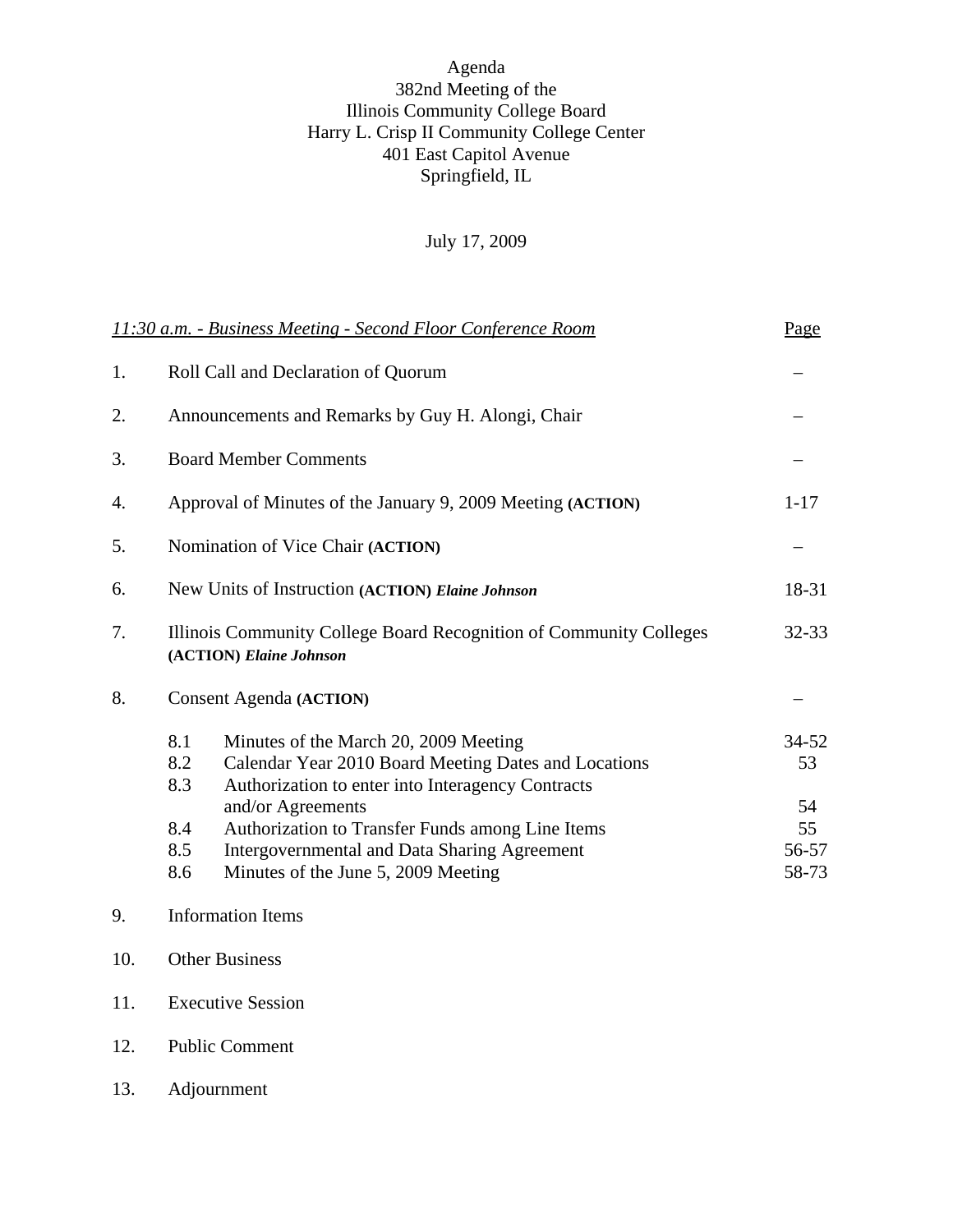## UNAPPROVED

Minutes of the  $379<sup>th</sup>$  Meeting of the Illinois Community College Board Harry L. Crisp II Community College Center 401 East Capitol Avenue Springfield, IL

January 9, 2009

## **RECOMMENDED ACTION**

It is recommended that the following motion be adopted:

The Illinois Community College Board hereby approves the Board minutes of the January 9, 2009, meeting, as recorded.

\* \* \* \* \* \* \* \* \* \*

## Item #1 - Roll Call and Declaration of Quorum

Chairman Alongi called the meeting to order at 9:00 a.m. Role call was taken with the following members present: Guy Alongi, James Dumas, Rudolph Papa, Tom Pulver, Judy Rake, Jake Rendleman, and Christopher Brunson (Student Member). Dianne Meeks, Suzanne Morris and Addison Woodward, Jr. were absent. Allison Ray declared that the Board had a quorum.

### Item #2 - Announcements and Remarks by Board Chair

Chairman Alongi welcomed everyone and hoped that they had an enjoyable holiday season. Mr. Alongi commented that he is ready to hit the new year running and welcomed Dr. Chapman from Lewis and Clark Community College, along with his staff, for bringing their healthcare unit to Springfield for today's meeting. He looks forward to recognizing three recent retirees from ICCB: Zach Mathew, Preston Morgan, and Barb Risse. Mr. Alongi also recently retired and appreciates all of the employees for their years of service. Mr. Alongi also welcomed all of the new staff at ICCB and wished them a long career with the ICCB.

Item #3 - Board Member Comments

Judy Rake had no comment at this time.

Tom Pulver wished everyone a Happy New Year.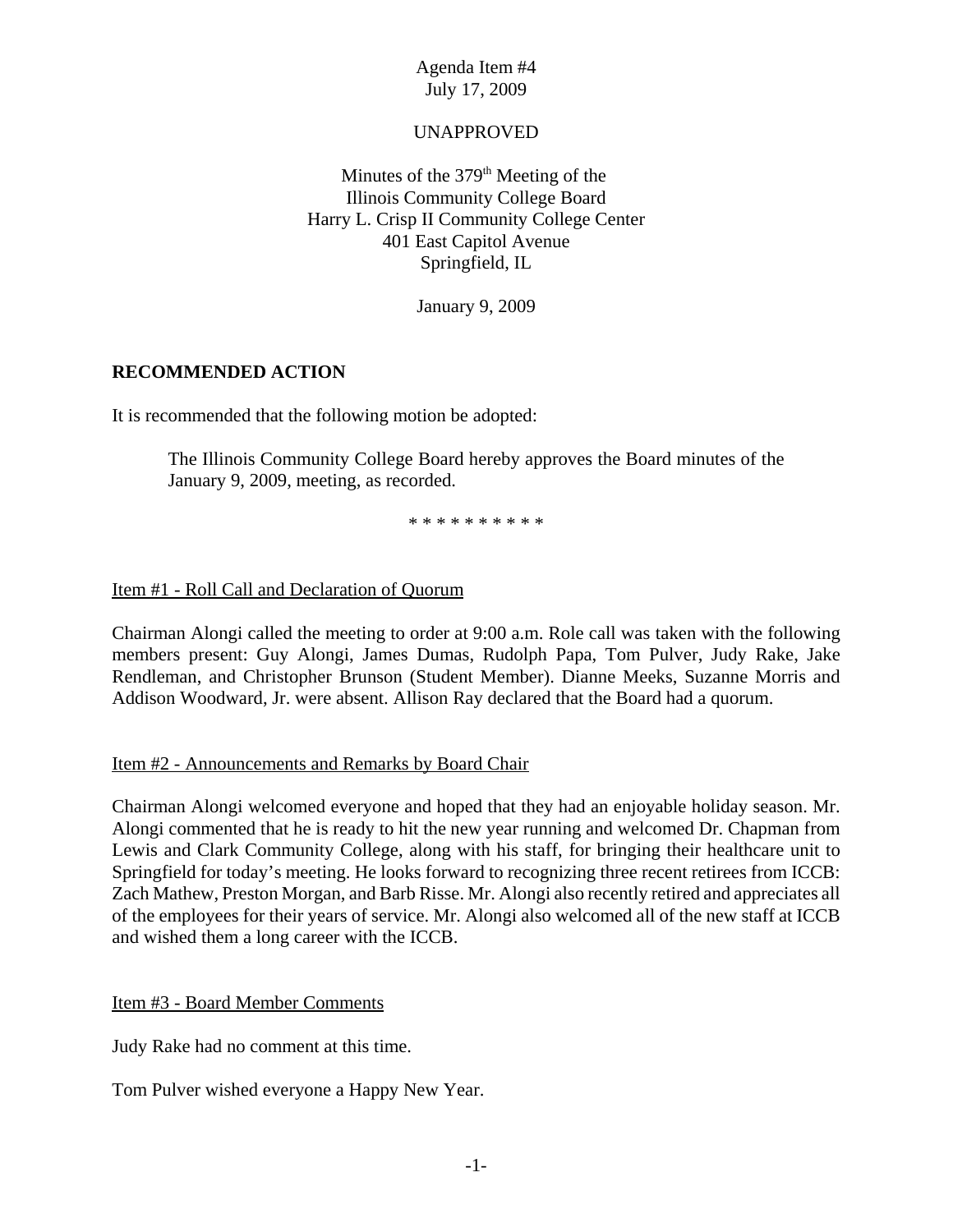James Dumas had the opportunity in December to tour the ICCB offices and meet the staff. Mr. Dumas expressed that staff were extremely professional, and he was very impressed with the facilities. Allison Ray was also thanked for being so efficient and making arrangements for the Board.

Christopher Brunson wished everyone a Happy New Year.

Jake Rendleman wished everyone a Happy New Year and welcomed all of the staff. Mr. Rendleman recognized that these are trying times, but we have made it before and we will do it again.

Rudy Papa stated that he was happy to be here and wished everyone a Happy New Year.

### Item #4 - President/CEO Report

President/CEO Geoffrey Obrzut acknowledged three ICCB employees that recently retired. Collectively, the three retirees, had over 62 years of service with the ICCB. They did a wonderful job, and it has been a pleasure to work with them over the past several years. One of reasons the ICCB is so great is because of the great staff, and we hate to see them go, but he hoped that they enjoy their retirement. The retirees were presented with certificates recognizing their years of service. Preston Morgan served 23 years with the ICCB and left as the Senior Director for Workforce Development. Zach Mathew served 21 years with the ICCB and left as the Senior Director for Web Services. Barb Risse served 18 years with the ICCB and left as the Director for Transfer Programs. Photos were taken of the retirees receiving their certificates from Mr. Obrzut and Chairman Alongi. The retirees took time to address those in attendance at the meeting.

Mr. Obrzut invited the ICCB Executive Staff to introduce their new staff to the Board.

Dr. Elaine Johnson, Vice President for Academic Affairs and Workforce Development, introduced Jennifer Timmons, Senior Director for Student Development, Ann Chandler, Assistant Director for Career and Technical Education, and Jessica Barrientos, Director for Academic Affairs. Dr. Johnson welcomed all of them to her group.

Dr. Karen Hunter Anderson, Vice President for Adult Education and Institutional Support, has two new staff members but only one of them was able to attend the meeting today. Dr. Anderson introduced Nelson Aquiar as the Associate Director for ESL and Immigrant Issues. Mr. Aguiar started on September 1, 2008 and is a great asset and will be very involved in the Latino Advisory Committee. The second new employee is Ben Greer, and he is the Associate Director for Adult Education and Regional Support Specialist. Mr. Greer started in December and will attend the March Board meeting at the College of Lake County. Dr. Anderson also recognized that there have been two marriages to celebrate in her department. Jo Barnard and Kelly Alongi were married in the fall, and Dr. Anderson congratulated them.

Ellen Andres, Chief Financial Officer, has three new employees. Chris Russell started in February 2008 and is an Applications Programmer. He is seen a lot of the time working on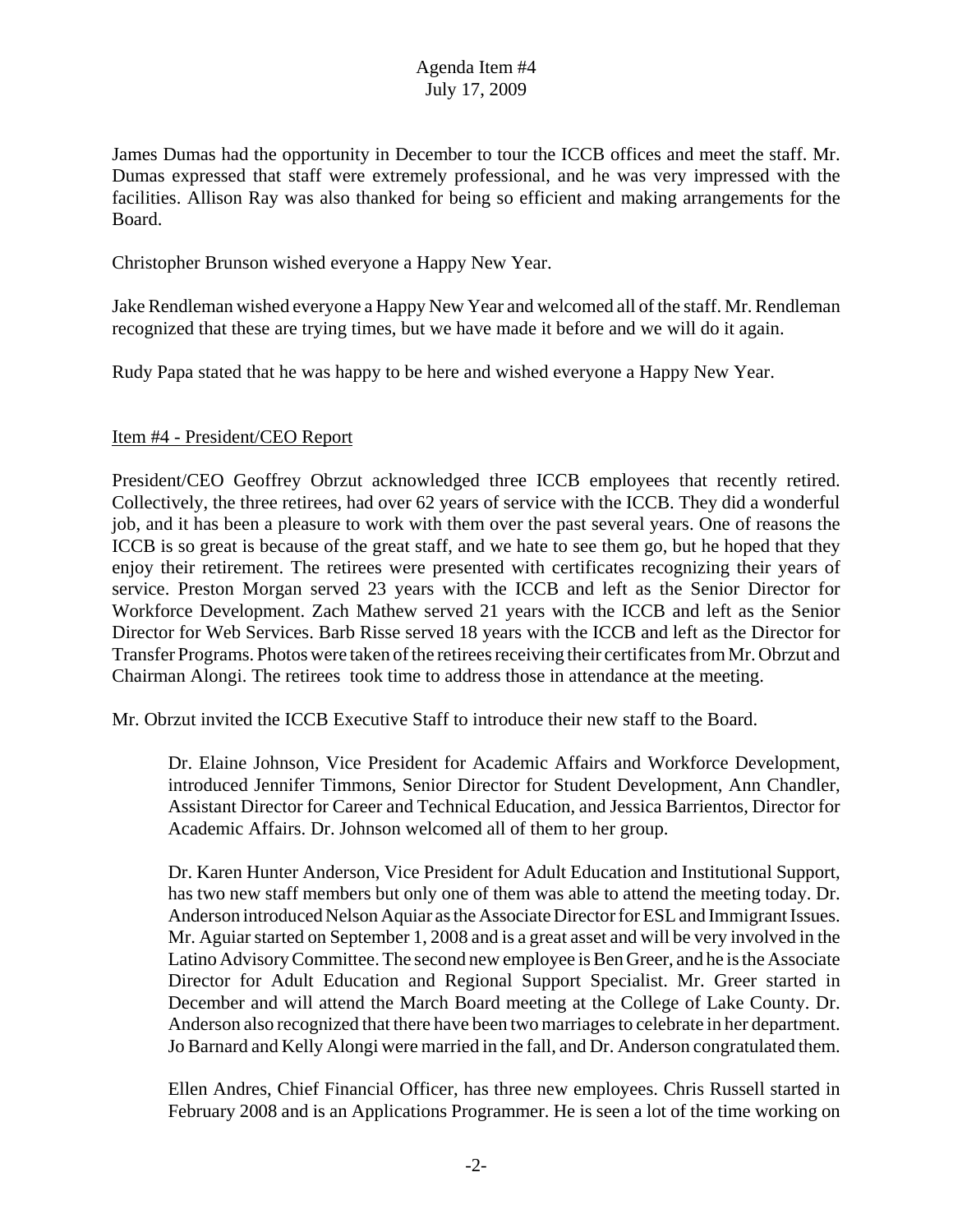all of the equipment throughout the office. Lori Ward is an Account Technician and started in July 2008. Mrs. Andres' final new employee is Amanda Harmon. Ms. Harmon is the Associate Director of Finance and Program Accountability and she started in August 2008.

Mr. Obrzut also presented to the Board and those in attendance at the meeting a draft of a letter to the Illinois Congressional team in response to an editorial in *USA Today*. The article highlighted community colleges and how they may fare in regards to the economic stimulus package.

Mr. Obrzut thanked Dr. Chapman and Donna Meyer from Lewis and Clark Community College, for bringing their unbelievable mobile health unit to the Board meeting. This health unit has been a real asset to the rural areas of their district.

John Wood Community College recently lost their Adult Education Center due to a fire. Everything was destroyed, but the program has found temporary space, and classes will resume on January 12, 2009. Dr. Karen Hunter Anderson and Jennifer Foster, Senior Director for Adult Education and Family Literacy, have provided assistance to John Wood to help deal with this crisis. The college did have insurance to replace lost items, but other colleges throughout the state are also helping by donating items.

Recently, due to reduced budgets, two Adult Education programs were forced to temporarily shut down. The YWCA in Elgin and South Suburban College are the two programs that have been affected. They have received no state funding for this fiscal year, but will try to reopen in February.

ICCB has been asked to provide input to the National Council of State Directors of Community Colleges for Adult Education on the Obama transition work for economic recovery. Illinois was one of eight states whose input was sought because of our excellence in adult education and training.

The Latino Advisory Committee will meet for the first time on Februay 26, 2009, and the meeting will be held in the Chicago area.

Mr. Obrzut also noted that a letter has been sent to several community college presidents to show our support of the Illinois Community College Sustainability Stimulus package.

Two grants have recently been applied for on behalf of the ICCB. The first is a continuation of the Joyce Foundation and the other is from the Illinois Department of Transportation for the Preapprenticeship Program on behalf of Southwestern Illinois College.

The Homeland Security Conference will be held on April 15-16, 2009, at the Hilton in downtown Springfield.

Jennifer Timmons, Senior Director for Student Development, and Dr. Elaine Johnson are working with Steve Brown of the Presidents' Council on their program with the National Guard. This is very good and impressive program.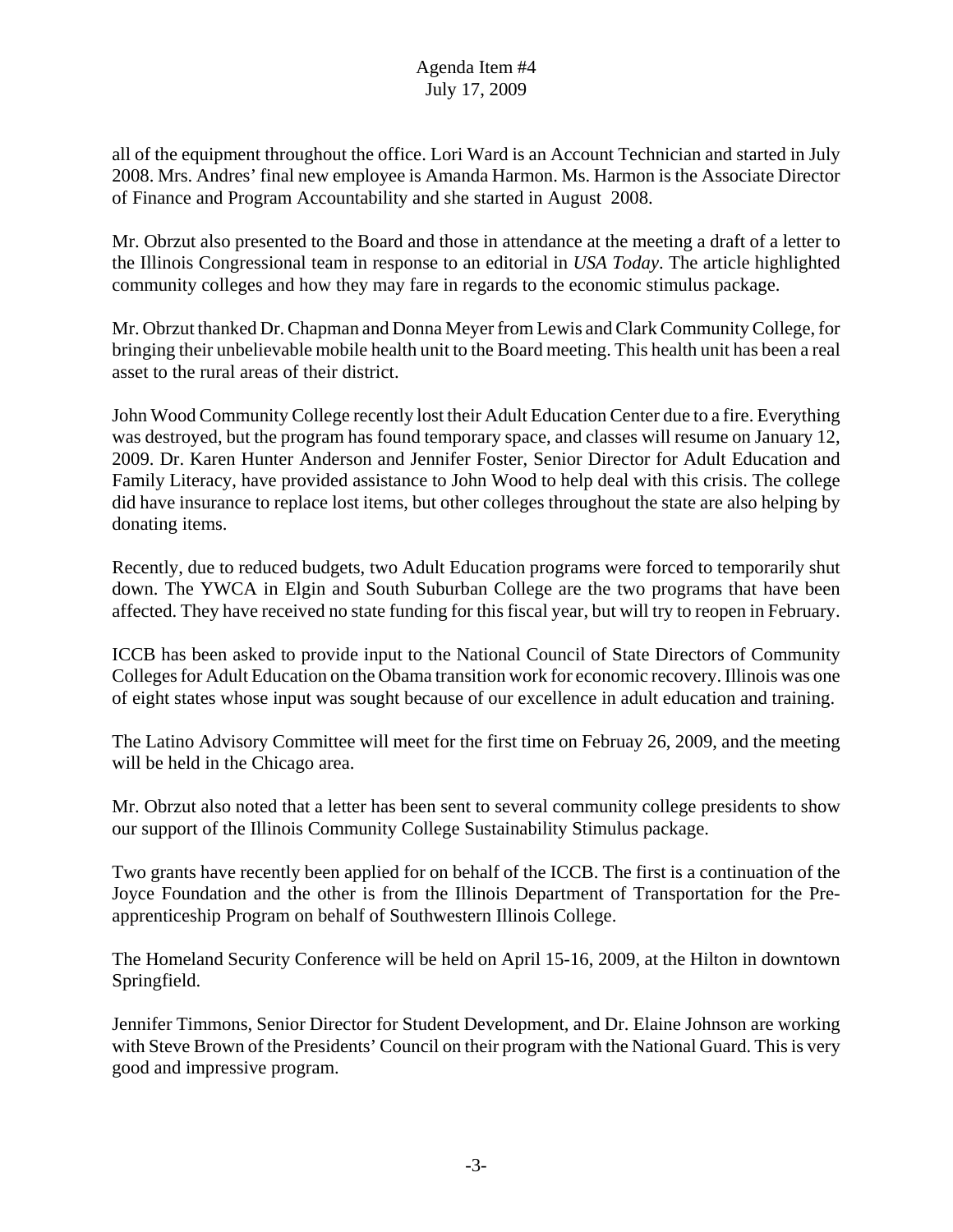#### Item #5 - Committee Reports

#### Item #5.1 Budget and Finance

Rudy Papa reported how this Board has seen state revenues shrink and student tuition increase over the past several years. The Budget and Finance Committee wanted to hear how this was affecting the colleges and students, so Budget and Finance Hearings were held over the past few months. Testimony was presented by students, presidents, faculty, trustees and administrators. Over and over, the committee heard that the colleges were reducing classes and cutting programs, affecting services to the students and even turning students away. At the time that we held our Budget and Finance Committee meeting in December, we were also hearing about the ramifications to our students due to reduced funding. The committee is watching the State of Illinois, as well as the United States, spiral in an economic downturn. State revenues are far less than estimated when the fiscal year 2009 budget was passed last summer. Revenues are not expected to rise at all next year; as a result, all public universities were asked to take a 2.5 percent cut in the current year appropriations. The ICCB was also asked to take a 2.5 percent reduction in operating grants for the colleges and the adult education providers statewide. Should the Board be asked to take another mid-year reduction, the Committee believes that the community colleges have already taken more than their fair share of necessary cuts to their operations. At the end of last year, the General Assembly appropriated an increase of funds to the community college system; the public universities

also saw increases. However, after the Governor made vetoes to the budget, our system received less than it did in fiscal year 2008. The universities' fiscal increases remained. We all have to work together to move Illinois forward; Illinois community colleges are expected to provide a broad range of affordable opportunities to everyone who wants access. We cannot be the economic generators of our communities if we are forced to turn away students, cut classes and eliminate programs.

#### \* \* \* \* \* \* \* \* \* \*

Chairman Alongi inquired about the assessed evaluation on property and how it may affect our colleges. Mr. Alongi wants to know who to turn to, to find out what the average EAV for the state is, because the EAV would drive the portion of the property taxes that the community colleges collect. He is concerned that with home prices dropping during this economic downturn, there will also be a reduction in property taxes.

Ellen Andres replied that the ICCB receives that information through the college audits. Right now we are looking at the downturn affecting us about two years out. The community college CFO's are likewise concerned and will be addressing the issue. However, another problem that the system is facing is that the colleges are seeing increased enrollments now. Normally the state should provide more funds with increased enrollments, but the money just is not there right now.

Chairman Alongi requested that Mrs. Andres keep the Board apprised of the EAV issue and Mrs. Andres agreed.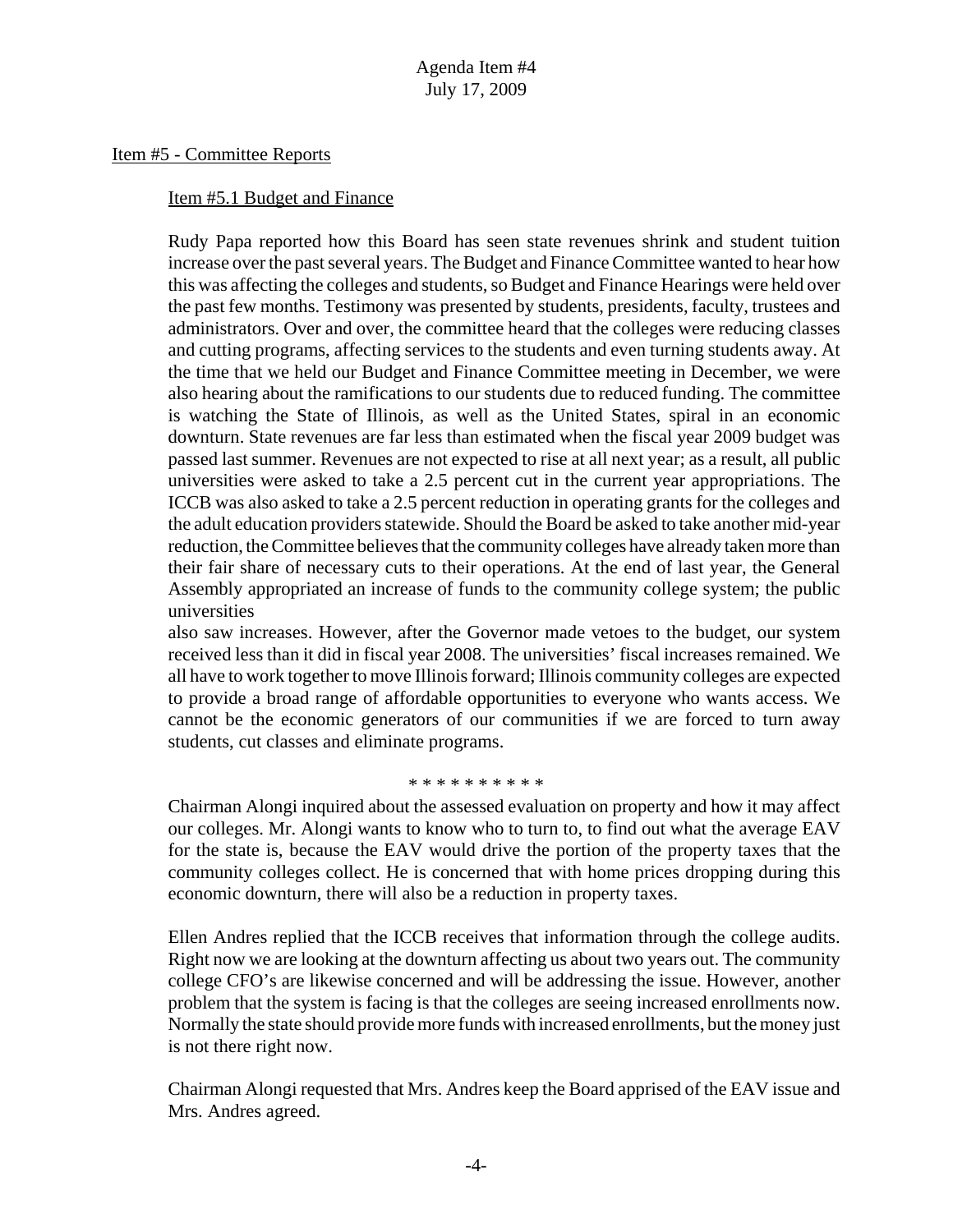## Item #5.2 Academic Affairs and Student Relations

Jake Rendleman reported that the American Diploma Project faculty teams are meeting and continue to work on the alignment of secondary and postsecondary students. The State Superintendent will give an overview to the college's chief academic officers and student service officers at a joint meeting in January.

Achieving the Dream is an initiative designed to promote student success for community colleges with an emphasis for minority students of any age. A meeting will be held February 5-6, 2009, for those colleges that meet the criteria for participation.

The ICCB has submitted a Shifting Gears 2.0 continuation proposal to the Joyce Foundation and the grant award notification should be received in April 2009. The purpose of the proposal is to continue Shifting Gears work designed to help Illinois meet the need for a skilled workforce and provide more opportunities for low-skilled, low-income adults to access high quality education and training.

The Homeland Security Conference will be held April 15-16, 2009, in Springfield and the focus this year will be on student safety. Presentations will include how campuses have dealt with recent acts of violence and in providing an increase in mental health services on campus.

The Phi Theta Kappa banquet to honor students from across the state will be held on April 22, 2009, and all Board members are invited to attend.

Student Advocacy Day will be April 23, 2009, at the State Capitol.

The IDOT proposal for training in Region 5-District 9 is designed to train minorities and women in basic employment and construction skills. This training would be conducted through Southwestern Illinois College, and a potential exists for this program to be distributed throughout the state.

Caterpillar, Inc. has contacted the ICCB to develop a consortium between Caterpillar, Illinois Central College (ICC) and the ICCB to provide cost-effective, entry-level, manufacturing training solutions. The training would begin in Illinois, with the expectation to expand across the United States and eventually go global. A steering committee has been formed to address the needs of Caterpillar with guidance in the overall strategic direction of this project. ICC will take the lead and hold the first steering committee meeting, but this initiative would affect all community colleges throughout the state, since Caterpillar has multiple sites throughout Illinois.

\* \* \* \* \* \* \* \* \* \*

After Mr. Rendleman's report, a brief discussion about the Monetary Assistance Program (MAP) took place.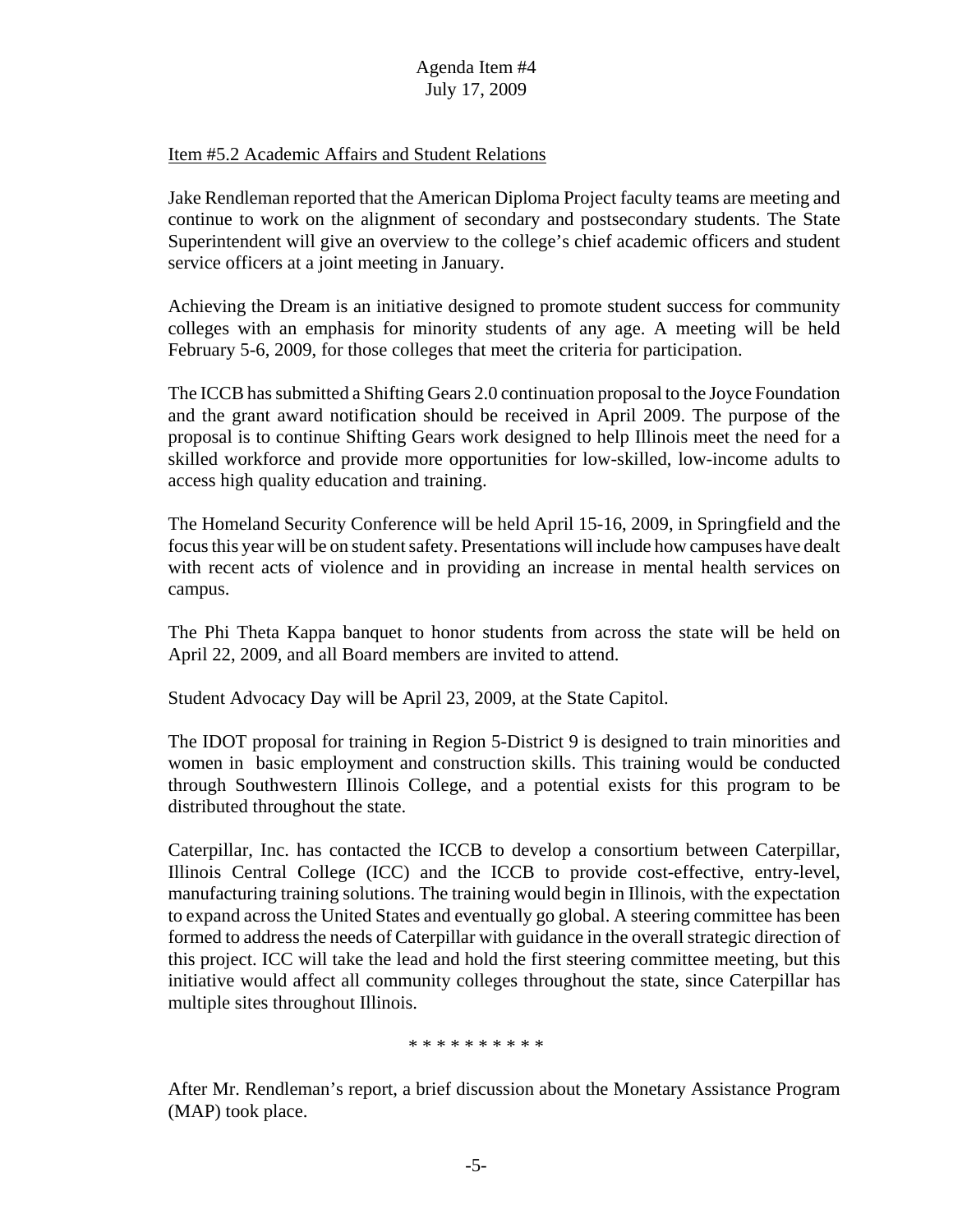### Item #5.3 External Affairs

### Item A - Public Relations

Steve Morse reported that the ICCB is currently working with the ICCTA and the Presidents' Council with their initiatives. The ICCB is using the *USA Today* article as a springboard for editorial boards throughout the state.

## Item B - Legislation

Regarding the Legislature, the most significant news is the impending impeachment trial of the Governor. The House is scheduled to vote on the resolution today. There is conflicting views that, if this year's House vote on the impeachment carries into the new session, the new House will most likely vote on the resolution again. If the House passes the resolution, then the Senate will conduct the impeachment trial.

There is some new legislation coming up that affects community colleges. Not much change is anticipated with new Senate President Cullerton. There should be issues on Veterans Affairs and Campus Security. Dr. Karen Hunter Anderson has been assigned to the African American Male Task Force, which is a project of DHS. Some legislation could result from the work of that group. The Baccalauerate Degree legislation for community colleges will likely surface again, and the past president of Harper College, its strongest supporter, is now the President at the College of DuPage.

The swearing in of the new General Assembly will take place on January 14 at 12:00 p.m.

### Item #5.4 Strategic Planning

Tom Pulver reported on the IBHE Public Agenda. The final report produced by the IBHE was distributed. The Public Agenda is being prepared for publication and IBHE staff are working on implementation strategies. There will also be presentations given to all of the education committees of the General Assembly. ICCB staff are currently working on the document that serves as a crosswalk between the Public Agenda and the final report of the General Assembly. ICCB staff recommended that the Strategic Planning Committee coordinate their efforts with the ICCTA and Presidents' Council.

\* \* \* \* \* \* \* \* \* \*

At this time, President Obrzut suggested that the committee structure of the ICCB be reviewed and that it would most likely fall under the Strategic Planning Committee's responsibilities.

\* \* \* \* \* \* \* \* \*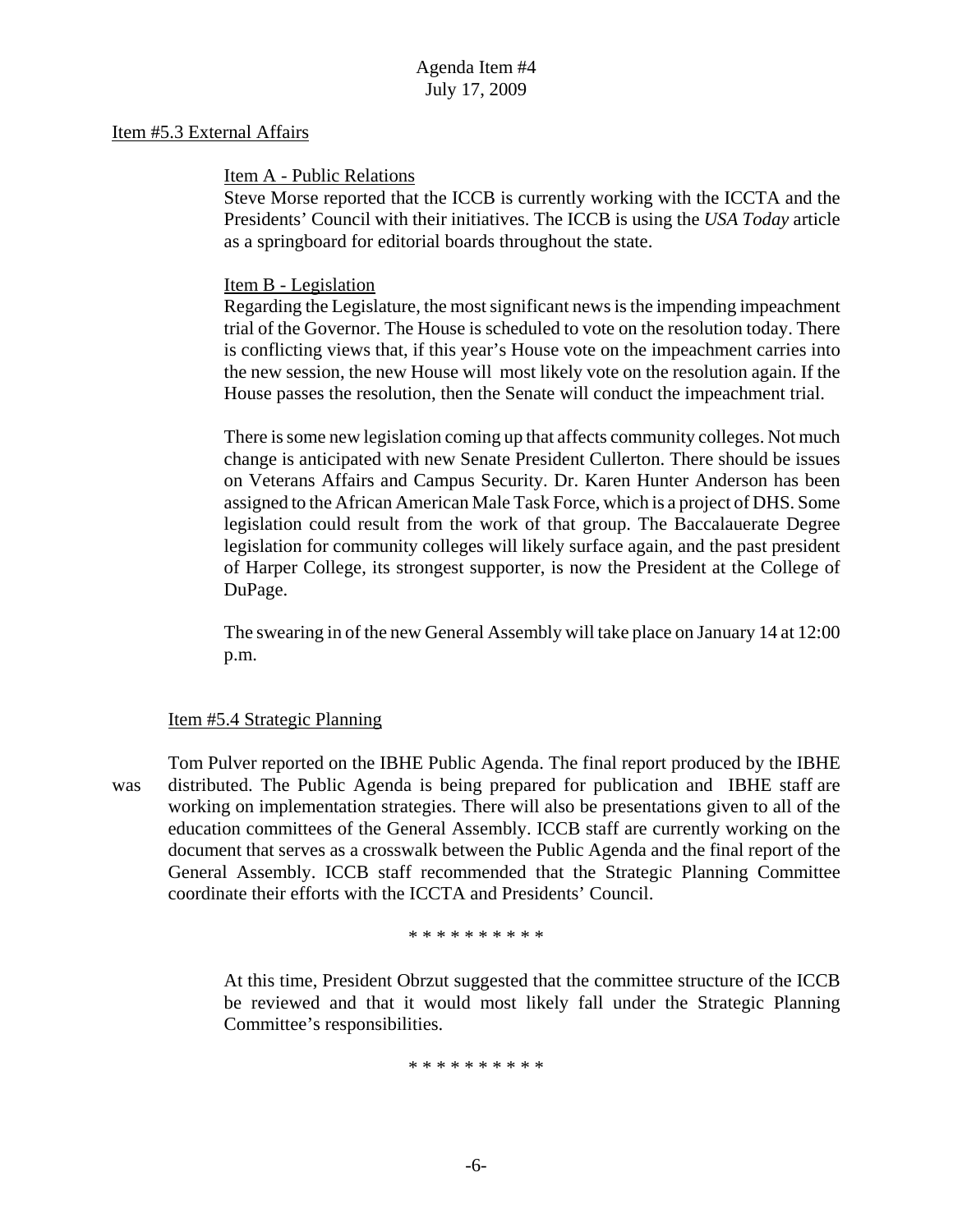Item #6 - Advisory Organizations

#### Item #6.1 Illinois Community College Faculty Association

Kathy Westman reported that, even though it is January and most of the colleges are not holding classes currently, the teachers have been busy preparing for the next term. She also reported that many faculty are seeing an increase in requests for letters of recommendation for students. These letters of course include requests from current students but also a noticeable increase from previous students for prestigious four-year institutions.

Ms. Westman thanked the Board and staff for all of their support. Due to ICCB support, the ICCFA is currently in the black and, therefore, able to move forward toward their goals.

ICCFA is preparing to distribute four awards of \$1,000 each for the Teaching and Learning Workshop Grant. This is to develop and provide workshops for community college faculty in the region. Another grant of \$1,000 will be awarded to an individual or group of faculty for research. Forms will be distributed through faculty leadership on campuses, as well as the ICCFA website. Recipients of the grants will be recognized at the ICCFA banquet in October and will be required to conduct a presentation at the annual conference.

The ICCFA is preparing for the fall 2009 conference which is co-sponsored by the colleges, trustees, and presidents. The 2009 statements for the ICCFA dues are being prepared and will be mailed soon. ICCB is assisting in preparing this, and will include a narrative with the hope of gaining increased compliance.

The next ICCFA meeting will be held later today, in the ICCB offices.

\* \* \* \* \* \* \* \* \* \*

Jake Rendleman asked Ms. Westman if there were still colleges that have not paid their dues for the current year. Ms. Westman replied that there are a few that have not, but that those that have not, have also been consistent in not participating in past years as well.

### Item #6.2 Student Advisory Committee

Christopher Brunson reported that the next SAC meeting will be January 23-24, 2009 in Springfield. SAC has been busy planning several events. Student Advocacy Day will focus on increased operational funding. The end of the year banquet will be in March and all college trustees will be invited. Mr. Brunson also extended an invitation to Board Members. The banquet will be held at the Marriott in Oak Brook, and invitations will be sent out soon. The Autism Fundraiser will conclude February 27, 2009, and all proceeds will go to Autism for Illinois.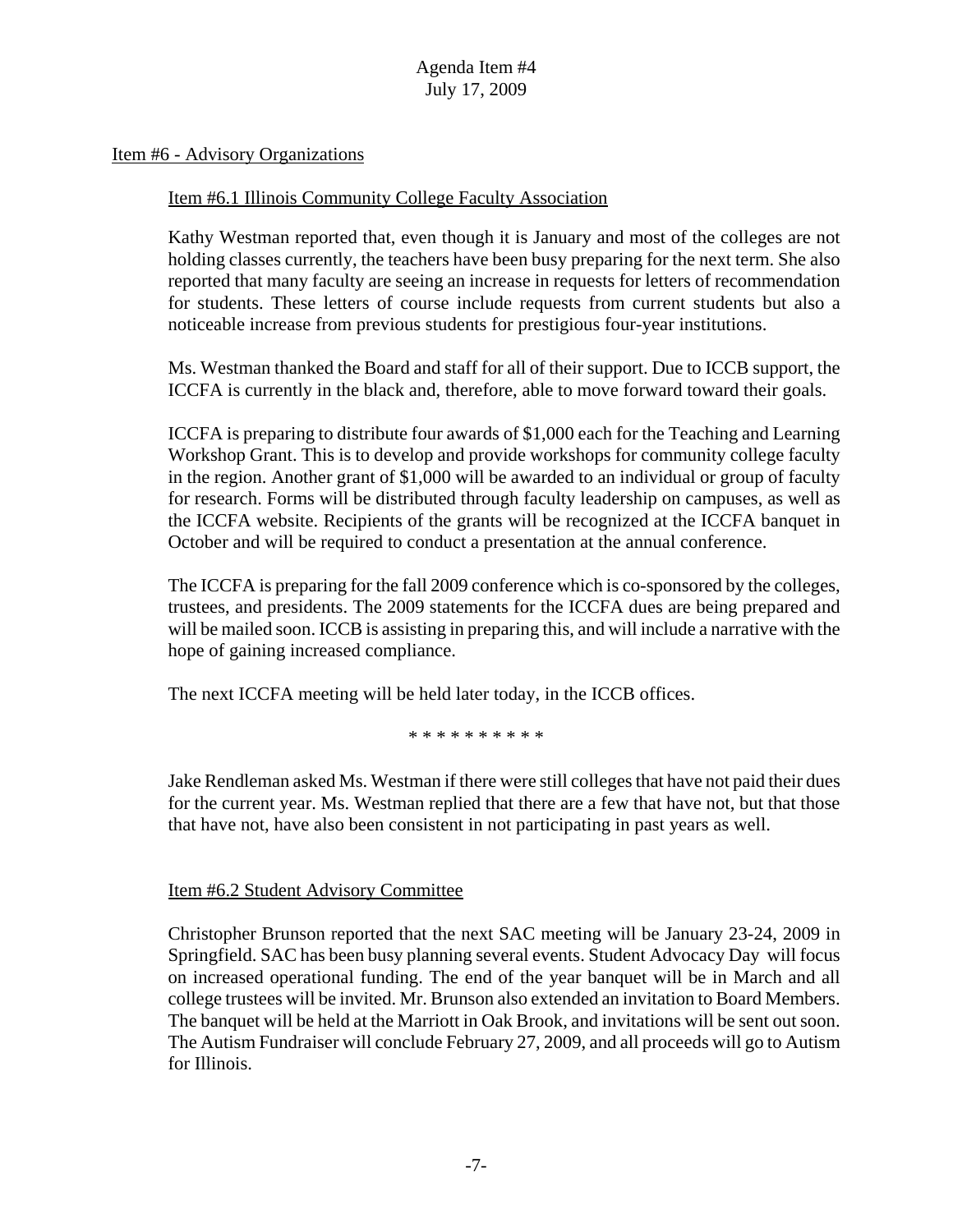## Item #6.3 Illinois Community College Trustees Association

Mike Monaghan welcomed everyone and brought best wishes from Jeff May, President of ICCTA. Mr. May was planning on attending but, unfortunately, was not able to make it. The trustees find themselves in a position favorable to working with everyone in the community college system. He also thanked everyone for all of the hard work in the past years and looks forward to working together in the new year.

This year promises to be trying, and one of the issues that the community colleges face is to measure the impact of the 2.5 percent reduction, with currently the promise of additional cuts to come for this fiscal year. To attempt to measure what the impact of a 2.5 percent or further reductions may be, a survey has been launched jointly, with the Presidents Council and ICCB. They are receiving results and anticipate to compile the data and develop an initiative to present to the General Assembly and Governor, in an attempt to continue to move the system forward, at least from a budget perspective.

The community college system will be well represented in Washington, D.C., from February 8-11, 2009, where the AACC and the ACCT have coordinated a joint lobby day. Some of these state issues, such as funding, spill into the national scene as well. Community colleges seem to be well positioned in the upcoming President-elect's budget and especially in the proposed economic stimulus package. ICCTA has worked with Senator Durbin, and have an appointment with him to help them understand where community colleges fall in the budget and where they stand in the stimulus package. Community college representatives will meet with Senator Durbin on February 9 or 10, 2009.

ICCTA will also conduct their regular board meeting while in Washington D.C. The March meeting will be March 13 and 14 in Oak Brook. They hope to have the legislative agenda completed by that time.

Mr. Monaghan also commented on the MAP grants and how ICCTA may be able to help with registering students. ICCTA has addressed this with some degree of success with ISAC in the past. At one time, MAP grants were awarded on September 1 and sometimes the community college students did not even apply until August. The award date was then pushed back and is now creeping up again. The ICCTA has had success in the past asking ISAC to move the dates back and perhaps that precedence may help move the award deadlines again.

## Item #6.4 Illinois Community College System Foundation

Ray Hancock discussed the Enroll Illinois program and its objective to create a constituency of all community college people, which currently does not exist in a formal sense. There are five different categories of membership that are functioning. The ICCSF has met with the Presidents' Council, the Illinois Council of Community College Administrators, ICCFA, ICCTA, basically, all of the constituency groups of the system. Some have endorsed the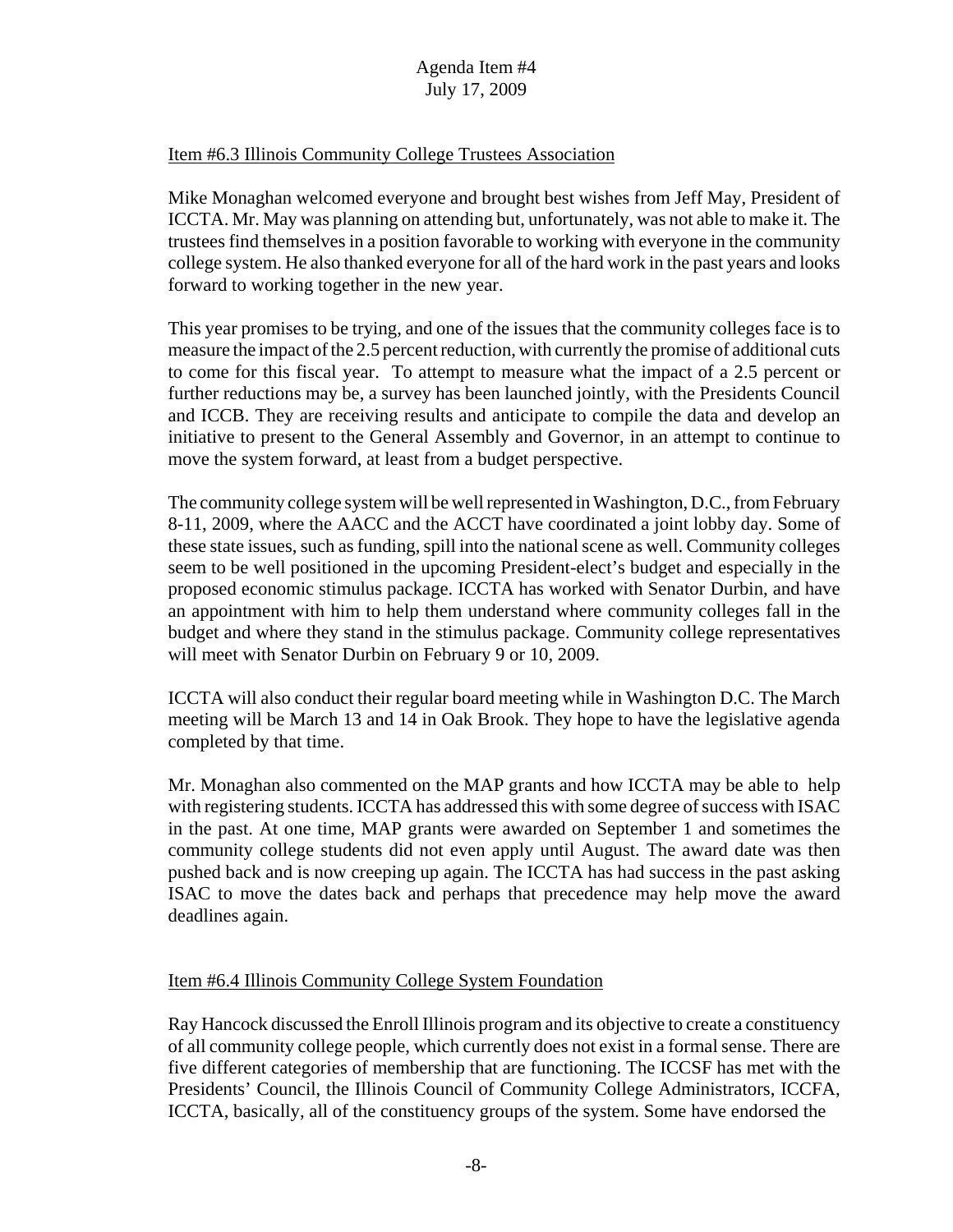program, but no one has been asked to do this yet. It is a new idea but continuing to grow.

The ICCSF offers several scholarships throughout the system totaling almost \$250,000. Their investment portfolio, like everyone's, has taken quite a hit with the economic times. They are offering the same amount at this time. They may need to reduce the size of scholarships in the future.

The Purchasing Consortium is growing and had the first really good year in 2007 and did a little over \$6 million in business. This year that has increased to just over \$7 million. There is a lot of pressure for the colleges to purchase locally and the boards try to support that whenever possible. One area of concentration is academic regalia. All of the colleges have commencement ceremonies and they either buy or rent gowns and hats. They have found a great group to purchase these supplies from and almost 100% of the colleges are now using that company.

Dr. Hancock gave an update on the Harry L. Crisp II Community College Center. The operation of the building is expensive and complex, but it is the best thing ever for this system. The ICCB has inadequate space in the building and there are issues with the state not making payments. The ICCB is several months behind in rent, and ICCSF has started an expansion project to accommodate for the lack of space for the ICCB. This is Dr. Hancock's first project with public money, and it has proven difficult. The latest issue has been that the certified appraisal came in significantly less than needed for the loan. The appraisal also indicated that we needed additional parking and proof of a tenant for the fourth floor space before we could build. He is exploring different methods of financing and Dr. Hancock will keep everyone updated on this project.

The ICCSF will organize a meeting of foundation directors during the March meetings of the ICCTA and Presidents' Council. The meeting will be held on Thursday, March 12, 2009 and Dr. Hancock asked that foundation directors bring their presidents with them. That evening the foundation will sponsor a reception through Energy Systems Group.

Dr. Hancock also expressed his appreciation to the ICCB for all of their work. They are not only partners with the ICCSF, but the ICCB has emerged to be the leader in state education agencies. The reason for this are the quality Board members and staff. Dr. Hancock has been in the system for many years and the Board has maintained its integrity and stood up to the issues, and the staff is a great part of that.

## Item #6.5 Presidents' Council

Bob Mees was very pleased to present to the Board. One of the projects that the Presidents' Council reported to the Board last year was the Sustainability Institute. Seven colleges were involved in that institute and included Kankakee Community College, Wilbur Wright College, Lewis and Clark Community College, Parkland College, Black Hawk College, Olive-Harvey College, and John A. Logan College. This program has grown and several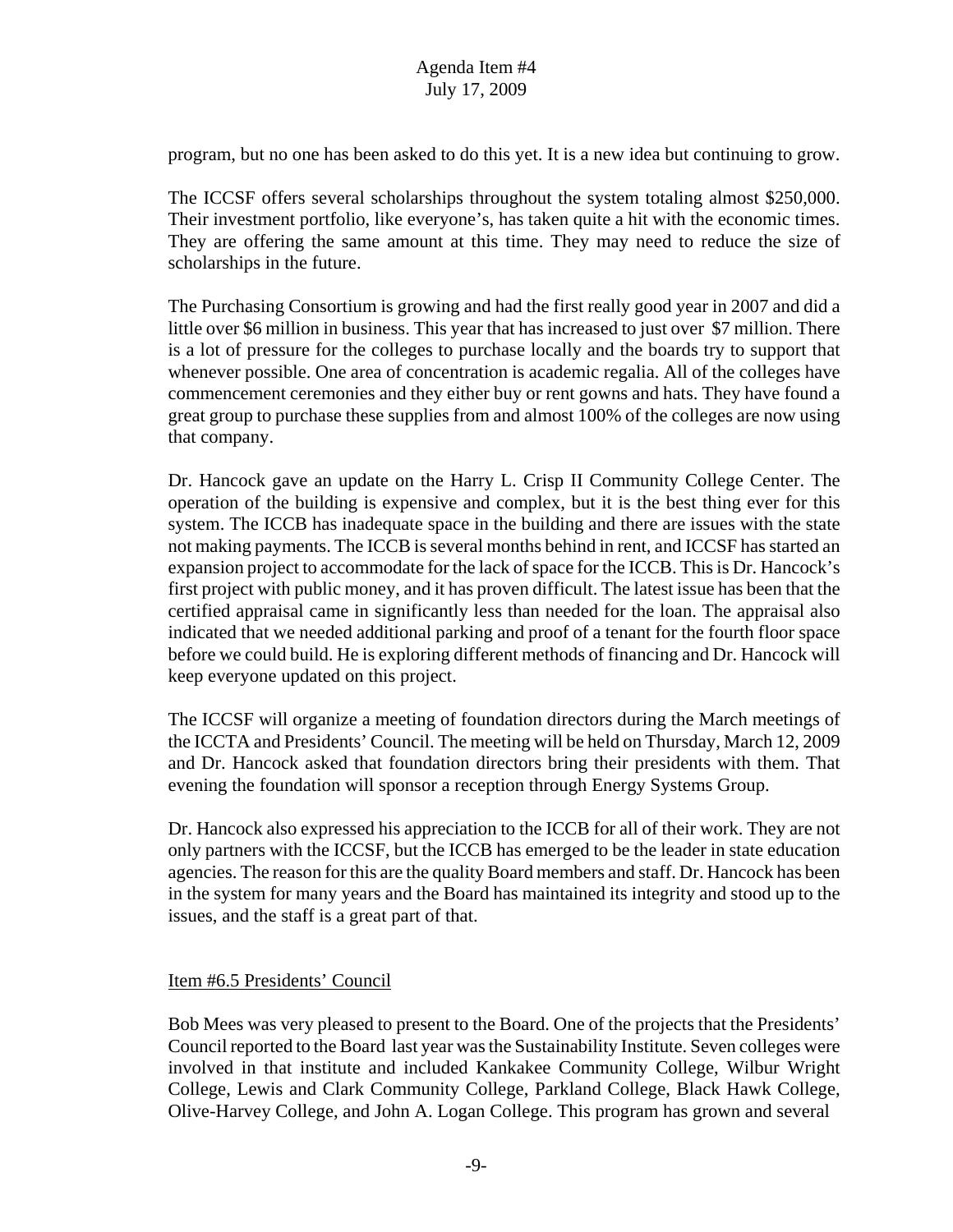more colleges will join the Institute later this year. This group will travel to Washington D.C. on Monday, January 12, 2009, to meet with President-elect Obama's transition team. The hope is that the group will be able to secure some funding from the current economic stimulus package. The colleges that will send representatives include Kankakee Community College, Wilbur Wright College, Lewis and Clark Community College, Southwestern Illinois College, Heartland Community College, Lake Land College, Illinois Central College, Black Hawk College, Olive-Harvey College, Triton College, Waubonsee Community College, Richland Community College, John A. Logan College, and Joliet Junior College. They are hopeful of positive results and are focusing on three goals: energy efficiency and conservation, green jobs and workforce development, and modeling efficiency and demonstrating renewable energy. All of the colleges have been surveyed about these issues. Jon Astroth of Heartland is the chair of this committee, and Jerry Weber of Kankakee has taken a leading role in the project as well.

In two weeks, the annual joint meeting with the Chief Academic Officers and Student Services Officers will be held at the President Abraham Lincoln Hotel and Conference Center in Springfield. The Presidents' Council is excited about the meeting.

Public relations will be very important in the coming year and everyone, including the presidents, the board, and the trustees, is working together on this. It is so important that we send out the same message. We have to gather information to show the impact of the budget situation. We always find a way to fulfill our mission regardless of how much we have been cut and one of the biggest problems has been the increase in tuition. We have to show that this is a problem and will continue to be, unless we get this situation turned around. We need to work hard and with everyone working together on the same message, we will succeed. Everything is in turmoil, but we are getting things ready and when things are ready to change, we will be prepared. There is tremendous potential in the future to make a positive change.

The program with the Presidents' Council and the National Guard has been very, very successful. Dr. Mees thanked Jennifer Timmons and Elaine Johnson for their ICCB staff support. The program focuses on three aspects for this program: the community colleges will host family academies, reintegration programs, and other gatherings of the National Guard; establishing liaisons with family assistance centers throughout the state; and creating and/or expanding on campus Veterans Affairs Centers. All of these things are happening and a successful press conference was held in Springfield on November 13, 2008. So far, nine integration programs have been set up for the first half of the year and Joan Ryan from Director Tammy Duckworth's Veterans Affairs office has contacted Dr. Mees and her office wants to assist with this effort.

#### \* \* \* \* \* \* \* \* \* \*

Jake Rendleman inquired if there was anything being done for faculty and staff that are veterans.

Dr. Mees replied that, at John A. Logan, they have several staff that are with the military and they have created a model policy that was reviewed by military people and it has been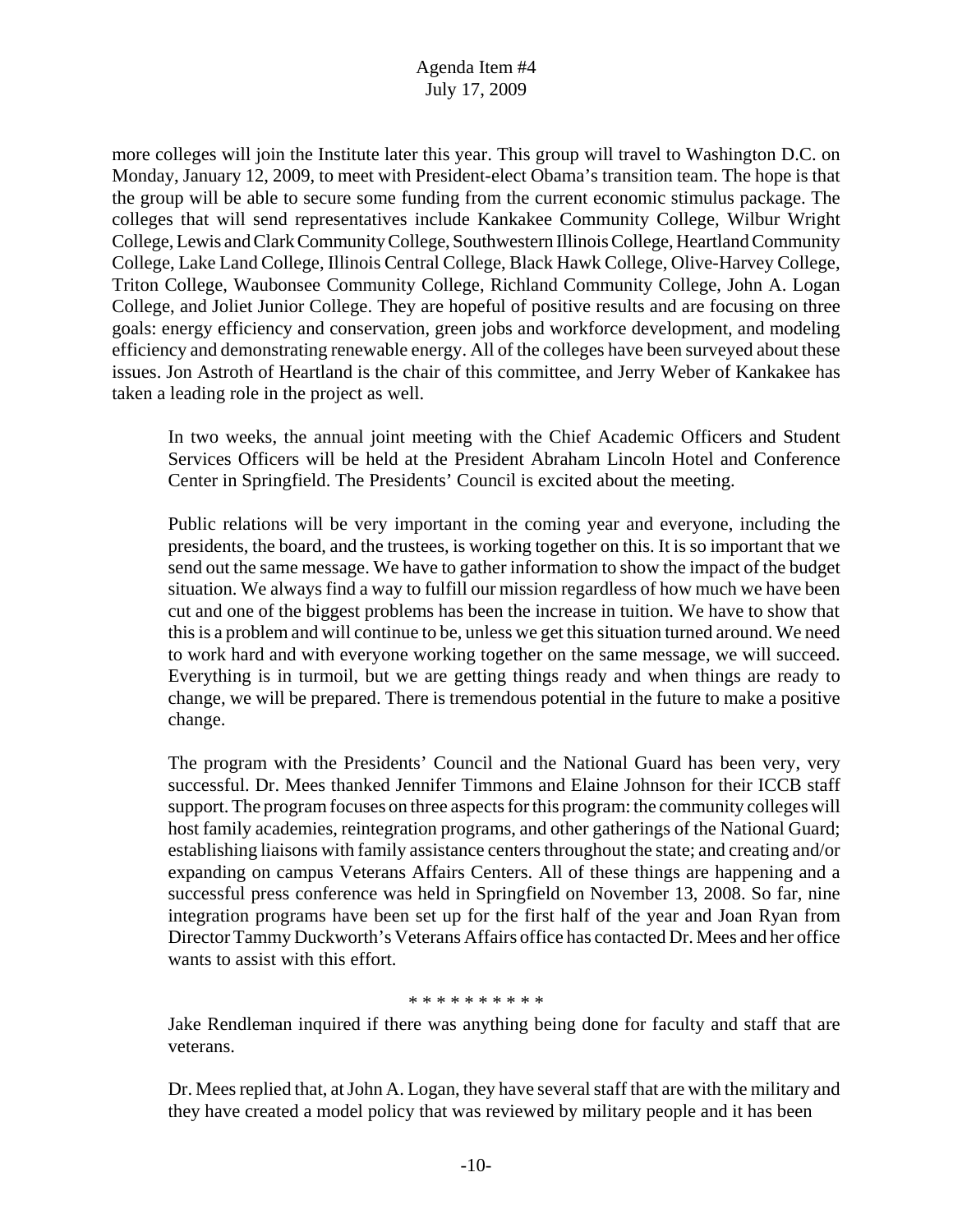regarded as a tremendous policy. If anyone would like to review the policy, Dr. Mees would be more than happy to share it. The president of their faculty association, Tim Baker, is currently serving in Afghanistan and his deployment was what motivated them to change the previous policy. The policies need to be developed to support the employees in the utmost way because they are making a great sacrifice by serving their country.

Mr. Obrzut also mentioned that he and Jennifer Timmons met with Lieutenant Governor Quinn's office and are working with them on creating access through our website to help veterans get into our community colleges.

\* \* \* \* \* \* \* \* \* \*

At this time, Chairman Alongi announced that the format of the meeting would change in order to allow Dr. Dale Chapman and Donna Meyer of Lewis and Clark Community College more time to present their Mobile Health Unit.

\* \* \* \* \* \* \* \* \* \*

### Item #8 - New Units of Instruction

Tom Pulver made a motion, which was seconded by Jake Rendleman, to approve the following motion:

The Illinois Community College Board hereby approves the following new units of instruction for the community colleges listed below:

### **PERMANENT PROGRAM APPROVAL**

Black Hawk College

< Inventory Specialist Certificate (31 semester credit hours)

College of DuPage

< Associate of Arts in Teaching (A.A.T.) Secondary Mathematics Statewide Model Curriculum (63 semester credit hours)

Kankakee Community College

- Cosmetology Associate of Applied Science (A.A.S.) Degree (67 semester credit hours)
- < Cosmetology Technician Certificate (49 semester credit hours)

### John A. Logan College

< Associate of Fine Arts (A.F.A.) in Music Education (68 semester credit hours)

#### Oakton Community College

Radio Frequency Identification Associate of Applied Science (A.A.S.) Degree (60 semester credit hours)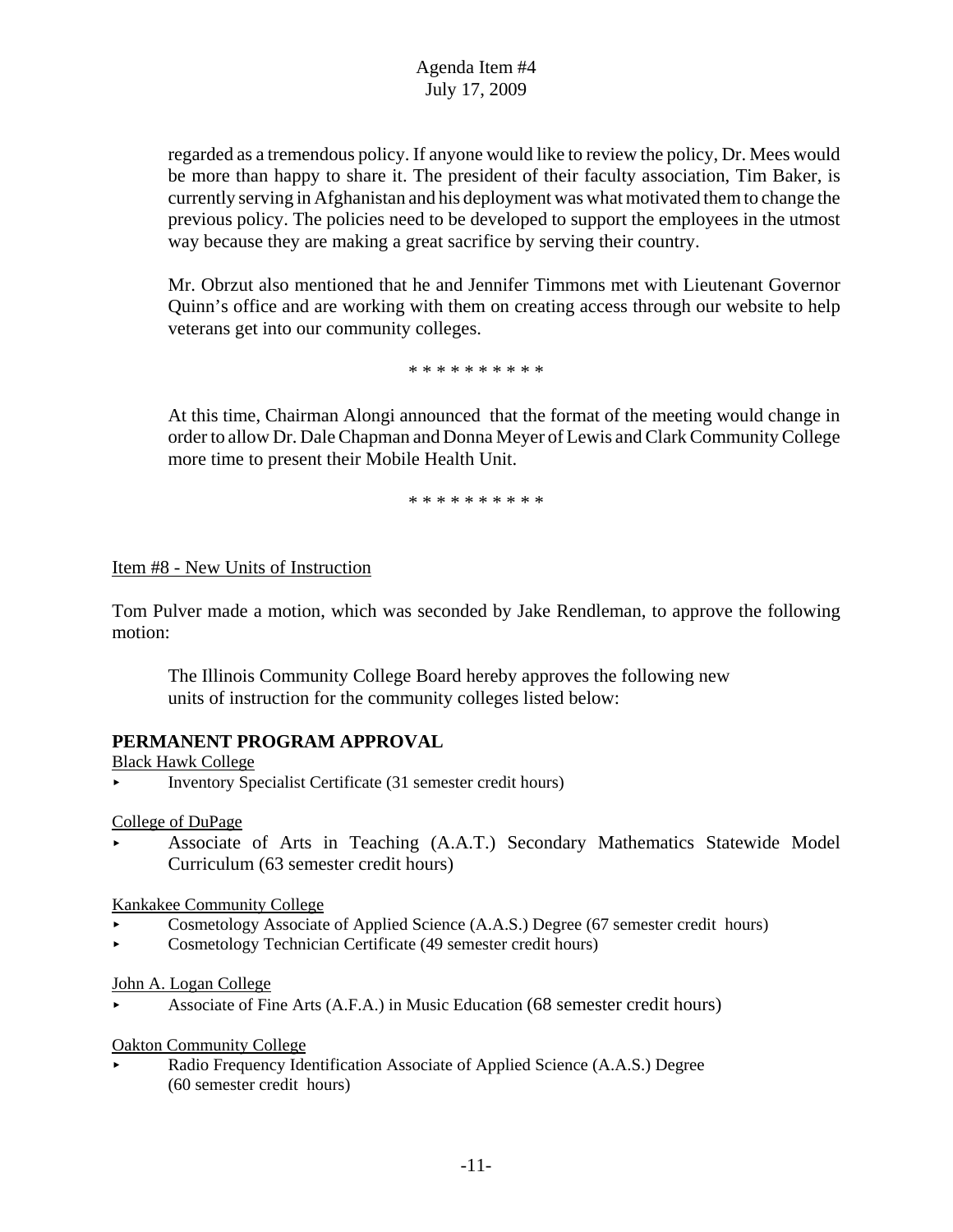Olive-Harvey College

< Ophthalmic Technology Associate of Applied Science (A.A.S.) Degree (65 semester credit hours)

Rend Lake College

< Associate of Arts in Teaching (A.A.T.) Early Childhood Education Statewide Model Curriculum (62 semester credit hours)

Richland Community College

- < Associate of Arts in Teaching (A.A.T.) Early Childhood Education Statewide Model Curriculum (64 semester credit hours)
- $\blacktriangleright$  Associate of Arts in Teaching (A.A.T.) Special Education Statewide Model Curriculum (60 semester credit hours)

Sauk Valley Community College

< Associate of Arts in Teaching (A.A.T.) Special Education Statewide Model Curriculum (63 semester credit hours)

## **TEMPORARY PROGRAM APPROVAL**

Richard J. Daley College

< Sustainable Urban Horticulture Certificate (31 semester credit hours)

Olive-Harvey College

< Cosmetology Certificate (36 semester credit hours)

Parkland College

Sprinkler System Technology Associate of Applied Science (A.A.S.) Degree (69 semester credit hours)

The motion was approved by unanimous voice vote. Student advisory vote: Yes.

### Item #9 - Illinois Community College Board Recognition of Community Colleges

Judy Rake made a motion, which was seconded by James Dumas, to approve the following motion:

The Illinois Community College Board hereby grants a status of "recognition continued" to Highland Community College.

The motion was approved by unanimous voice vote. Student advisory vote: Yes.

### Item #11 - Consent Agenda

Rudy Papa made a motion, which was seconded by Tom Pulver, to approve the following items:

### Item #11.1 Minutes of the November 25, 2008 Meeting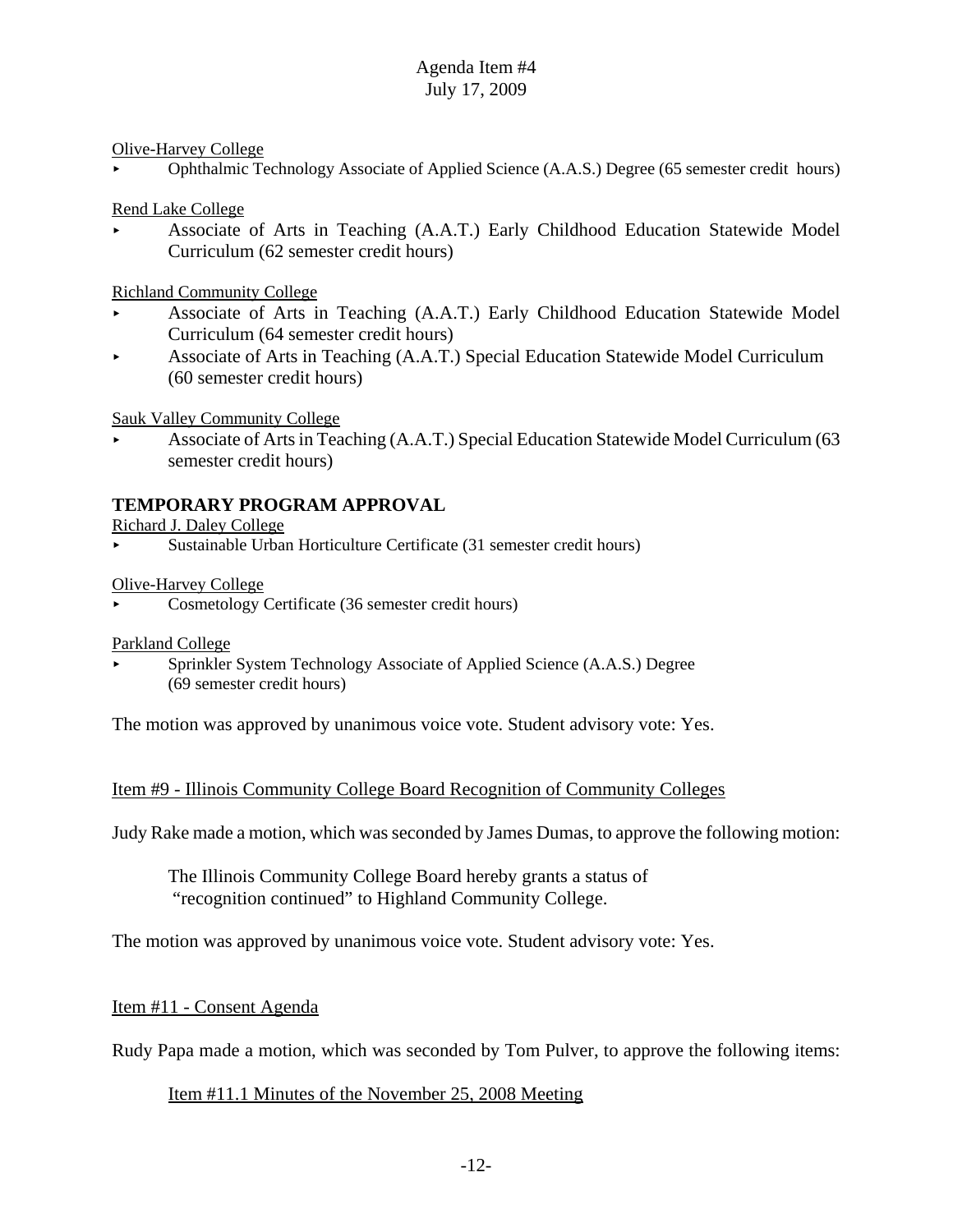The Illinois Community College Board hereby approves the Board minutes of the November, 25, 2008, meeting, as recorded.

## Item #11.2 Minutes of the November 25, 2008 Executive Session

The Illinois Community College Board hereby approves the Executive Session minutes of the November 25, 2008, meeting as recorded.

## Item #11.3 FY 2010 Capital Budget Request

The Illinois Community College Board hereby:

- 1. Approves the fiscal year 2010 Capital Budget Request for the Illinois Community College System as presented in the attached Table 1;
- 2. Authorizes the submission of the request to the Illinois Board of Higher Education; and
- 3. Authorizes its President/CEO, with the concurrence of the Chair, to make technical adjustments to the request if more refined data becomes available.

The motion was approved by unanimous voice vote. Student advisory vote: Yes.

### Item #12 - Information Items

Item #12.1 - Fiscal Year 2009 Financial Statements

The Fiscal Year 2009 financial statements were provided to the Board for information and review.

Item #12.2 - Annual Student Enrollments and Completions in the Illinois Community College System - Fiscal Year 2008

The Annual Student Enrollments and Completions in the Illinois Community College System, for Fiscal Year 2008 were provided to the Board for information and review.

Item #12.3 Workforce Development Grant Report Business and Industry Services - Fiscal Year 2008

The Fiscal Year 2008 Workforce Development Grant Report Business and Industry Services was provided to the Board for information and review.

Item #12.4 Illinois Community College System Performance Report for Fiscal Year 2008 Focus on Affordability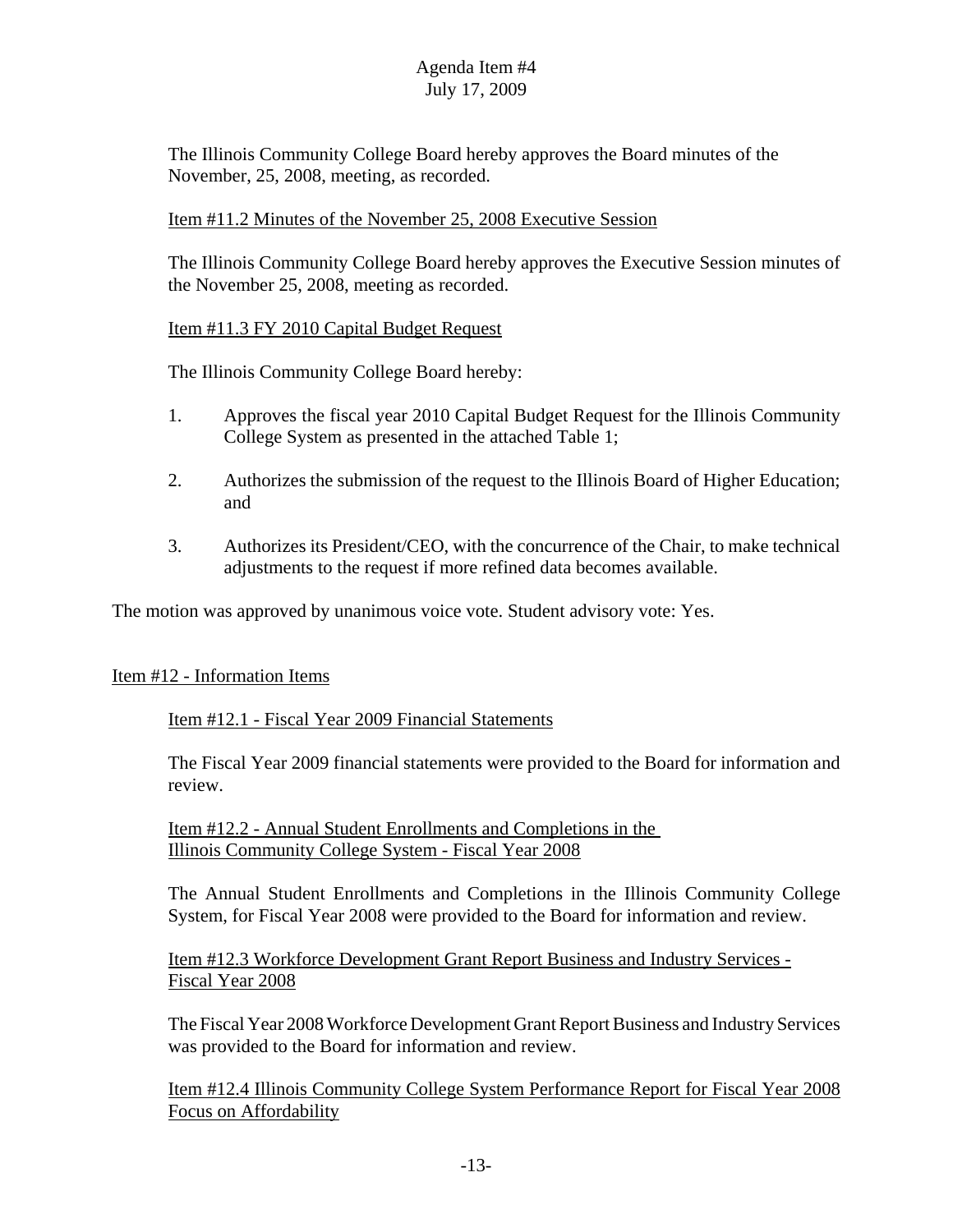The Fiscal Year 2008 Illinois Community College System Performance Report was provided to the Board for information and review.

## Item #12.5 Final Report of Illinois Board of Higher Education Public Agenda

The Final Report of Illinois Board of Higher Education Public Agenda was provided to the Board for information and review.

## Item #13 - Other Business

There was no other business at this time.

## Item #14 - Executive Session

There was not an Executive session at this meeting.

## Item #15 - Public Comment

There was no public comment at this time.

## Item #10 - Fiscal Year 2009 Enrollment and Fiscal Trends in the Illinois Community College System

Dr. Karen Hunter Anderson presented the Fiscal Year 2009 Enrollment and Fiscal Trends for the Illinois Community College System. Dr. Anderson explained that the study for this year focused on affordability. Specifically, the enrollment patterns within the context of the current economy, affordability, and other fiscal trends. Dr. Anderson gave a brief overview of the enrollment trends and focused primarily upon how the current economic trends are affecting our colleges. We are facing declines in state and tax support, as well as, higher education appropriations. In comparison with national trends, Illinois is very close to the national average for the number of students with high school credentials, the number of students (18-24 years) that are enrolled in college and we have a higher average of students (25-29 years) enrolled in college who do not hold a bachelor's degree. With completion, transfer and retention we are higher in terms of white and African American students but are under for Latino students. We do have some work to do to increase the completion rate for African-American students.

Dr. Scott Parke thanked Nathan Wilson, Candy Tempel, Jo Barnard, and Michelle Defour for all of their contributions for the report and also those people that recently retired. Mr. Mathew worked on the website, Mr. Morgan contributed the workforce components and Ms. Risse helped with the transfer numbers. Dr. Parke conducted a presentation on the enrollment trends over that past 10 years. He highlighted trends in Illinois in comparison to public universities in Illinois and nationwide as applicable. Overall, credit enrollments are down slightly and noncredit enrollment is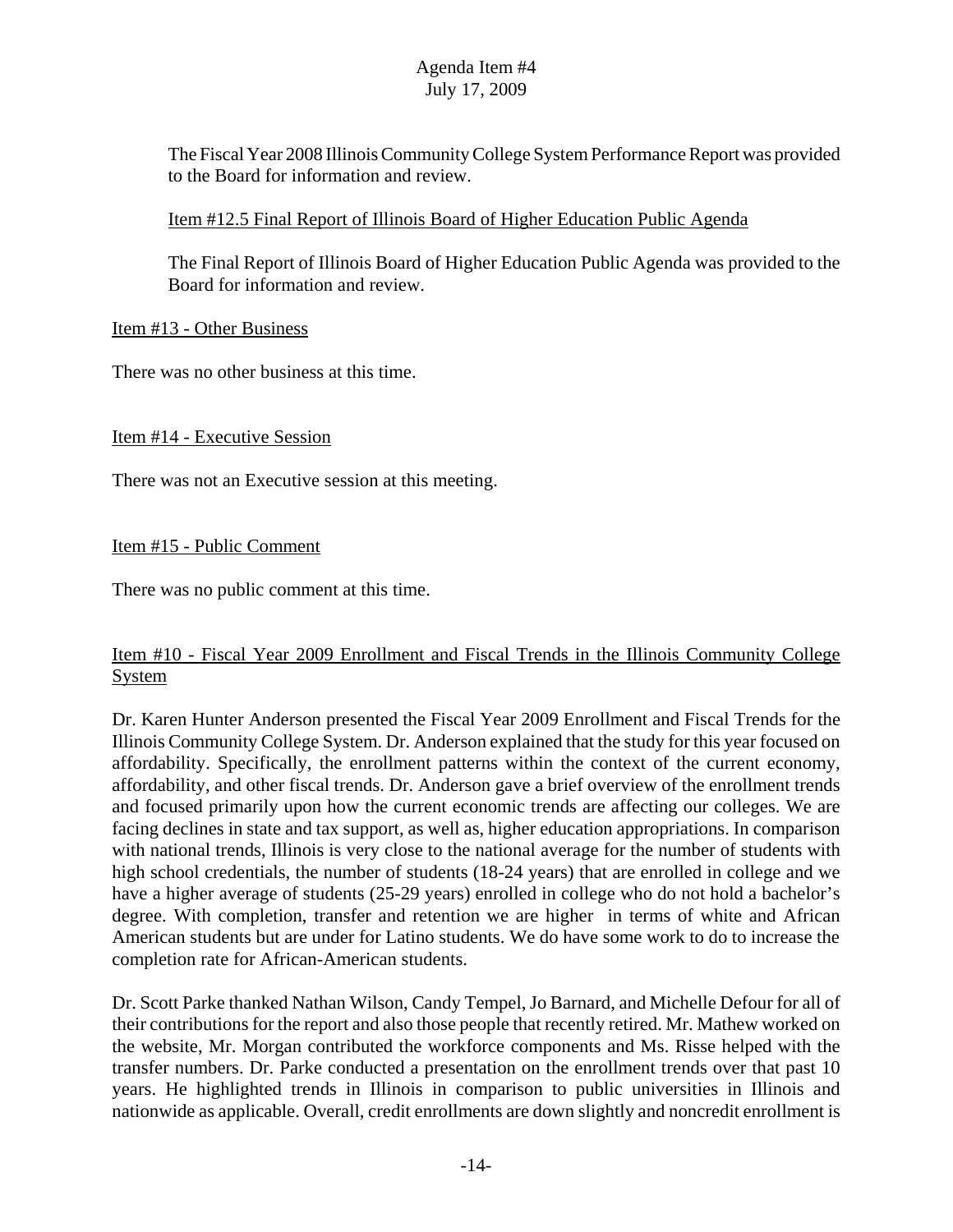on a slight downward trend in the last year. Completions are on the same level as the previous year and should increase since this is one of the goals of the Public Agenda. Ellen Andres presented several charts that demonstrated that colleges are offering more credit hours, but a lower percentage are funded credit hours. In regard to tuition, it has surpassed the Midwest median income, which is something that the system has not seen before. In the end, Illinois community colleges still offer the best deal to the students.

Ms. Andres commented that Illinois community colleges have a lot of students and they generate a lot of credit hours. The system has less money, but our colleges are still dealing with the students and doing a great job of it. She also stated that Bob Mees said it best, "We still continue to do a good job and, at some point, the students are going to suffer and we're afraid it's going to hit soon."

\* \* \* \* \* \* \* \* \* \*

Tom Pulver asked if we knew what the current counts were showing for the Spring 2009 semester enrollments.Dr. Parke replied that he has heard that the numbers are up, but it is too early to report any exact figures yet.

Jake Rendleman commented that the numbers show that enrollments have gone down over the last five years. Could this be contributed to pricing some students out of the market. Do we have any idea what is causing this? Dr. Parke reported that it may be one of the contributing factors but each college has it's own factors.

Mr. Obrzut announced that these correlations would be reported to legislators and editorial boards as well.

\* \* \* \* \* \* \* \* \* \*

## Item #7 - Lewis & Clark Community College Mobile Health Unit

Dr. Dale Chapman thanked the Board for the invitation to present. Judy Rake and Rudy Papa live in the Lewis and Clark district and he thanked them for their support. Dr. Chapman stated that, five years ago, his associate nursing program had 92 students and currently when you look at the employment needs for nursing students, about 2.14 million nurses are needed across the country and 30,000 in the state of Illinois. We talked to our foundation, local hospitals, and strategic groups and they looked at expanding their nursing program, dramatically, over the past five years. They were awarded a \$2.5 million grant from Alton Memorial hospital which helped them keep taxes from going up, and a local bond helped construct a building for their nursing program. By next fall, the college will have 320 students in their nursing program, making it the largest ADN program in the state of Illinois. In 2003, then Senator Barack Obama visited the campus and the nursing program and discussion focused on how to solve some of the healthcare problems. It was suggested that community colleges could use dental hygiene programs and ADN nursing programs as a way to serve areas that are under served or not served at all. Senator Obama listened an in 2005, he supported five earmarks. One of them was for Lewis and Clark and the unit that the Board will tour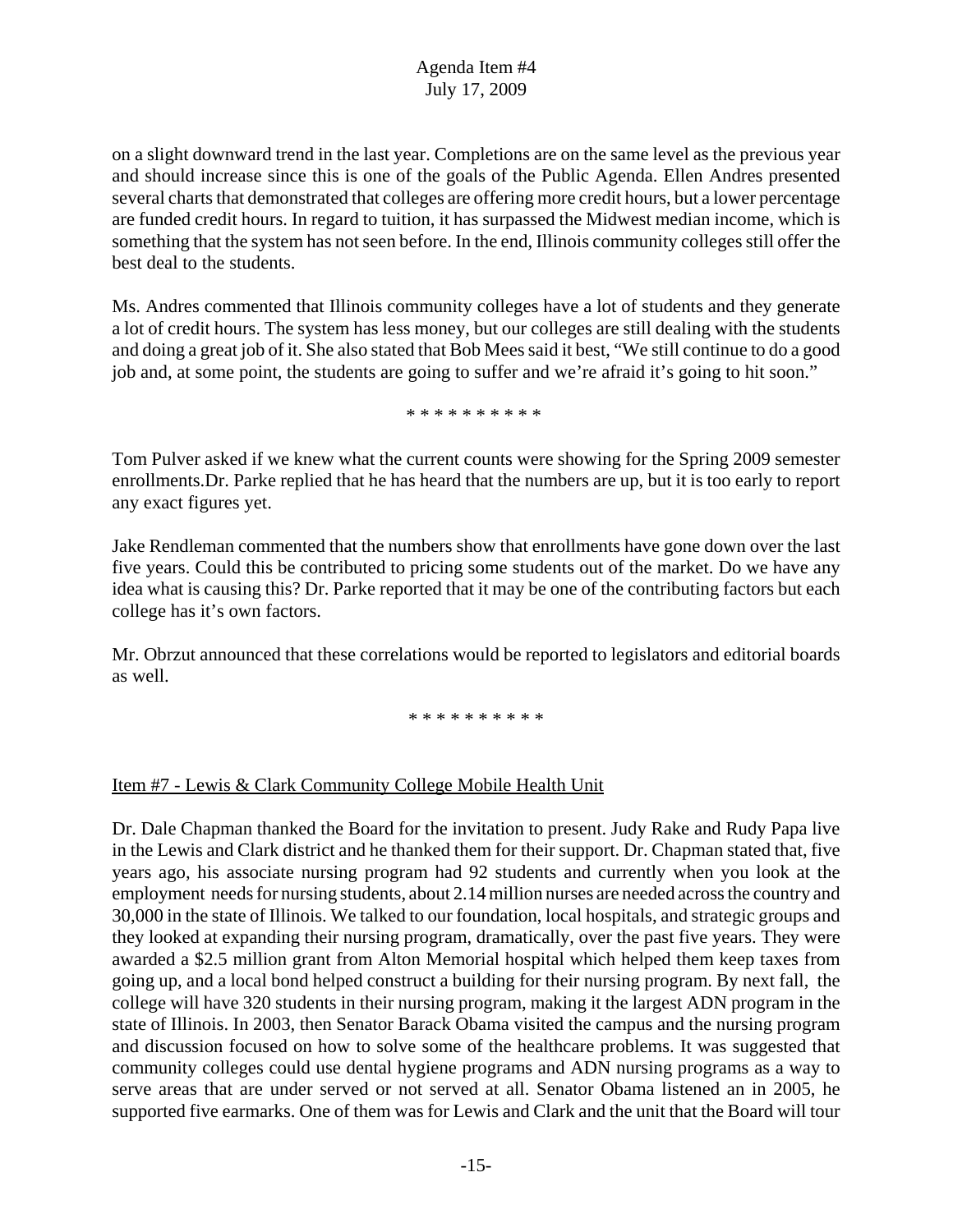in a short while. Half of the earmark went to the unit and the other half went to the Lewis and Clark foundation. Dr. Chapman feels Lewis and Clark Community College is responding to the needs of their area in terms of career programs and, with that as a backdrop, a lot of the ideas for this unit came from Donna Meyer. Her vision has been tremendous and she serves on several national and statewide committees.

Ms. Meyer thanked everyone for allowing her to come today. She commented on how nice it is to be working on something that is fun and to feel that you are actually serving the population. She spoke about Lewis and Clark's Nurse Managed Center for Healthcare and Education. The Nurse Managed Center has two components: a stationary clinic on campus that was established in November 2006 and now the Mobile Health Unit, which arrived on November 3, 2008. The Nurse Managed Center is a multi-faceted program; there are three nurse practioners, a health education and prevention program has been established, and primary care clinics have been set up throughout the community college district.

An issue that developed when the nursing program was being expanded was where to put all of the nursing students for clinical work. Her solution was to create their own clinical sites. Students have access to the clinic on campus, they now go out in our mobile unit, and also the other stationary sites that they visit throughout the district. This is very important because it has shown that, when students conduct their clinicals in their own communities, they stay there as well. They truly are a unique program; there are only 250 nurse managed facilities in the United States and whereas most are in the inner cities, we are not.

Lewis and Clark was the first community college to receive this grant and the mobile unit treats under served individuals and rural communities. Their mission is to expand existing healthcare services and offer high quality and affordable services as well. Students perform visits but also conduct a variety of screenings - cholesterol, glucose, blood pressure and flu shots. The unit also reaches culturally diverse areas that many of our students would not otherwise be able to experience.

The college's vision is to create healthier communities through health education, prevention, primary care, nursing education, oral health education and screenings.

The mobile unit has experienced many successes and most of that is due to the partnerships and collaboration that have developed with the communities. In the beginning, Lewis and Clark did not want to step on any toes, especially physicians, but they have learned that Lewis and Clark is serving those people that the physicians did not see anyway. Lewis and Clark Community College has partnered with several existing healthcare agencies, public health departments, schools and community centers. They also serve Headstart and the American Red Cross. Since the college is a disaster site, the mobile unit may be taken out in the event of a disaster and provide emergency care. United Way has become involved with the unit. We are happy to have partnered with Special Olympics, and will conduct all of the physicals for the children in the area that will participate in that event.

So far, the unit has served 1,093 patients with primary care needs, but has served over 10,000 people for other needs, such as preventative care, shots and screenings. They are the recent recipient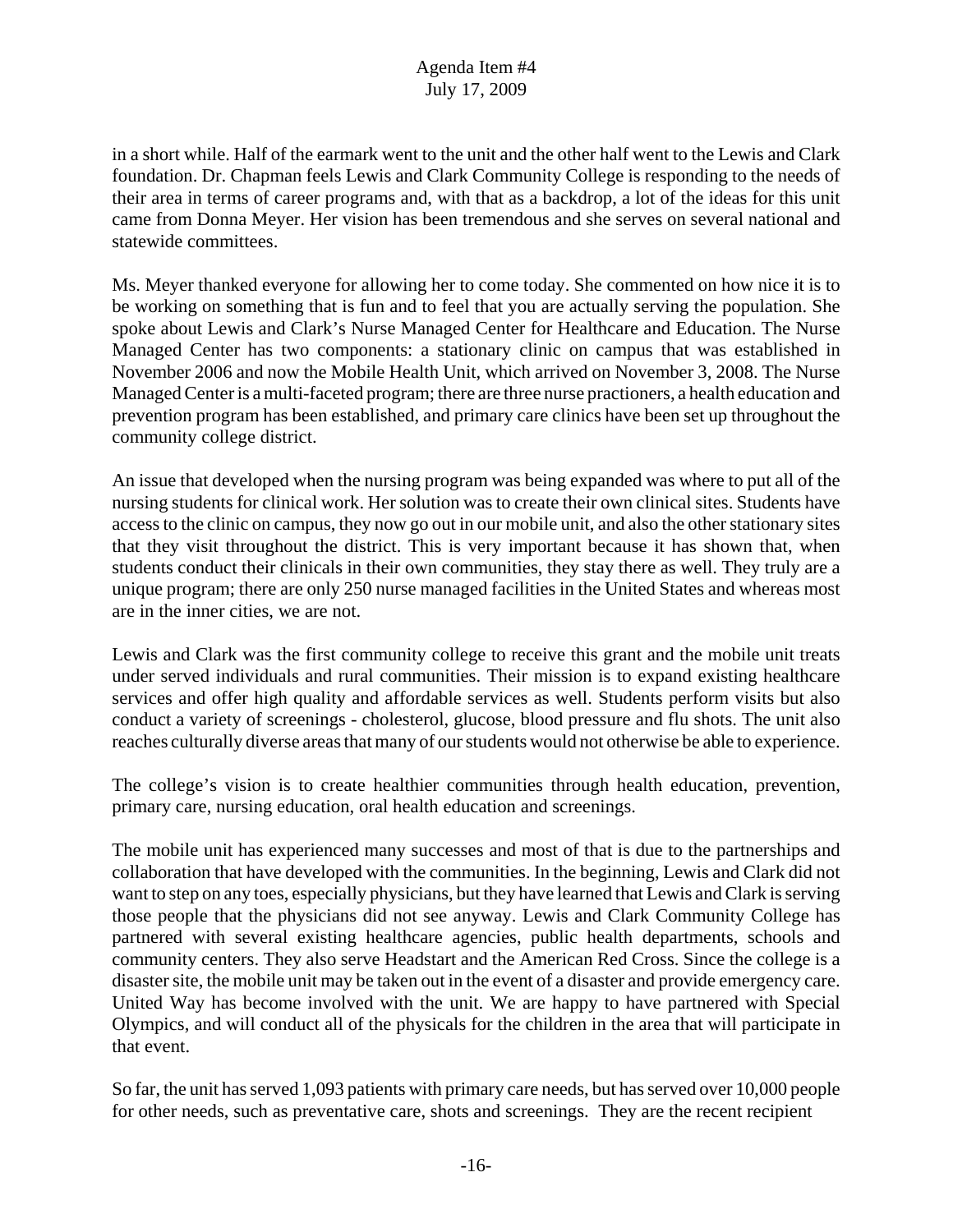of the Illinois Rural Health Associations Special Exemplary Project Award and are very pleased about that.

Since Lewis and Clark has a dental hygiene program, the unit also has dental services. Oral health has become something that people have ignored because they do not have the funding. Oral health affects systematic health, and that need is becoming greater and greater.

Dr. Chapman commented that, in the area that they serve, there are currently 144 children between the ages of 3-14 whose teeth are so bad that they have to be put under general anesthia before their teeth can be examined.

Ms. Meyer noted that their unit is being used as a model by Health Resources and Service Administration (HRSA), a company that provided funds for the construction of the mobile unit, to show other community colleges across the nation. All fuel for the unit is donated by Piasa and Conoco-Phillips. The college is proud that the unit represents not only Lewis and Clark but also the State of Illinois. Ms. Meyer serves on the Illinois Center for Nursing board and nursing is a huge issue currently. Lewis and Clark Community College is trying to be very successful for all of you and Ms.Meyer thinks they have been so far.

\* \* \* \* \* \* \* \* \* \*

Dr. Chapman and Ms. Meyer invited everyone to come tour the mobile unit.

Mr. Obrzut thanked the members of the Board that attended the Executive Staff holiday party and all of the Board members for their contributions.

\* \* \* \* \* \* \* \* \* \*

## Item #16 - Adjournment

At 11:20 a.m., Rudy Papa made a motion, which was seconded by Tom Pulver, to adjourn the meeting.

The motion was approved by unanimous voice vote. Student advisory vote: Yes.

Guy H. Alongi Geoffrey S. Obrzut Chairman President/CEO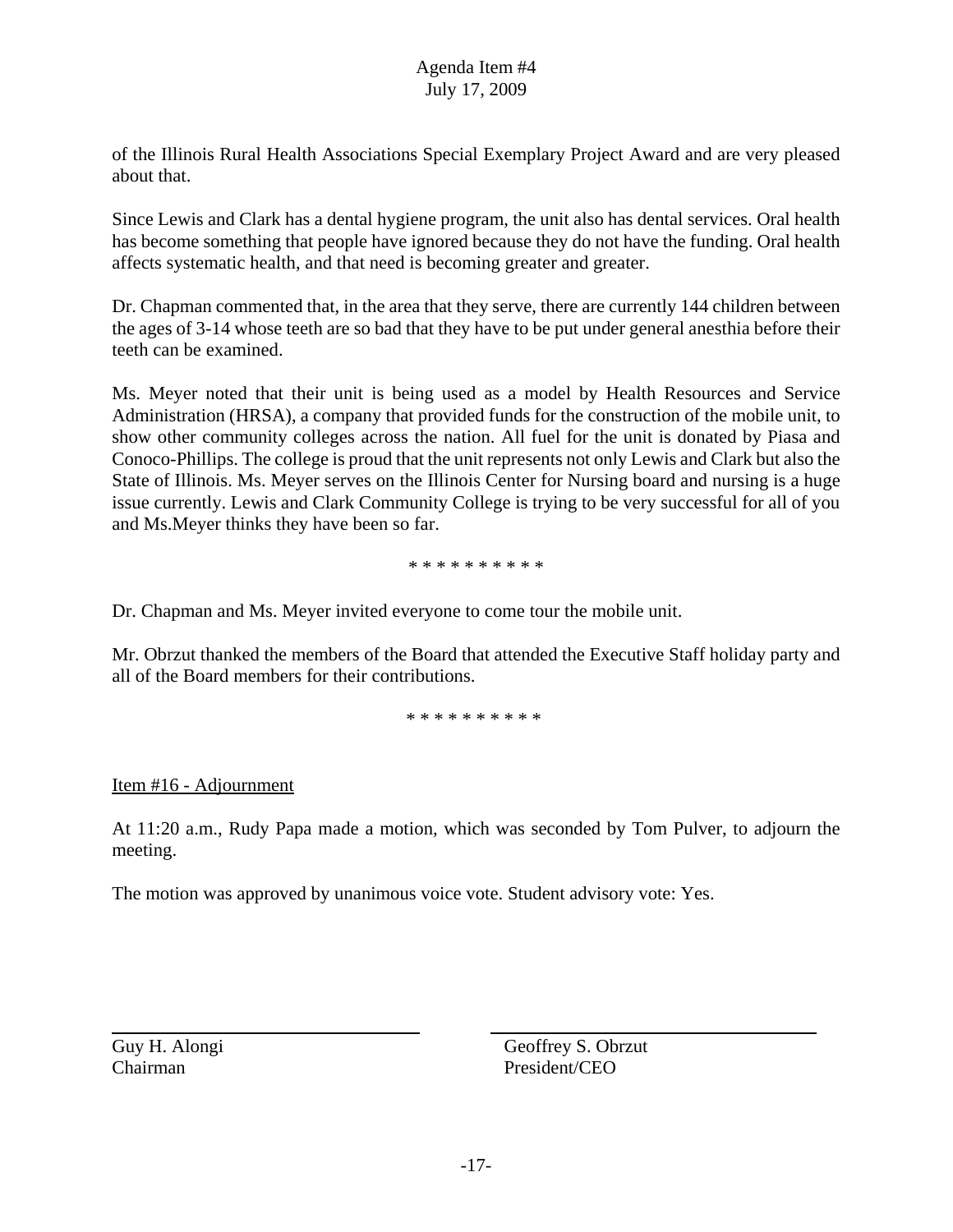## Illinois Community College Board

## **NEW UNITS OF INSTRUCTION**

The Illinois Community College Board is requested to approve new units of instruction for the following community colleges:

## **RECOMMENDED ACTION:**

It is recommended that the following motion be adopted:

 The Illinois Community College Board hereby approves the following new units of instruction for the community colleges listed below:

### **PERMANENT PROGRAM APPROVAL**

Elgin Community College

- Health & Wellness Management A.A.S. degree (68 credit hours)
- Massage Therapy Certificate (40.5 credit hours)

#### Harold Washington College

- < Agricultural Biotechnology Certificate (31 credit hours)
- < Associate of Arts in Teaching (A.A.T.) Early Childhood Education degree (63 credit hours)

#### Illinois Central College

- Green Building Environment A.A.S. degree (65 credit hours)
- < Green Building Environment Certificate (36 credit hours)

#### Joliet Junior College

< Associate of Arts in Teaching (A.A.T.) - Special Education degree (64 credit hours)

#### Kaskaskia College

- < Health Information Technology A.A.S. degree (69 credit hours)
- < Surgical Technology Certificate (38 credit hours)

#### Lincoln Land Community College

< Cosmetology Certificate (30 credit hours)

#### McHenry County College

< Associate of Arts in Teaching (A.A.T.) - Special Education degree (61 credit hours)

#### Olive-Harvey College

- < Criminal Justice/Public Police Services A.A.S. degree (60 credit hours)
- < Criminal Justice/Public Police Services Certificate (30 credit hours)

#### Olney-Central College

< Medical Lab Technology A.A.S. degree (70 credit hours)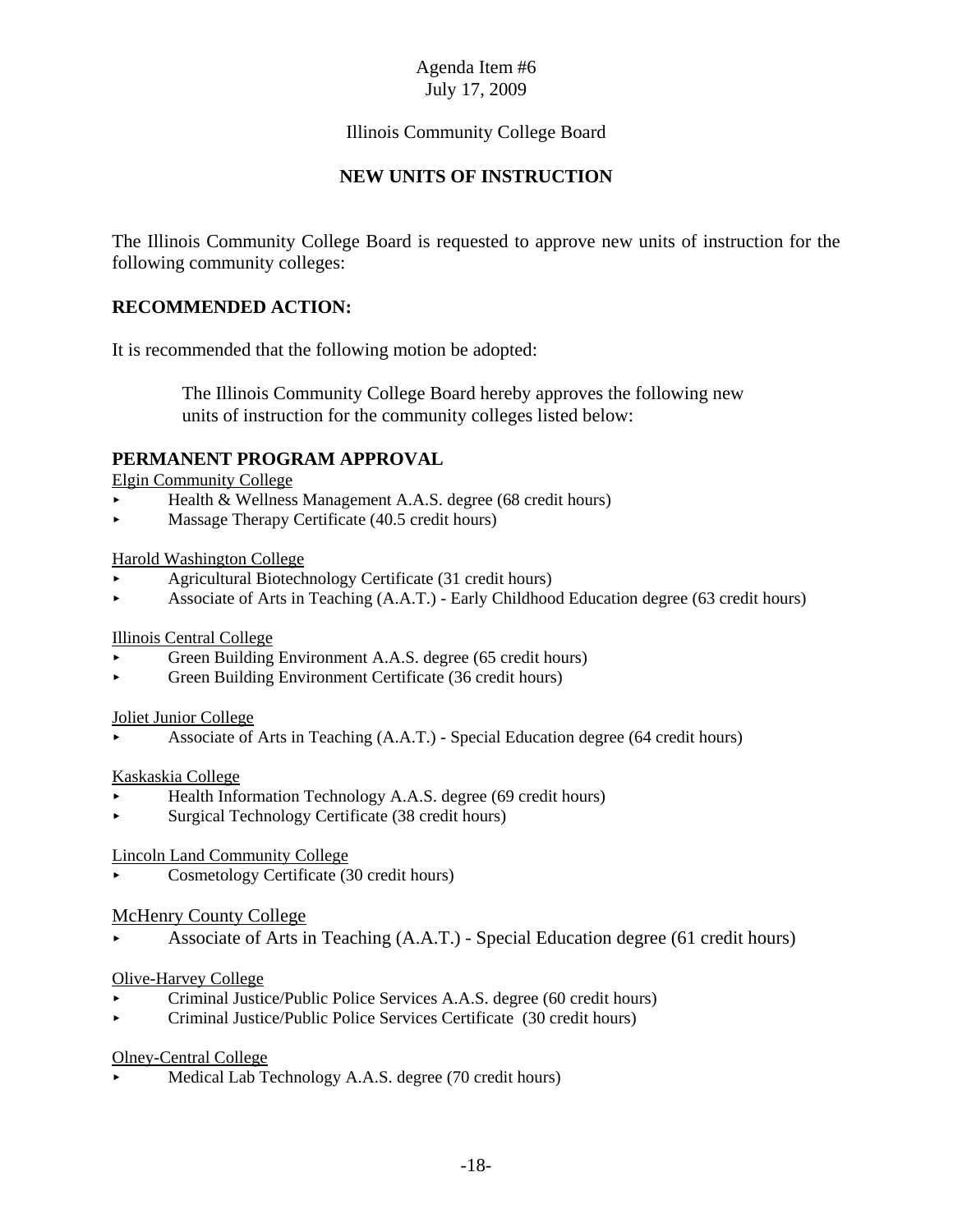Rend Lake College

< Associate of Arts in Teaching (A.A.T.) - Secondary Science degree (67 credit hours)

Southwestern Illinois College

< Computer Management Information Systems A.A.S. degree (69 credit hours)

Waubonsee Community College

- < Geographic Information Systems (GIS) A.A.S. degree (64 credit hours)
- < Library Technical Assistant A.A.S. degree (64 credit hours)

Wm. Rainey Harper College

- < Associate of Arts in Teaching (A.A.T.) Secondary Math degree (62 credit hours)
- < Human Services A.A.S. degree (61 credit hours)

# **BACKGROUND**

**Elgin Community College** is seeking approval to offer a 68 credit hour Associate in Applied Science (A.A.S.) degree program in "Health and Wellness Management". This program will prepare individuals for employment in management-level positions of health and wellness programs and facilities. The curriculum includes 15 credit hours of required general education coursework, 51 credit hours of required career and technical education coursework, and two (2) credit hours of related technical electives. The career and technical component of the curriculum includes instruction in human anatomy and physiology, nutrition, healthcare and medical terminology, individualized fitness, personal wellness, personal training, structural kinesiology, fitness walking, weight training, sport and exercise psychology, health/fitness facility standards, first aid and safety, athletic injury management, leadership development and a required work-based learning experience in personal training. Completers of this program will be qualified to sit for several optional credentialing exams including the "Certified Personal Trainer (CPT)" exam through the American College of Sports Medicine (ACSM) and the "Certified Group Fitness Instructor (CGFI)" exam through the American Council on Exercise (ACE). Assessment of student learning will be achieved through a comprehensive final project and an evaluation of the student's performance during the work-based learning component of the curriculum.

Labor market information provided by the college supports the interest in and the need for a twoyear training program in this field of study. Nationally and statewide the demand for health and wellness professionals continues to grow according to the U.S. Department of Labor-Bureau of Labor Statistics. According to the Illinois Department of Employment Security, the growth in employmentof "fitness trainers" is expected to increase faster than the average for all occupations statewide through 2014. The college currently offers a short-term "Personal Training" certificate program. The proposed degree will also provide an educational ladder opportunity for graduates of this program. The college anticipates an enrollment of 20 full-time students the first year increasing to 36 full-time students by the third year. The proposed program will utilize one (1) existing parttime faculty member and require one (1) new additional part-time faculty member the first year. Qualifications of existing faculty and newly hired faculty are a minimum of a bachelor's degree in a related field of study, two years related work experience, one (1) year related teaching experience and current Personal Training Certification from an National Commission for Certifying Agencies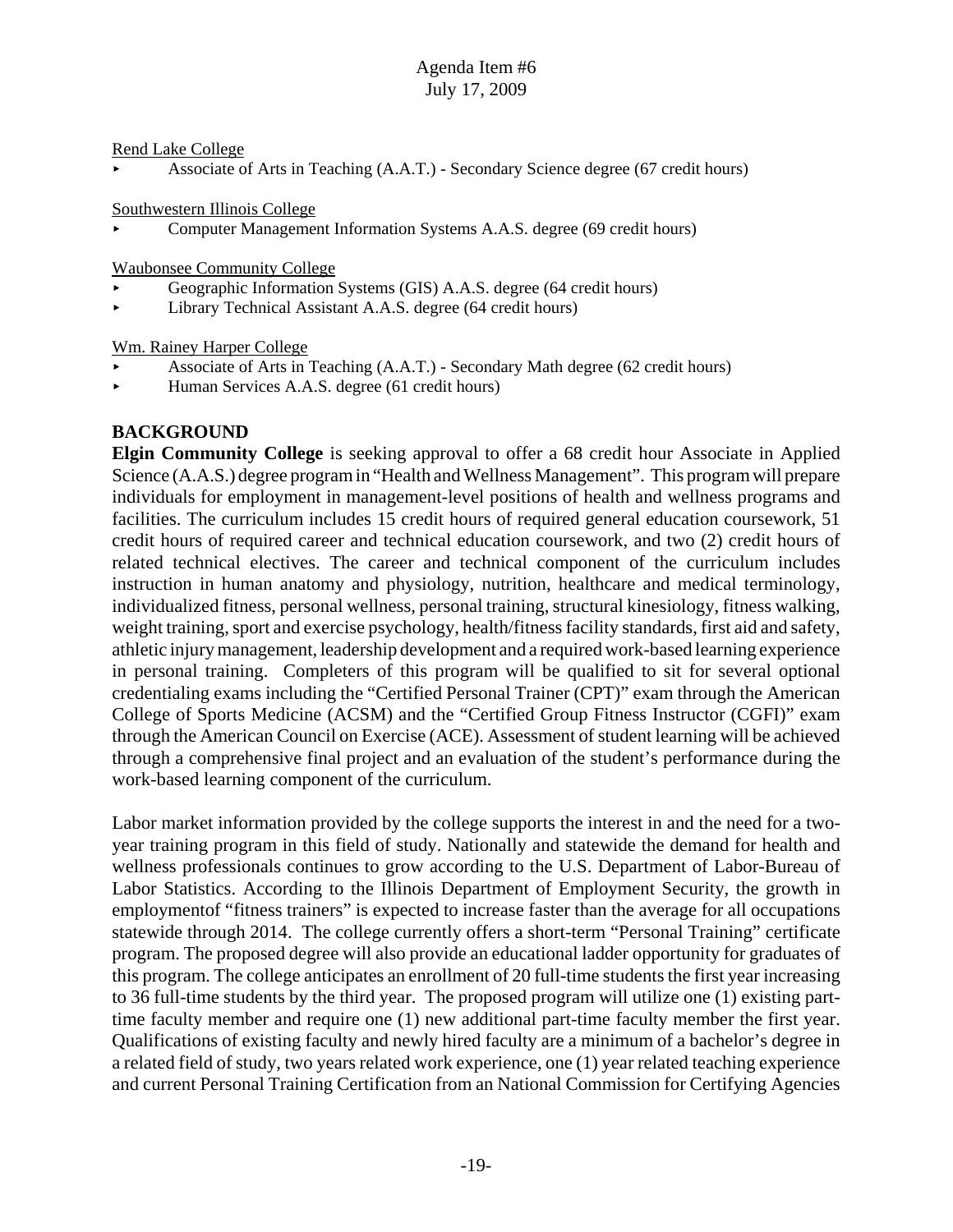(NCCA) accredited organization. The program will utilize classroom/laboratory space and equipment currently in place for the existing certificate program. Costs anticipated with the implementation of this program are \$5,250 during the first year, \$22,725 during the second year, and \$23,860 during the third year. Higher second and third year costs reflect the addition of a full-time, part-time faculty coordinator for the program.

**Elgin Community College** is seeking approval to offer a 40.5 credit hour "Massage Therapy" Certificate program. This program will prepare individuals for entry-level employment and for entrepreneurship opportunities as massage therapists. The curriculum was developed based on standards established by the Commission on Massage Therapy Accreditation (COMTA) and will prepare graduates for national credentialing through the National Certification Board for Therapeutic Massage and Bodywork (NCBTMB), as well as for required licensure in the State of Illinois. The curriculum consists of coursework in fundamentals of massage, anatomy and physiology for massage therapists, wellness for the massage therapist, pathology and pharmaceuticals, musculoskeletal palpatation, basic massage, applied therapies, adjunct therapies, energy and Eastern therapies, community outreach, business for massage therapists, clinical case studies, and introductory through advanced-levels of massage therapy practical lab. Assessment of student learning objectives will be achieved through observation of the student's performance during their practical learning experience as well as through the administration of a national practice exam.

Labor market information provided by the college supports the interest in and the need for a formalized credit training program in this field of study. The college currently offers this training through its community education department with very high enrollments, 83 percent completion rate, 100 percent licensure rate, and a 72 percent placement rate. ECC received COMTA accreditation for its existing training program in 2007. The college is now seeking approval for this training as a credit program. The college anticipates an enrollment of 30 full- and part-time students each year during the first three years of the program. Because this training has been previously offered, adequate facilities, equipment and materials are in place to support the program. The program will require seven (7) new part-time faculty and two (2) existing (one full-time, one parttime) faculty during the first year. Qualified faculty will possess a minimum of 2,000 hours of massage therapy

work experience, be a Licensed Massage Therapist (LMT) in the State of Illinois, and have prior teaching experience. Costs to implement this program will be approximately \$197,036 the first year, \$209,675 the second year, and \$216,072 the third year. This includes the hiring of a full-time program director, administrative assistant for use by both program faculty and the massage therapy clinic, hiring full-time faculty to manage increases in enrollment during the second and third years, and expenses related to maintaining program accreditation.

**Harold Washington College,** one of the City Colleges of Chicago, is seeking approval to offer a 31 credit hour "Agricultural Biotechnology" Certificate program. This program will prepare existing biological science program graduates and/or existing agriculture professionals with training in the biotechnology field and for entry-level employment as biological technicians or agricultural technicians. The curriculum consists of career and technical education coursework in biology, biochemistry, molecular biology, plant biology, biotechnology, bioinformatics and special topics in biotechnology. The proposed certificate was developed as an educational ladder program that will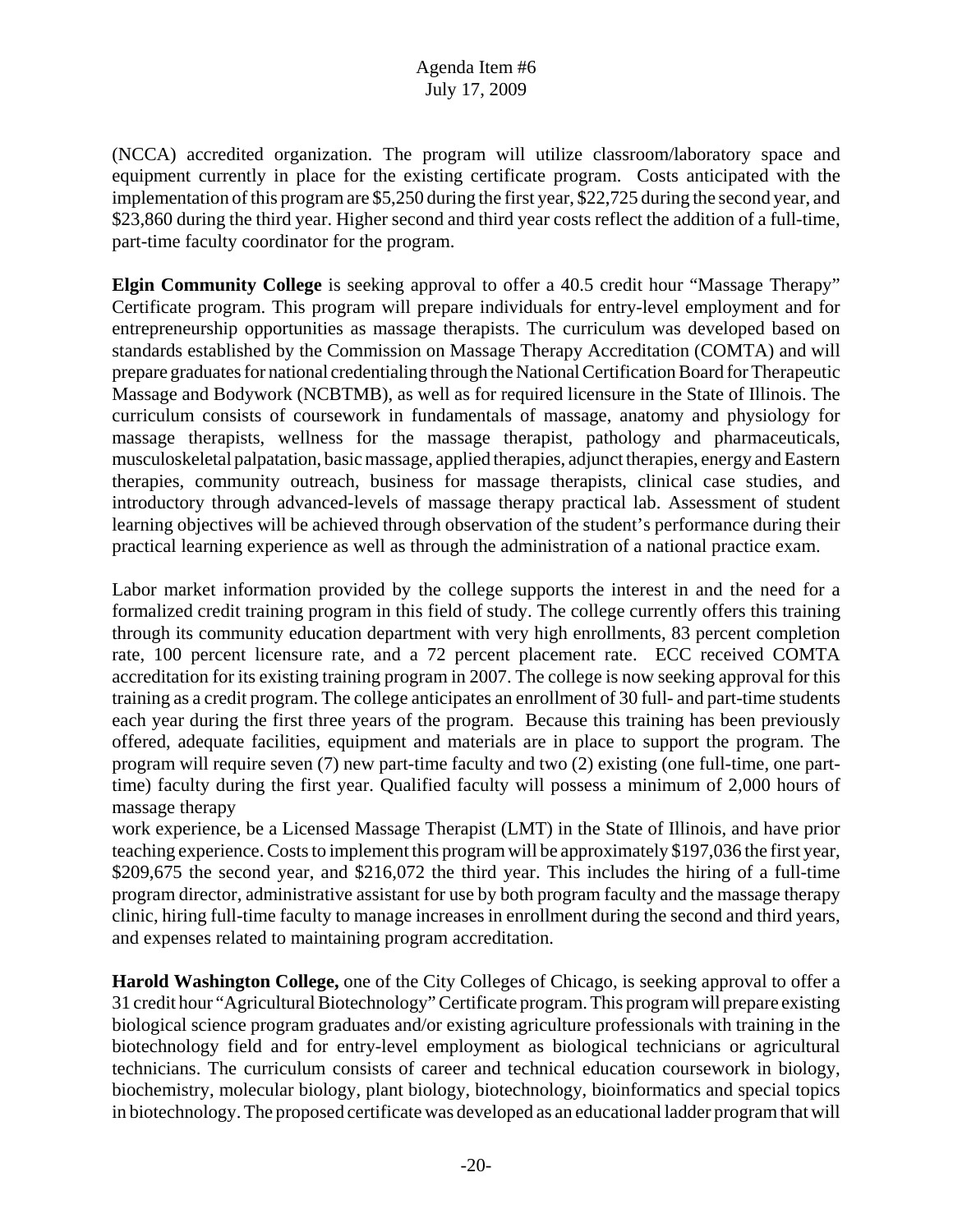articulate into the Biotechnology A.A.S. degree currently offered by Harry S. Truman College, another one of the City Colleges of Chicago. Assessment of student learning will be accomplished through evaluation of a student portfolio containing artifacts of their educational achievements.

Labor market information provided by the college supports the interest in and the need for a certificate-level training program in this field of study. The college anticipates an enrollment of 15 full-time and 10 part-time students the first year increasing to 30 full-time and 15 part-time by the third year. The program will require three (3) existing full-time faculty the first year. No new costs are anticipated for the implementation of this program during the first three years.

**Harold Washington College** is also seeking approval to offer a 63 semester credit hour Associate of Arts in Teaching (A.A.T.) Early Childhood Education Statewide Model Curriculum. The 60-64 semester credit hour model curriculum consists of 40-42 semester credit hours of general education coursework, and 18-22 semester credit hours of professional and early childhood education coursework. The proposal meets the model guidelines endorsed by the Illinois Community College Board and the Illinois Board of Higher Education.

**Illinois Central College** is seeking approval to offer a 65 credit hour Associate in Applied Science (A.A.S.) degree and related 36 credit hour Certificate program in "Green Building Environment". These programs will prepare individuals for entry-level employment as well as provide crosstraining for existing professionals in a variety of occupational fields focusing efforts on "green technology", but particularly in energy fields, building construction and building management. The certificate curriculum is targeted towards existing professionals who are looking for "green technology" skills that apply to their particular occupational field. The 36 credit hour curriculum includes instruction in introductory green building needs, building environments and controls, blueprint reading, central

heating and cooling plants, indoor air quality and green buildings, environmental systems of buildings, refrigeration systems, air conditioning systems, and construction management. This career and technical coursework was developed according to standards outlined by the American Society of Health and Refrigeration Engineers (ASHRE) and Partnership for Heating and Refrigeration Accreditation (PAHRA). No credentialing for students completing the proposed programs are currently available at this time. The degree curriculum builds upon the certificate curriculum to include six (6) credit hours of additional coursework in construction management, human relations and business operations, as well as 23 credit hours of required general education coursework. Assessment of student learning objectives will be accomplished through evaluation of the students performance on a comprehensive final project on building energy analysis.

Labor market information provided by the college supports the interest in and the need for targeted education and training in the emerging field of "green technology". Many existing occupational fields utilize "green skills", however, as today's society demands more efficient use of energy management residentially and commercially, newer occupations that perform this work have begun to surface. Locally, area employers have expressed a strong interest in this type of educational program. The college anticipates a combined enrollment of six (6) full-time and 12 part-time students the first year. The programs will require one (1) existing full-time faculty, one (1) new parttime faculty, and four (4) existing full-time faculty the first year. Faculty associated with the career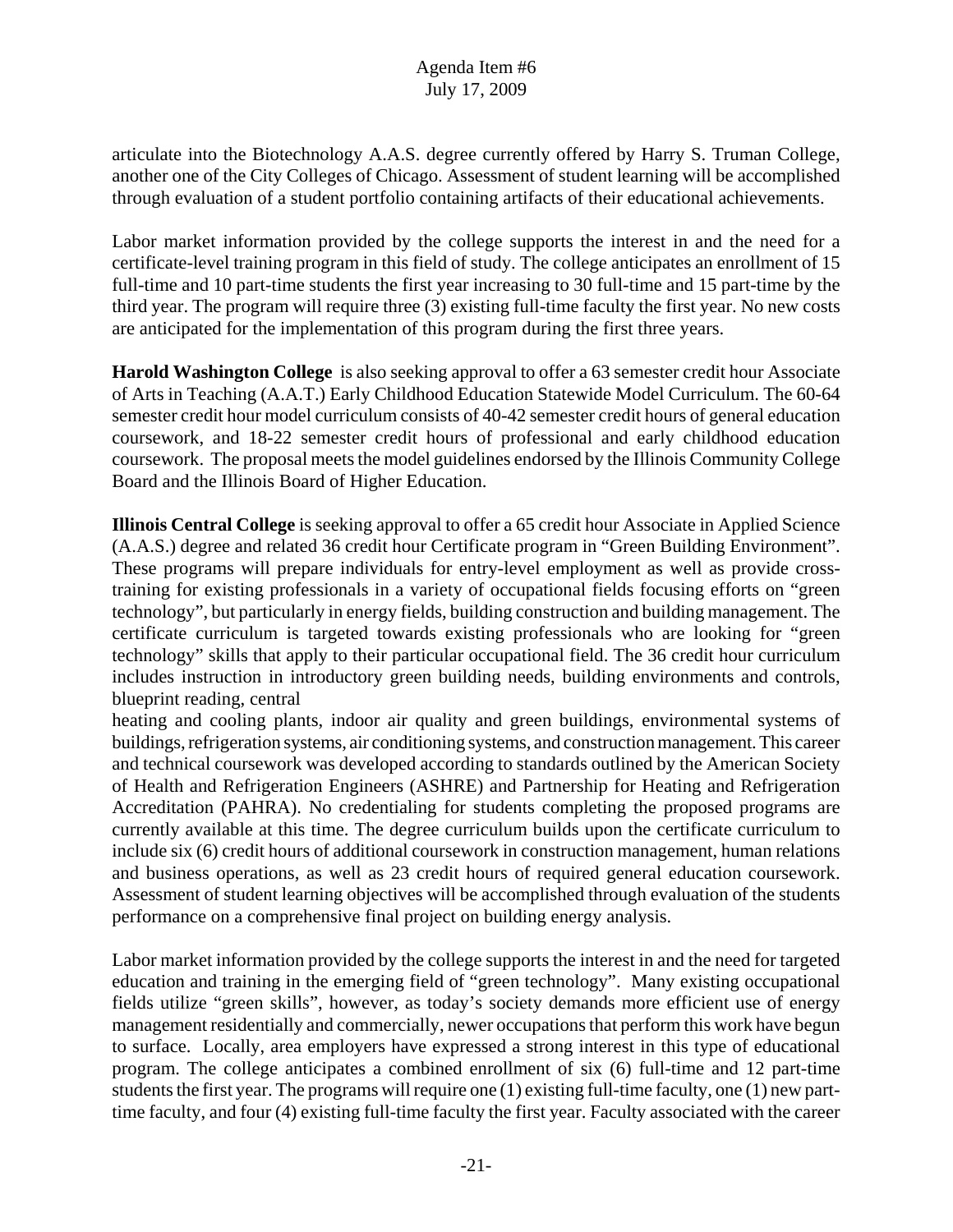and technical component of this curriculum will at a minimum have completed an apprenticeship training program in Heating and Air Conditioning and will possess five years of related work experience. Classroom and laboratory facilities are currently in place and will be shared amongst other related program areas. Funds to support this program will be derived from reallocation of existing resources, therefore no new funds will be required for the implementation of this program.

**Joliet Junior College** is seeking approval to offer a 64 semester credit hour Associate of Arts in Teaching (A.A.T.) Special Education Statewide Model Curriculum. The 60-64 semester credit hour model curriculum consists of 40-44 semester credit hours of general education coursework, and 18- 21 semester credit hours of professional and special education coursework. The proposal meets the model guidelines endorsed by the Illinois Community College Board and the Illinois Board of Higher Education.

**Kaskaskia College** is seeking approval to offer a 69 semester credit hour Associate in Applied Science (A.A.S.) degree in "Health Information Technology". This program will prepare individuals for entry-level employment as health information technicians (HITs) in a variety of allied health and administrative settings. Kaskaskia College has proposed this program to become a part of the Southern Illinois Collegiate Common Market's (SICCM) joint effort to offer this program regionally. SICCM programs offer access to local campus and district services, but provide access to one combined location for technical instruction for all districts' students. Internships and practical learning experiences are completed locally and students graduate from their home institution. This program is currently being offered by four (4) existing SICCM community colleges and is also currently articulated with two programs at Southern Illinois University at Carbondale: the Bachelor of Science in Advanced Technical Studies-Advanced Office Systems degree and the Health Care Management Bachelor of Science degree.

The curriculum consists of 28 semester credit hours of required general education coursework, 38 semester credit hours of required career and technical education coursework, and three (3) semester credit hours of general electives. The career and technical component of this curriculum includes instruction in medical terminology and transcription, introductory health information, health record systems, health records systems laboratory, health data and statistics, coding, CPT coding, quality management, medical/legal aspects, management in health care, health information in nontraditional settings and a required clinical practicum experience. This program was developed according to standards outlined by the American Health Information Management Association (AHIMA) and will prepare graduates for optional credentialing as a Registered Health Information Technician (RHIT). The program has also been accredited by the Commission on Accreditation for Health Informatics and Information Management Education of AHIMA. Assessment of student learning will be achieved through evaluation of the student's performance during the practical learning component of the curriculum.

Labor market information provided by the college supports the need for and the interest in this twoyear program of study within the regional area and the college's district. Locally and statewide the need for "medical records and health information technicians" is expected to grow faster than the average for all occupations through the year 2014, according to the Illinois Department of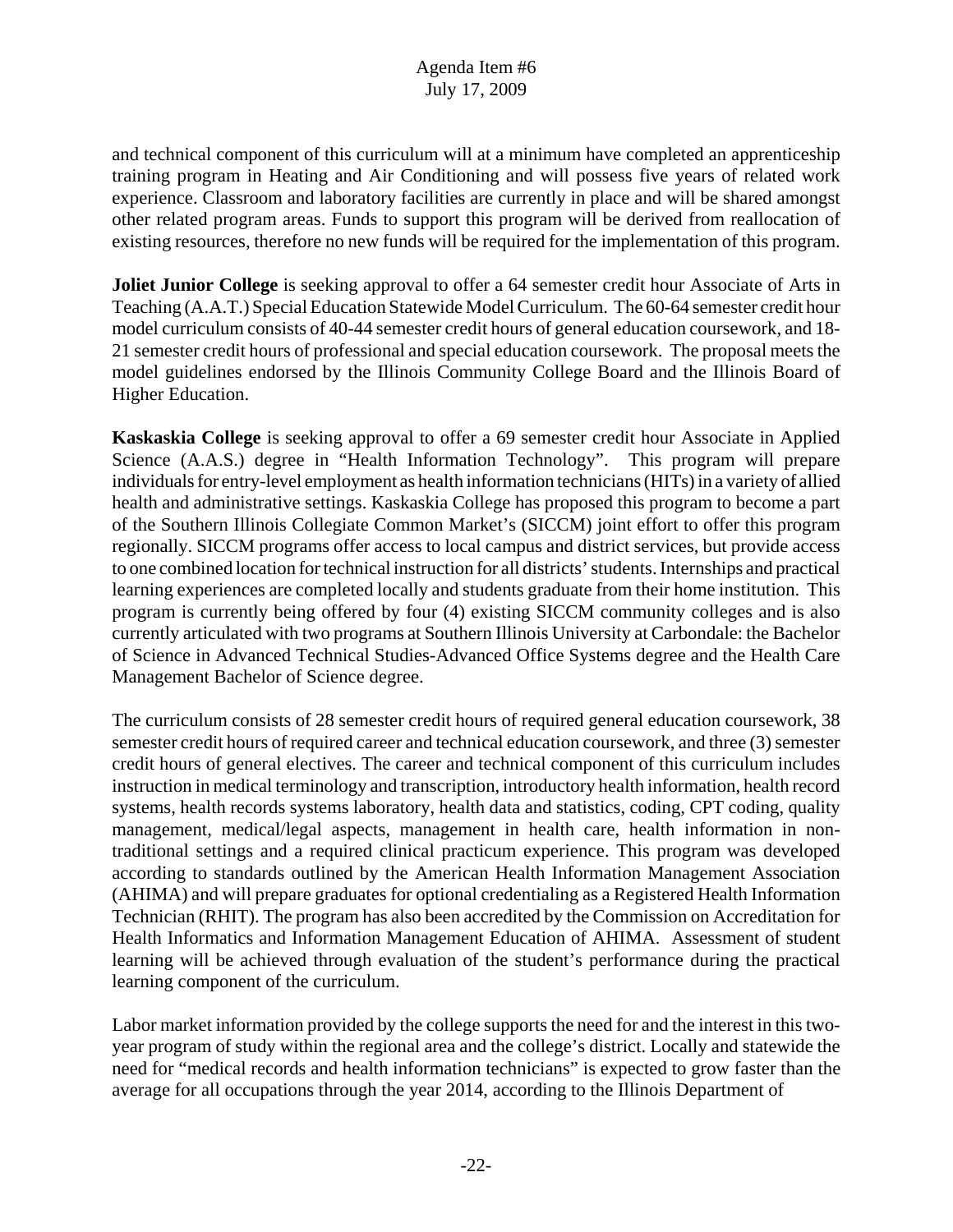Employment Security. The college anticipates an enrollment of five (5) full-time students each year during the first three years of the program. The program will require one (1) existing full-time and four (4) existing part-time faculty the first year. Instructors qualified to teach the career and technical component of this curriculum are shared among the SICCM institutions and must hold a Bachelor's degree in health information technology, have one year of related work experience and possess RHIT credentials. Facilities and laboratory equipment are also resources shared among the five SICCM colleges. Costs for implementing this program are estimated at \$21,858 per year during the first three years of the program and include Kaskaskia College's projected portion of administrative and overhead costs.

**Kaskaskia College** is also seeking approval to offer a 38 credit hour "Surgical Technology" Certificate program. This program will prepare individuals for entry-level employment as surgical technologists. Kaskaskia College has proposed this certificate to become a part of the Southern Illinois Collegiate Common Market's (SICCM) joint effort to offer this program regionally. SICCM programs offer access to local campus and district services, but provide access to one combined location for technical instruction for all districts' students. Internships and practical learning experiences are completed locally and students graduate from their home institution. This program is currently being offered by four (4) existing SICCM community colleges and has been accredited by the Commission on Accreditation of Allied Health Programs (CAAHEP). The curriculum was originally developed according to competencies established by the Association of Surgical Technologists (AST) and will prepare graduates for the association's related Certified Surgical Technologist (CST) credentialing examination. The curriculum consists of eight (8) credit hours of general education coursework primarily in anatomy, physiology and microbiology; and 30 credit hours of career and technical education coursework in introductory surgical technology, principles and practices of surgical technology, pharmacology for health professionals, introductory and advanced surgical procedures, and a required work-based learning experience in surgical technology. Assessment of student learning objectives will be achieved through evaluation of the student's performance on a national standardized program assessment test available through the Accreditation Review Committee for Surgical Technologists (ARCST).

Labor market information provided by the college supports the interest in and the need for a formalized training program for students in Kaskaskia's district and the Southern Illinois regional area. According to the Illinois Department of Employment Security, growth in the employment of "surgical technologists" both statewide and within the Southern Illinois area is expected to be in higher demand than all occupations through 2014. The college anticipates an enrollment of five (5) full-time students each year during the first three years of the program. The program will require one (1) existing full-time and two (2) existing part-time faculty the first year. Instructors qualified to teach the career and technical component of this curriculum are shared among the SICCM institutions and must have graduated with at least a certificate in surgical technology, have one year of related work experience and possess the appropriate CST credentials. Facilities and laboratory equipment are also resources shared among the five SICCM colleges. Costs for implementing this program are estimated at \$26,300 per year during the first three years of the program and include Kaskaskia College's projected portion of administrative and overhead costs.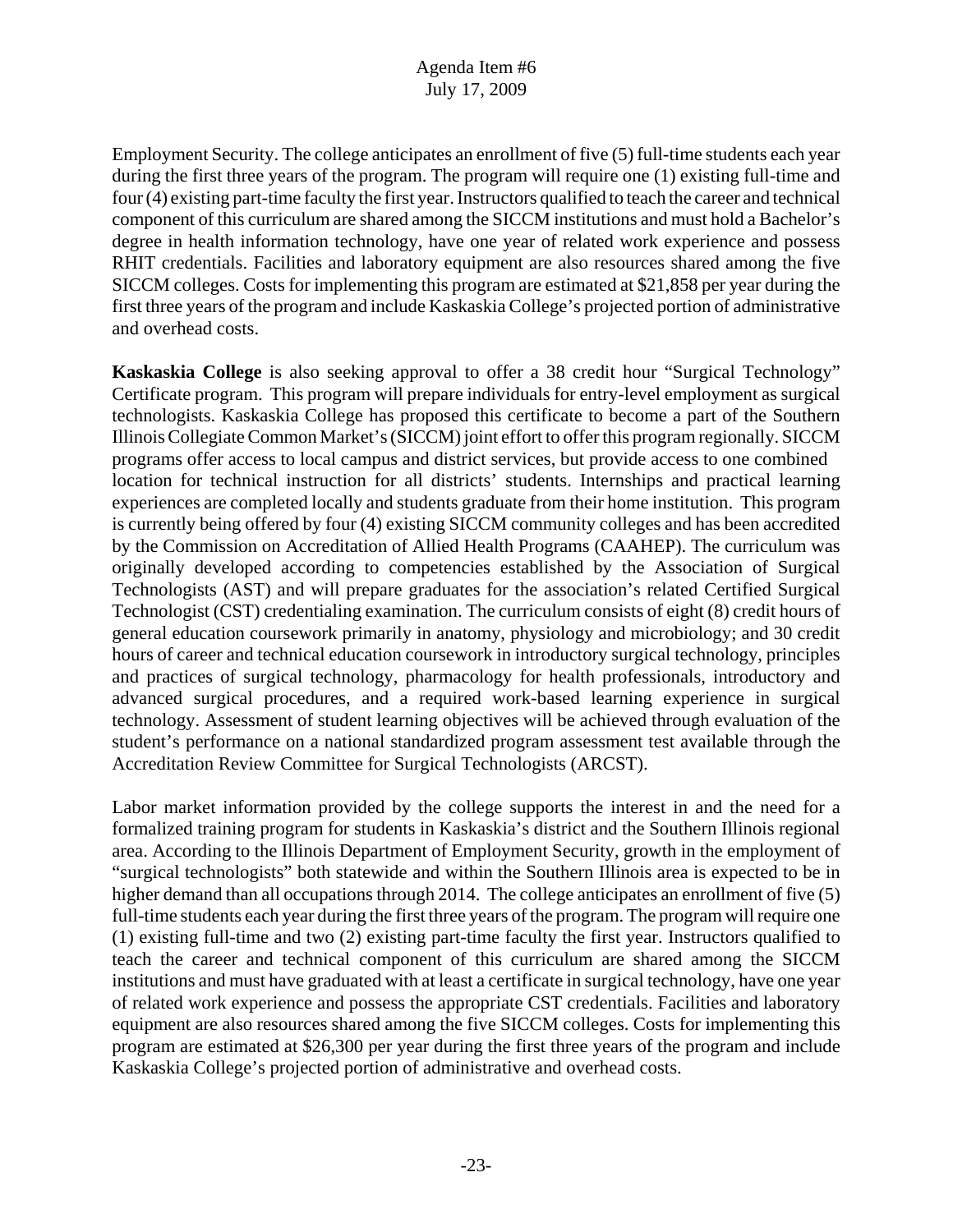**Lincoln Land Community College** is seeking approval to offer a 30 credit hour "Cosmetology" Certificate program. This program will prepare individuals for entry-level employment as cosmetologists. The college is partnering with the University of Spa and Cosmetology Arts (USCA) to provide college credit opportunities for its cosmetology students. The existing curriculum was approved by the Illinois Department of Finance and Professional Regulation and will prepare graduates for required licensure. Coursework includes hair cutting, hair styling, chemicals and hair treatments, sanitation, salon management, esthetics and nail technology. Assessment of student learning will take place during the practical laboratory experiences, as well as through comprehensive written and performance final exams.

Labor market information provided by the college supports the interest in and the need for a credit training program within the college's district. Enrollments in the current program are high with a 96 percent licensure rate and an 83 percent placement rate. LLCC has been working with the local secondary career center to provide credit opportunities for high school students interested in pursuing careers in cosmetology. The proposed program will offer district high school students, as well as high school graduates with that opportunity. The college anticipates an enrollment of 20 fulltime and 15 part-time students each year during the first three years of the program. Qualified faculty will possess at least an Associate's degree in Cosmetology, at least 2,000 hours of related work experience and hold a Cosmetology Instructor's License in the State of Illinois. The college will utilize USCA instructors and facilities, therefore no new costs are anticipated during the first three years of the program.

**McHenry County College** is seeking approval to offer a 61 semester credit hour Associate of Arts in Teaching (A.A.T.) Special Education Statewide Model Curriculum. The 60-64 semester credit hour model curriculum consists of 40-44 semester credit hours of general education coursework, and 18-21 semester credit hours of professional and special education coursework. The proposal meets the model guidelines endorsed by the Illinois Community College Board and the Illinois Board of Higher Education.

**Olive-Harvey College**, one of the City Colleges of Chicago, is seeking approval to offer a 60 credit hour Associate in Applied Science (A.A.S.) degree and a related 30 credit hour Certificate program in "Criminal Justice/Public Police Services". These programs will prepare existing law enforcement professionals for advancement opportunities within related agencies at the municipal, county, state and federal level. The certificate curriculum consists of 30 credit hours of career and technical education coursework, including one (1) technical elective course. Required coursework includes administration of criminal justice, administration of juvenile justice, issues in criminal justice, criminal law and procedure, introductory investigation, police organization and management, constitutional law, and professional responsibilities in criminal justice. The degree curriculum builds upon the 30 credit hours of career and technical education coursework to include 15 credit hours of required general education coursework and an additional 15 credit hours of related technical electives in areas such as terrorism, corrections, criminology and addictions studies. Assessment of student learning objectives will be achieved through a comprehensive final examination taken during the student's final semester of each program.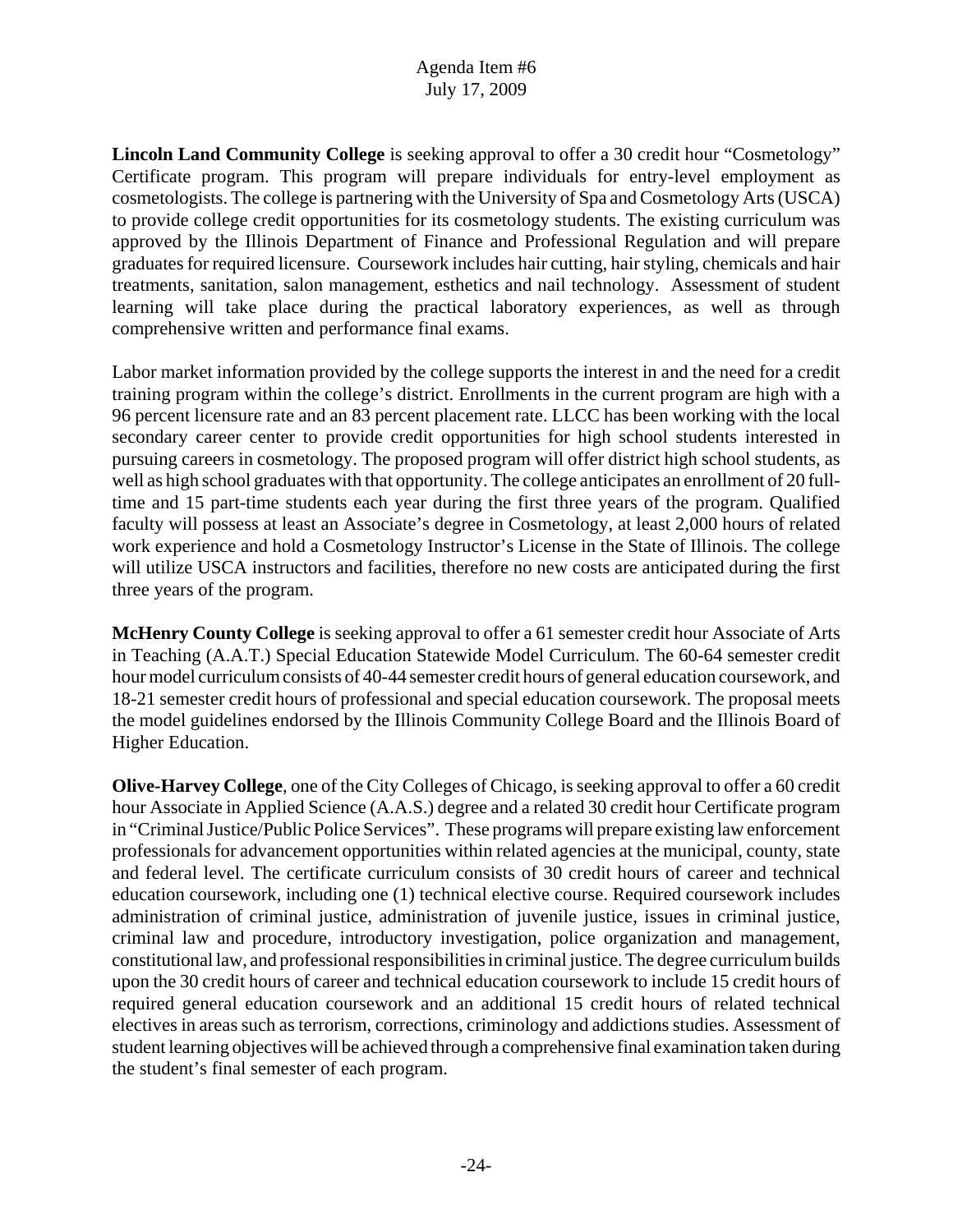Labor market information provided by the college supports the interest in and the need for advancedlevel educational programs in criminal justice. Currently the college offers a basic-level certificate program in this field of study. Student interest for educational ladder opportunities has doubled in the last two years, as well as an increased interest from individuals currently employed as law enforcement professionals locally. According to the Illinois Department of Employment Security, growth in the employment of occupations related to criminal justice will increase by about 20 percent through 2014 within the college's district. The college anticipates an enrollment for the degree program of 32 full-time and 70 part-time students the first year, while enrollment in the certificate program is projected at 15 full-time and 20 part-time students the first year. No new instructional costs are anticipated as classroom facilities and materials are currently in place with a related program at the college. One (1) new full-time faculty and two (2) existing faculty will be required to implement these programs during the first year. Currently the college offers a related program utilizing full- and part-time faculty qualified with a Master of Arts (M.A.) Degree in Criminal Justice. Costs of implementing these programs will be approximately \$164,000 the first year, \$179,500 the second year, and \$195,000 the third year. These costs reflect the addition of two full-time faculty over the second and third years to manage anticipated increases in enrollments.

**Olney Central College**, one of the Illinois Eastern Community Colleges, is seeking approval to offer a 70 credit hour Associate in Applied Science (A.A.S.) degree in "Medical Lab Technology". This program will prepare individuals for entry-level employment as medical laboratory technicians. The curriculum was developed according to standards established by the National Accrediting Agency for Clinical Laboratory Sciences (NAACLS) and will prepare graduates for the credentialing exam through the American Society of Clinical Pathologists (ASCP) Board of Registry as a "Medical Lab Technologist (MLT)-ASCP". The curriculum consists of 35 credit hours of required general education coursework including instruction in chemistry, microbiology, human anatomy and physiology, and psychology; and 35 credit hours of career and technical education coursework in medical clinical laboratory, serology, phlebotomy, immunohematology, hematology and hematosis, clinical chemistry, clinical microbiology, and introductory through advanced levels of clinical medical lab technology. Assessment of student learning objectives will be accomplished through evaluation of the student's performance during their required clinical rotations in the lab.

Labor market information provided by the college supports the interest in and the need for an educational training program in this field of study. The college has been asked by a variety of district partners in the health services industry to develop a program that could potentially supply the area with well-trained medical lab workers. Furthermore, growth in the employment of "medical and clinical lab technicians" is expected to increase by nearly 8 percent within the college's district through 2014, according to the Illinois Department of Employment Security. Projections data for employment growth across the state border into Indiana is projected at nearly 25 percent statewide through 2014. The college anticipates an enrollment of 20 full-time and eight (8) part-time students the first year, increasing to 20 full-time and 10 part-time students by the third year. The program will require one (1) new full-time faculty and one (1) existing full-time faculty the first year. Qualified faculty will possess a minimum of a Master's degree in Clinical Laboratory Science or related medical technology, three (3) years related occupational experience and three (3) years teaching experience. The college currently offers a Phlebotomy program, therefore existing classroom,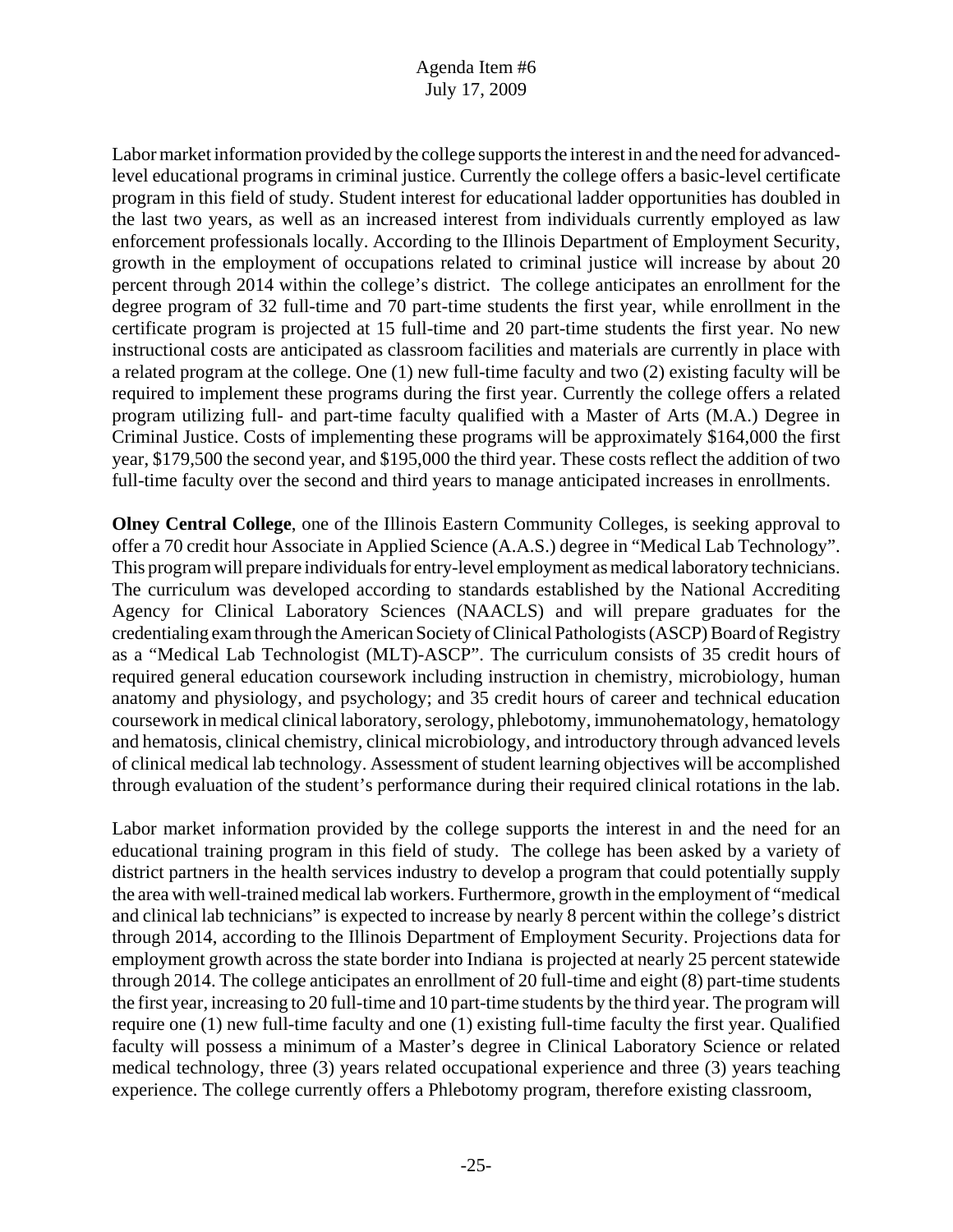laboratories and some equipment resources can be shared. New costs for implementing this program will be \$73,886 the first year, \$71,018 the second year, and \$73,235 the third year.

**Rend Lake College** is seeking approval to offer a 67 semester credit hour Associate of Arts in Teaching (A.A.T.) Secondary Science Statewide Model Curriculum. This model curriculum consists of 39 semester credit hours of general education coursework, 28 semester credit hours of professional education and related major core courses. The college's proposal meets the model guidelines endorsed by the Illinois Community College Board and the Illinois Board of Higher Education.

**Southwestern Illinois College** is seeking approval to offer a 69 credit hour Associate in Applied Science (A.A.S.) degree in "Computer Management Information Systems". This program will prepare individuals for entry-level employment in information technology as well as for transfer into the Computer Management Information Systems baccalaureate degree at Southern Illinois University at Edwardsville (SIU-E). The curriculum consists of 51 credit hours of required general education coursework and 18 credit hours of required career and technical education coursework. The career and technical component of this curriculum includes instruction in introductory information technology, Java programming, Visual Basic programming, C++ programming, C# programming, and systems development and design. Assessment of student learning objectives will take place through the evaluation of a student portfolio containing artifacts of the student's educational accomplishments.

Labor market information provided by the college supports the interest in and the need for a twoyear educational program that prepares for entry-level employment while also allowing for a smooth transfer at the baccalaureate level. Graduates of this program will be able to transfer to SIUE as juniors having completed all of the required IAI general education coursework for the bachelor's degree. Students choosing to continue their education at SIUE will also be qualified for entry-level employment as computer programmers. The college anticipates an enrollment of 10 full-time and 20 part-time students the first year, increasing to 30 full-time and 50 part-time students by the third year. Six (6) existing faculty (three full- and three part-time) are required to implement this program. Qualified faculty will possess at least a Master's degree in a computer information related field and have experience with specific programming languages that relate to the proposed curriculum. Facilities and other resources are adequate to support the program, therefore, no new costs are associated with the implementation of this degree.

**Waubonsee Community College** is seeking approval to offer a 64 credit hour Associate in Applied Science (A.A.S.) degree in "Geographic Information Systems". This program will prepare individuals for entry-level employment as survey or mapping technicians, as well as providing professionals in engineering, urban planning and construction with an opportunity for retraining in this emerging technological field of study. The curriculum consists of 18 credit hours of required general education coursework, 30 credit hours of required career and technical education coursework, and 16 credit hours of related technical electives. The career and technical component of the curriculum includes instruction in geography of the developing world, GIS mapping principles, technical drawing, applications for GIS, introductory through advanced levels of GIS, and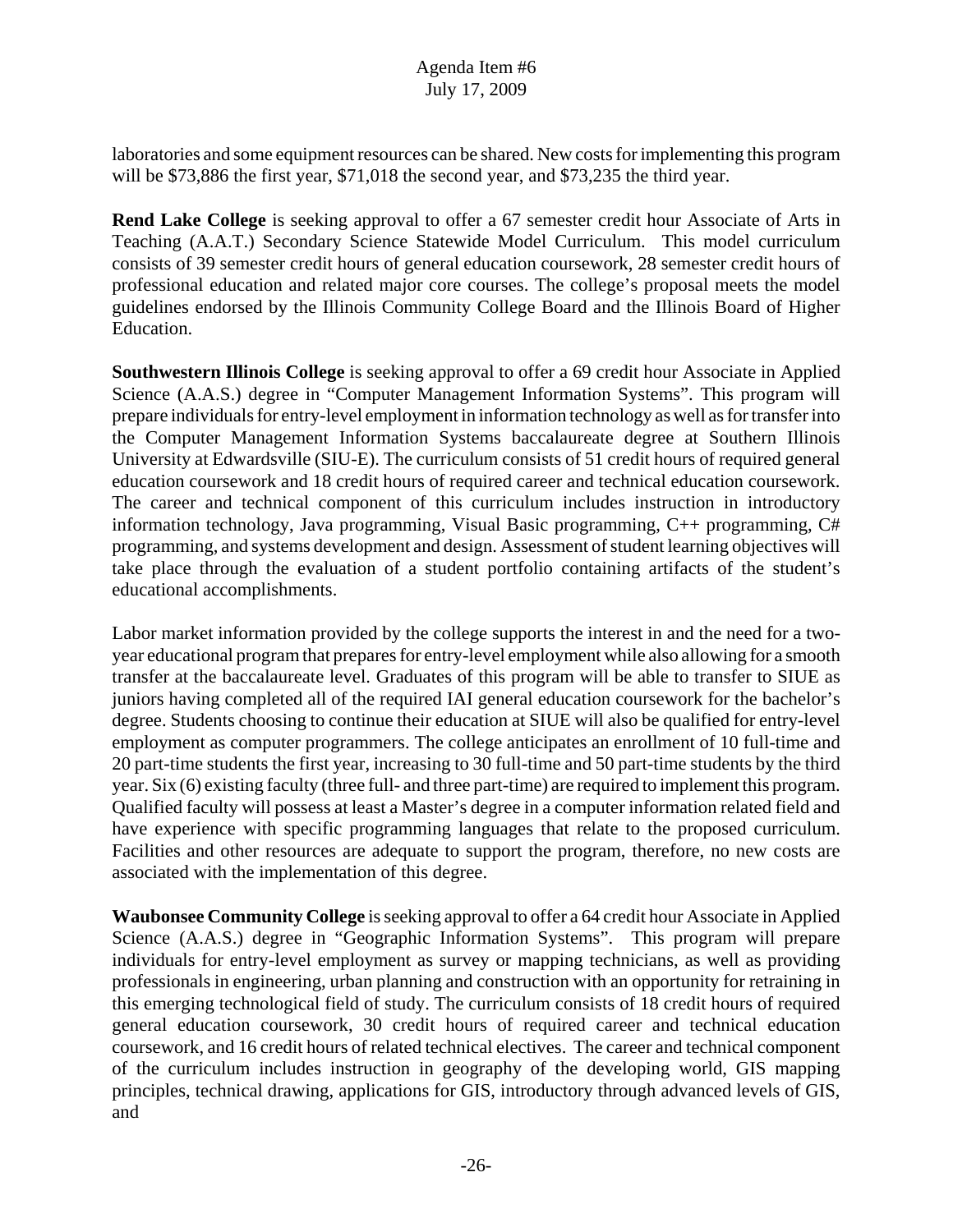GIS and logistics management. Assessment of student learning objectives will be achieved through evaluation of a comprehensive final student project in GIS. This curriculum also provides an educational ladder opportunity for graduates of the college's two related certificate programs in Basic (12 credit hours) and Advanced (27 credit hours) Geographic Information Systems.

Labor market information provided by the college supports the interest in and the need for a twoyear training program in this field of study. Completers of the college's existing certificate programs continue to express a strong need for a GIS degree program. Locally, employers have indicated a strong interested in college certificate completers and have encourage further development of a degree program. The college anticipates an enrollment of two (2) full-time and seven (7) part-time students the first year increasing to six (6) full-time and 20 part-time students by the third year. The program will require one (1) new part-time and one (1) existing full-time faculty member the first year. Instructors qualified to teach the career and technical component of this curriculum, including existing faculty, will hold a minimum of an A.A.S. degree in Geographic Information Systems, three years of related work experience and two years of teaching experience. Because the college currently offers two related programs, classroom, laboratory and the majority of equipment are already in place to support this program. The college plans to update the appropriate software licenses and purchase a new server, ESRI ArcLogistics Lab Mit and two Trimble Juno GPS units during the first three years of implementation. Costs of implementing this program are estimated at \$14,592 the first year, \$19,500 the second and third years of the program.

**Waubonsee Community College** is also seeking approval to offer a 64 semester credit hour "Library Technical Assistant" Associate in Applied Science (A.A.S.) degree. This program will prepare individuals for entry-level employment as library technicians, technical assistants, aides and clerks in all types of libraries and/or library departments. This curriculum includes 18 semester credit hours of required general education coursework, 31 semester credit hours of required career and technical education coursework, and 15 semester credit hours of related technical electives. The career and technical component of the curriculum consists of coursework in introduction to libraries, introduction to library technical services, public services, library technology, reference and research strategies, library collections, library computer systems, customer service, and a required workbased learning experience in library technical assisting. This program was developed based on competencies for library support staff as outlined by the American Library Association (ALA) and Western Council of State Libraries (WCSL). Graduates of this program will be prepared for the related optional national certification through the Library Support Staff Certification Program (LSSCP), currently in development by the ALA-WCSL. Assessment of student learning objectives will be achieved through observation of the student's performance during the practical learning experience as well as through comprehensive testing.

Labor market information provided by the college supports the interest in and the need for a formal two-year training program for library technical assistants within the college's district. According to the Illinois Department of Employment Security, positive growth in the employment of "library technical assistants" is expected within the college's district through the year 2014. A local survey conducted by the college supports a strong interest in continuing education through formal, collegelevel credit training. The five-county area within Waubonsee's district employs over 1,000 library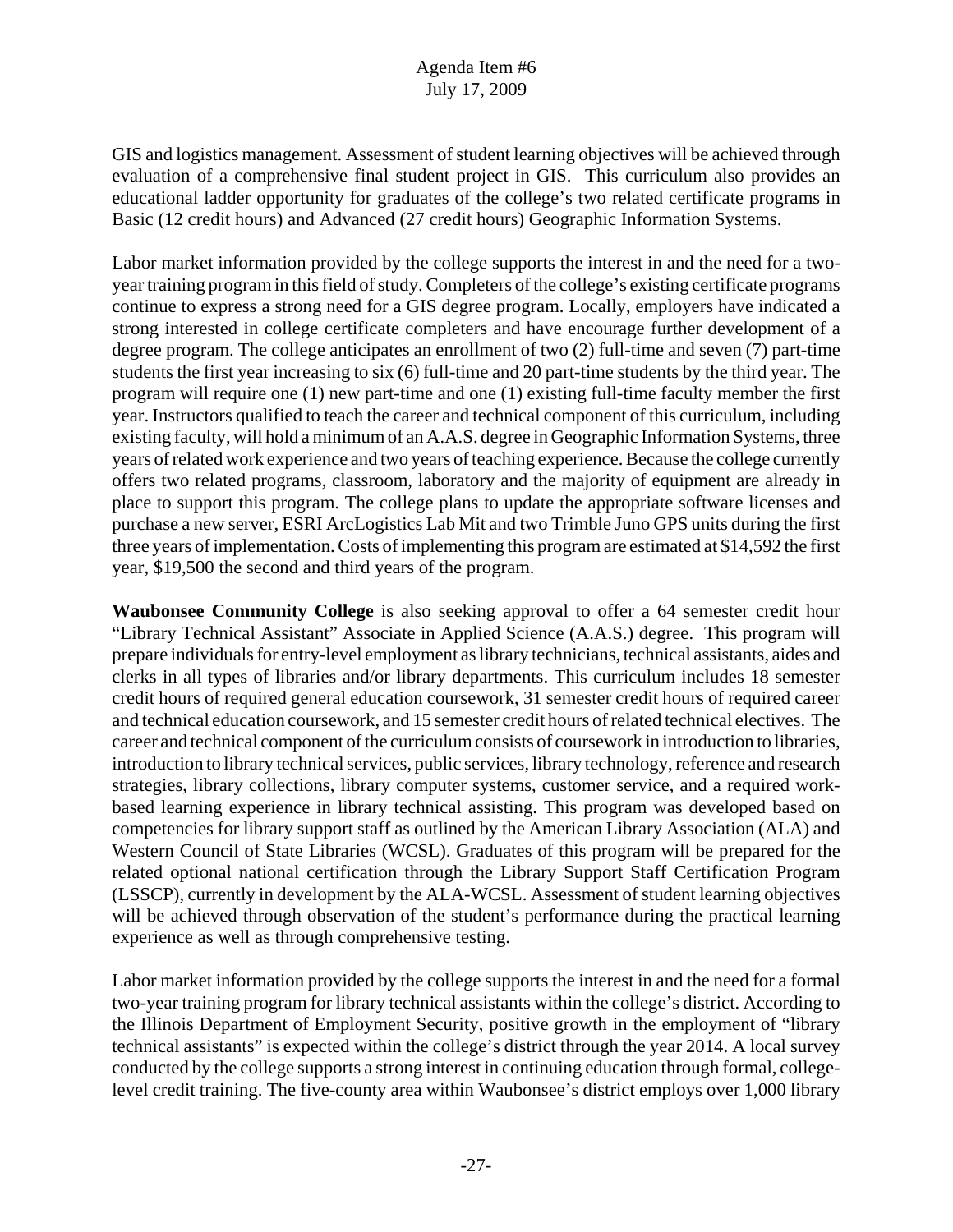technical assistants, the majority of which responded very favorably towards plans to offer a program in this field of study. The college anticipates an enrollment of five (5) full-time and seven (7) part-time students the first year, increasing to seven (7) full-time and 10 part-time students by the third year. Seven (7) new part-time faculty will be required during the first year of this program. Qualified faculty will possess a Master of Library Science degree and two (2) years related work experience. Current facilities, including classroom and computer laboratory space are adequate to implement the proposed program. Costs of implementing the proposed program will be approximately \$16,500 the first year, \$15,500 the second year, and \$56, 500 the third year. First and second year costs reflect the purchase of new equipment for the program, and third year costs reflect the addition of a full-time faculty coordinator.

**William Rainey Harper College** is seeking approval to offer a 63 semester credit hour Associate of Arts in Teaching (A.A.T.) Secondary Mathematics Statewide Model Curriculum. The 60-64 semester credit hour model curriculum consists of 40-45 semester credit hours of general education coursework, 3-9 semester credits of professional education and 9-15 semester credits in major content area coursework. This proposal meets the model guidelines endorsed by the Illinois Community College Board and the Illinois Board of Higher Education.

**William Rainey Harper College** is seeking approval to offer a 61 credit hour Associate in Applied Science (A.A.S.) degree in "Human Services". This program will prepare individuals for employment as mental health technicians, rehabilitation technicians, case managers and related human service assistants in a variety of community outreach, mental health and rehabilitative settings. The curriculum consists of 30 credit hours of required general education coursework and 31 credit hours of required career and technical education coursework. Career and technical coursework includes instruction in introductory human services, group work, helping skills, crisis intervention, introductory gerontology, disabilities and human service, family issues and interventions, multiculturalism in human services, law and ethics in human services, as well as a required field experience and seminar in human services. Assessment of student learning objectives will take place through observation of the student during their field experience.

Labor market information provided by the college supports the interest in and the need for a formalized training program in this field of study. Because the college does not offer a related program they currently send an average of 60 students per year to other neighboring institutions for this educational program. District students have expressed a strong interest in Harper College developing its own two-year program in human services. Furthermore, according to the Illinois Department of Employment Security, growth in the employment of "human services workers" is anticipated at over 29 percent through 2014 within the colleges district and surrounding metropolitan area. The college anticipates an enrollment of 15 full-time and 20 part-time students the first year, increasing to 30 full-time and 40 part-time students by the third year. Two (2) new part-time faculty will be required during the first year of the program. Qualified faculty will have at least a Bachelor's degree in Human Services or a related field of study and five years of occupational experience. Classroom facilities are adequate to support the proposed program, however costs to implement the program will be approximately \$20,000 the first year, \$74,000 the second year, and \$80,500 the third year. Costs reflect expenditures related to the purchase of library and resource materials as well as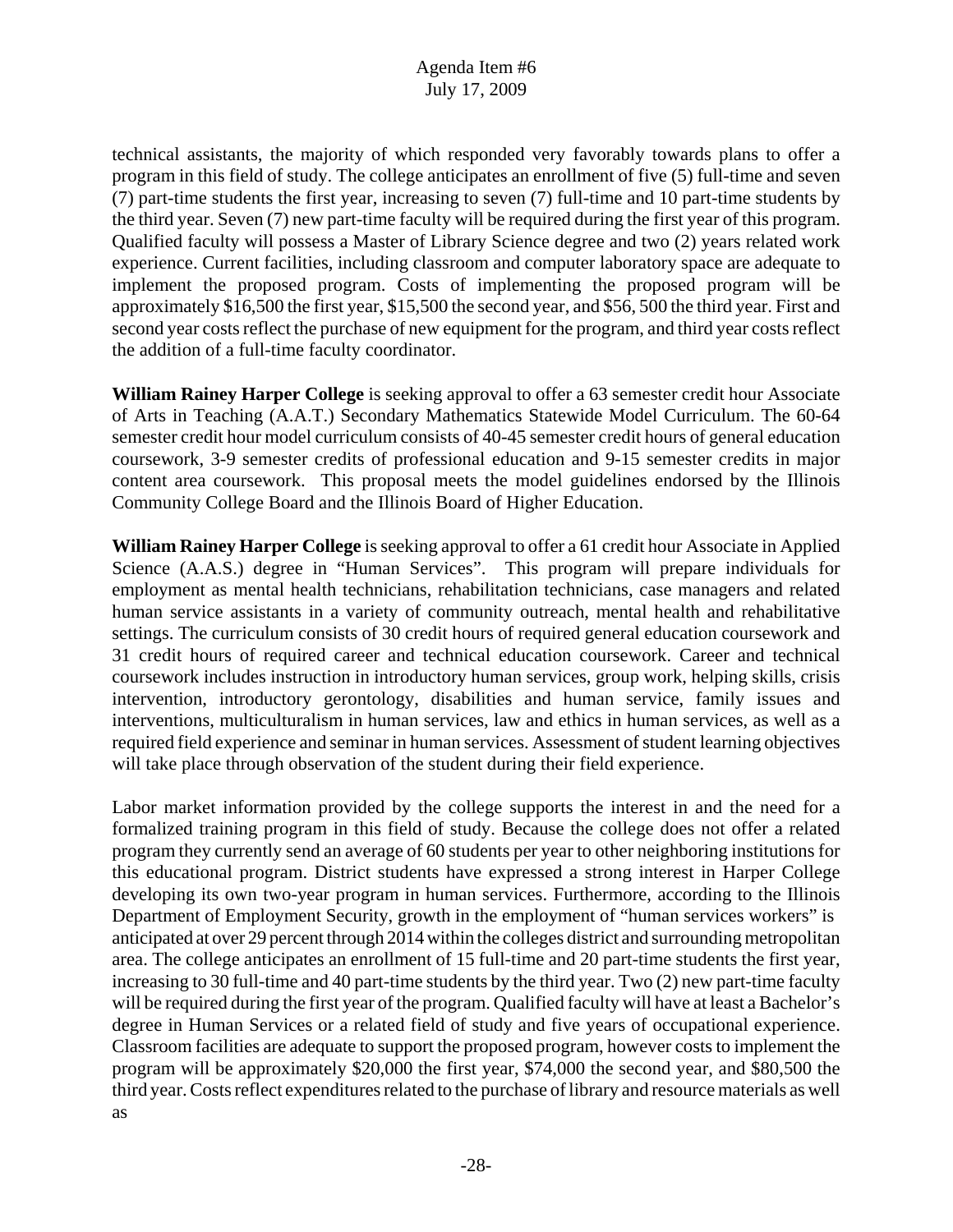marketing materials used for recruiting students. Higher costs during years two and three reflect the addition of full-time faculty for program coordination and to manage projected increases in enrollment.

## **TEMPORARY PROGRAM APPROVAL**

Carl Sandburg College

< Diagnostic Cardiac Sonography Certificate (39 credit hours)

Shawnee Community College

- Multimedia and Gaming A.A.S. degree (63 credit hours)
- ▶ Helpdesk/PC Technician/Networking A.A.S. degree (69 credit hours)

John Wood Community College

< Manufacturing Technology A.A.S. degree (64 credit hours)

## **BACKGROUND**

**Carl Sandburg College** is seeking temporary approval to offer a 39 credit hour "Diagnostic Cardiac Sonography" Certificate for a period of three (3) years. This program will prepare existing sonography professionals with education and training specializing in echocardiography. The curriculum was developed based on standards established by the Joint Review Committee on Education in Diagnostic Medical Sonography (JRC-DMS) and includes coursework in crosssectional anatomy, ultrasound physics and instrumentation, introductory through advanced-levels of cardiac sonography, cardiac imaging interpretation and critique, and introductory through advanced-levels of cardiac sonography practical laboratory. Graduates of this program will be eligible for optional credentialing through the American Registry for Diagnostic Medical Sonographers (ARDMS) as a "Registered Diagnostic Cardiac Sonographer (RDCS)". Assessment of student learning objectives will take place through an evaluation of the student's performance during the practical learning experience of the program. The college is seeking temporary approval for this program to meet local employer's immediate needs for training existing workers and recruiting new employees in this specialized field of echocardiography. *Permanent approval of this program will be considered after a period of three (3) years, based on program outcomes.* 

**Shawnee Community College** is seeking temporary approval to offer a 63 credit hour Associate in Applied Science (A.A.S.) degree in "Multimedia and Gaming" for a period of three (3) years. This program will prepare individuals for employment in fields that utilize multimedia and gaming development skills such as graphic design, website development, print publication, video production and game application design/development. This curriculum consists of 19 credit hours of required general education coursework amd 44 credit hours of career and technical education coursework. The career and technical component of the curriculum includes instruction in computer logic, systems analysis, Macromedia Flash, Dreamweaver and Fireworks, C and JAVA programming, Windows Operating Systems, fundamental game design, beginning game production, design and print production, video production, image enhancement and webpage design, and a required workbased leaning experience in computer systems. Assessment of student learning objectives will be achieved through evaluation of a student portfolio containing artifacts of the student's educational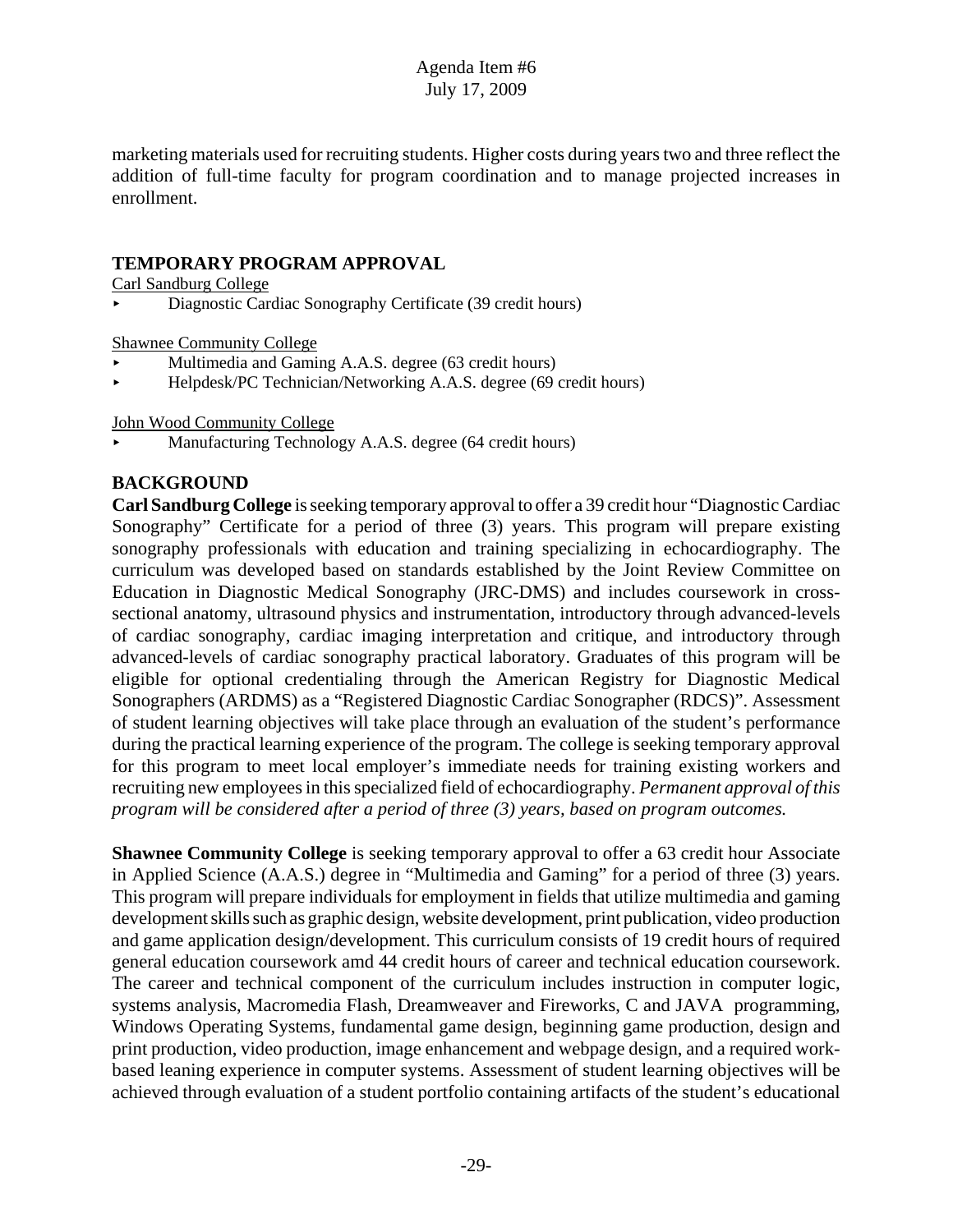performance. The college anticipates an enrollment of approximately 10 full- and part-time students the first year increasing to 20 students by the third year. Labor market information provided by the college supports the interest in and the need for a formalized two-year training program in this field of study. However, the college is requesting temporary approval to continue monitoring that demand during the first three years of operation. *Permanent approval will be considered after a period of three (3) years based on program outcomes.* 

**Shawnee Community College** is also seeking approval to offer a 69 credit hour Associate in Applied Science (A.A.S.) degree in "Helpdesk/PC Technician/Networking" for a period of three years. This program will prepare individuals for computer technicians capable of operating, diagnosing, maintaining and repairing computer hardware and network systems. The curriculum includes 28 credit hours of general education coursework and 38 credit hours of required career and technical education coursework and three (3) credit hours in a related technical elective. The career and technical component of the curriculum includes instruction in computer logic, systems analysis, database management systems, Windows Server Networking, Windows Operating Systems, networking technologies, Novell networking, A+ certification, introductory and advanced Command/Prompt DOS, Linux Operating Systems and networking, Wireless local area networks, network cabling and Microsoft Office applications, in addition to a required work-based learning experience in computer technical systems. Assessment of student learning objectives will be achieved through evaluation of a student portfolio containing artifacts of the student's educational performance. The college anticipates an enrollment of approximately eight (8) full- and part-time students the first year increasing to 18 students by the third year. Labor market information provided by the college supports the interest in and the need for a formalized two-year training program in this field of study. However, the college is requesting temporary approval to continue monitoring that demand during the first three years of operation. *Permanent approval will be considered after a period of three (3) years based on program outcomes.* 

**John Wood Community College** is seeking temporary approval to offer a 64 credit hour Associate in Applied Science (A.A.S.) degree in "Manufacturing Technology" for a period of three years. This program will prepare individuals for employment as manufacturing and related technicians in a variety of manufacturing industry settings. The curriculum consists of 19 credit hours of required general education coursework and 45 credit hours of required career and technical education coursework. Career and technical education coursework includes instruction in drafting/blueprint reading, introductory CAD, introductory through advanced levels of CAD applications, tool design, introductory electricity, commercial electricity, electric motors & controls, industrial electricity, CAD/CAM, CAM operations, industrial robots, manufacturing technolgoy, PLC manufacturing systems, statistical process control and lean manufacturing. Assessment of student learning objectives will occur through an evaluation of the student's performance through the curriculum via educational portfolio. The college is seeking temporary approval for this program to meet local employer's immediate needs for training existing workers and recruiting new employees. *Permanent approval of this program will be considered after a period of three (3) years, based on program outcomes.*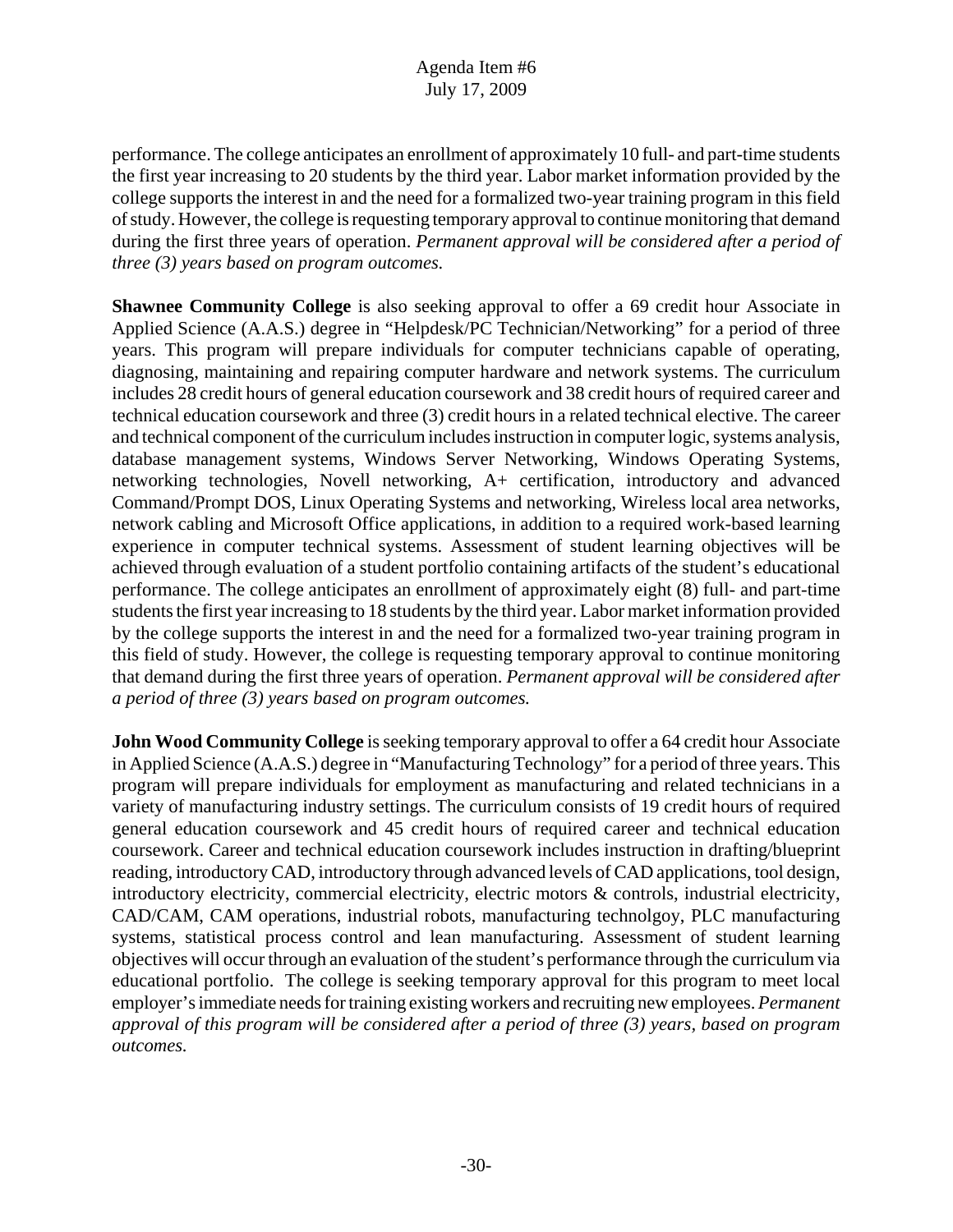# **INFORMATION ITEM - BASIC CERTIFICATE APPROVAL**

Following is a list of basic certificates (less than 29 semester credit hours) that have been approved on behalf of the Illinois Community College Board by the President/CEO since the last Board meeting:

## **Permanent Program Approval**

Frontier Community College

< Graphic Arts & Design Certificate (18 credit hours)

William Rainey Harper College

< Interior Design Technology Certificate (28 credit hours)

Lincoln Trail College

< Welding Certificate (16 credit hours)

McHenry County College

- Baking & Pastry Assistant I Certificate (19 credit hours)
- < Chef's Assistant I Certificate (19 credit hours)

Waubonsee Community College

- Patient Care Technician Certificate (7.5 credit hours)
- **Legal Interpreting Certificate (17 credit hours)**

## **Temporary Program Approval**

Parkland College

< Magnetic Resonance Imaging Certificate (17 credit hours)

Shawnee Community College

Master Trail Steward Certificate (8 credit hours)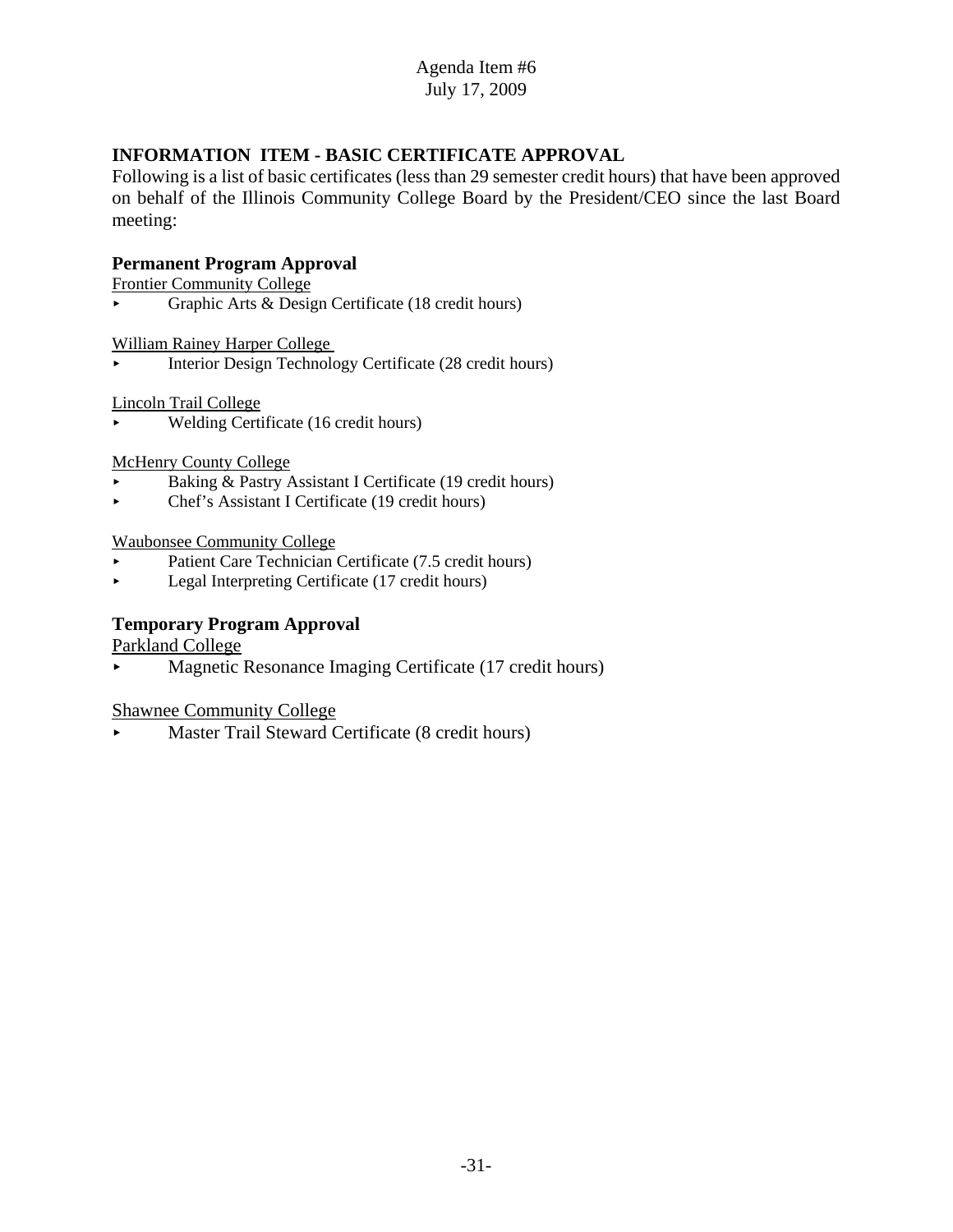Illinois Community College Board

# **ILLINOIS COMMUNITY COLLEGE BOARD RECOGNITION OF COMMUNITY COLLEGES**

The Illinois Community College Board has statutory authority to "recognize" community colleges for their compliance with state statutes and standards. Based on a five-year cycle, ICCB staff conducts recognition evaluations to assure that colleges are in compliance with the standards. Standards identified for focused review during fiscal years 2006 through 2010 include the following categories: Instruction, Student Services, Academic Support, Finance, Facilities, and Accountability. These same standards are used by each district in a self-evaluation that is submitted to ICCB prior to the staff evaluation.

During fiscal year 2008, Joliet Junior College and City Colleges of Chicago underwent in-depth recognition evaluations. The colleges submitted thorough self evaluations, ICCB staff conducted internal evaluations of all required college documents and college site visits were conducted. This agenda item not only presents the staff recommendations for the colleges that completed the evaluation, but gives background on the recognition evaluation and approval process for the Board's information.

## **RECOMMENDED ACTION**

It is recommended that the following motion be adopted:

The Illinois Community College Board hereby grants a status of "recognition continued" to the following districts:

Joliet Junior College Richard Daley College Kennedy-King College Malcolm X College Olive-Harvey College Harry S Truman College Harold Washington College Wilbur Wright College

## **BACKGROUND.**

Recognition is a statutory term describing the status of a district which meets instructional, administrative, financial, facility and equipment standards as established by the Illinois Community College Board (110ILCS Section 805/2-12f and 805/2-15). Community colleges must be recognized to be eligible for state funding. Once a college district has been recognized by the ICCB, that recognition status is continued unless action is taken by the Board to interrupt it. To determine a district's recognition status, the ICCB conducts periodic evaluations. The objectives of the recognition evaluation include 1) determination of a district's compliance with the *Public Community College Act* and *ICCB Administrative Rules*; 2) the provision of assistance to districts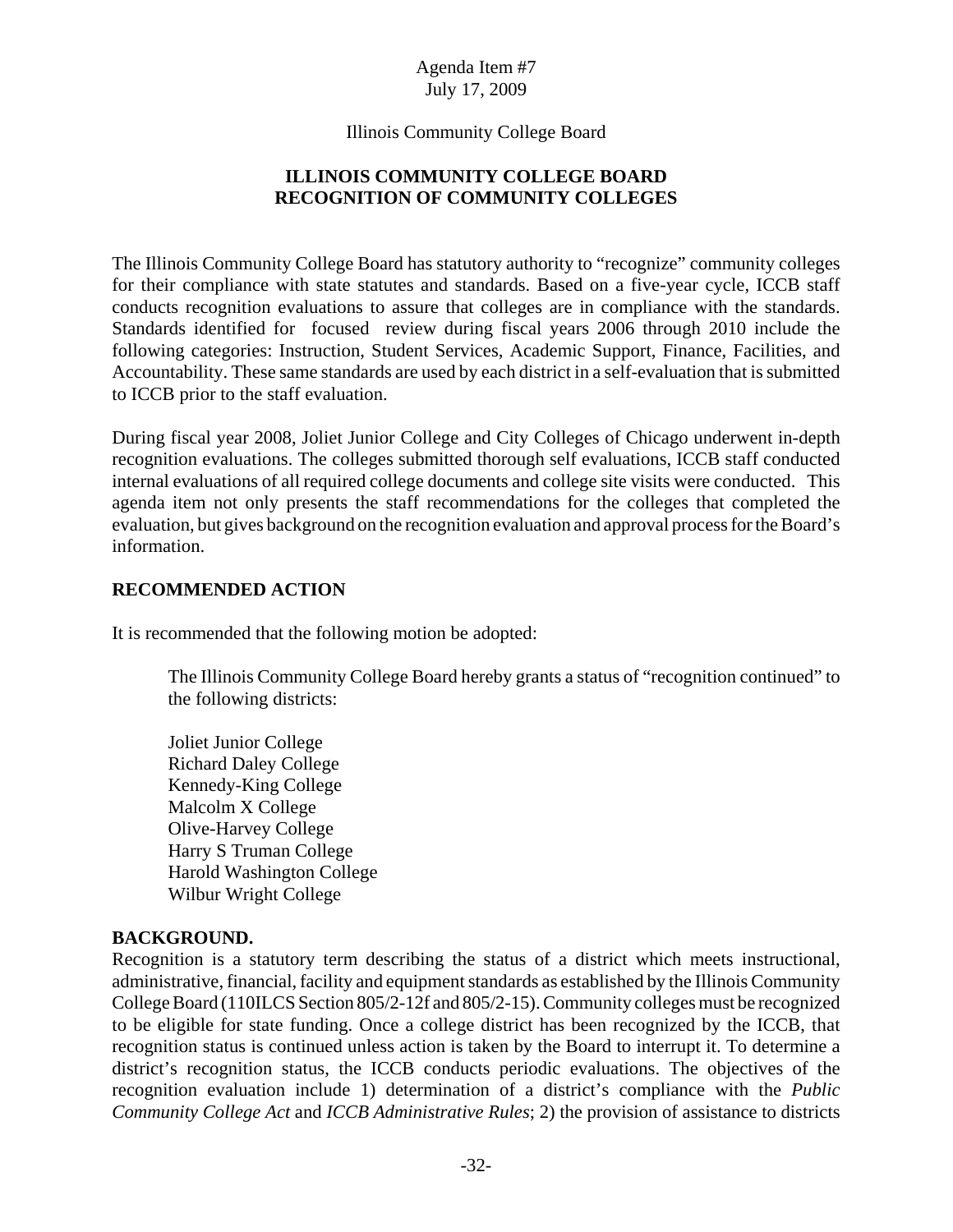in achieving compliance with the Act and Rules; 3) the identification of issues which may be of concern to the community college system and the gathering of basic data about these issues; and 4) the identification of exemplary district practices/programs that can be shared with other districts. Based on a five-year cycle, ICCB staff conduct recognition evaluations to assure that districts are in compliance with selected standards. All districts are evaluated on a select number of standards during the same five-year cycle. ICCB staff makes an assessment on each individual standard and on a global basis considering all focused and nonfocused standards. On individual standards districts are identified as either in compliance or not in compliance. Recommendations are either mandatory, when a college is "out of compliance", or otherwise advisory. On an overall, global basis, there are three categories of recognition status:

Recognition Continued – The district generally meets ICCB standards. A district which has been granted a status of "recognition continued" is entitled to receive ICCB grants for which it is otherwise entitled and eligible.

*Recognition Continued-with Conditions* – The district generally does not meet ICCB standards. A district which has been assigned the status of "recognition continued-with conditions" is entitled to receive ICCB grants for which it is otherwise entitled and eligible, but it is given a specified time to resolve the conditions which led to the assignment of that status. A follow-up evaluation is scheduled no sooner than three nor longer than nine months after ICCB action on the assignment to determine the district's progress in resolving the conditions.

*Recognition Interrupted* – The district fails to take corrective action to resolve the conditions placed upon it under "recognition continued-with conditions" within a prescribed time period. A district which has been assigned a status of "recognition interrupted" may apply for recognition at such time as all requirements set forth by the ICCB have been satisfied. A district will have state funding suspended on a prorata, per diem basis for the period of time for which such status is in effect.

Evaluation for the districts included in this item have been completed through receipt of responses to the districts' draft reports. The responses include the districts' planned action for the compliance recommendations as well as reactions to advisory (quality) recommendations when the districts chose to provide them. The districts were judged by staff to be in general compliance with ICCB recognition standards and, therefore, are recommended for *"Recognition Continued"* status. The final reports, including direct responses, are externally attached for Board members only.

College districts included in fiscal year 2008 recognition evaluations are: Highland Community College and Kankakee Community College

Fiscal year 2008 was the third year of the current five-year recognition cycle. Staff provided the Board with information about the 2006-2010 recognition cycle at the April 2005 meeting of the ICCB.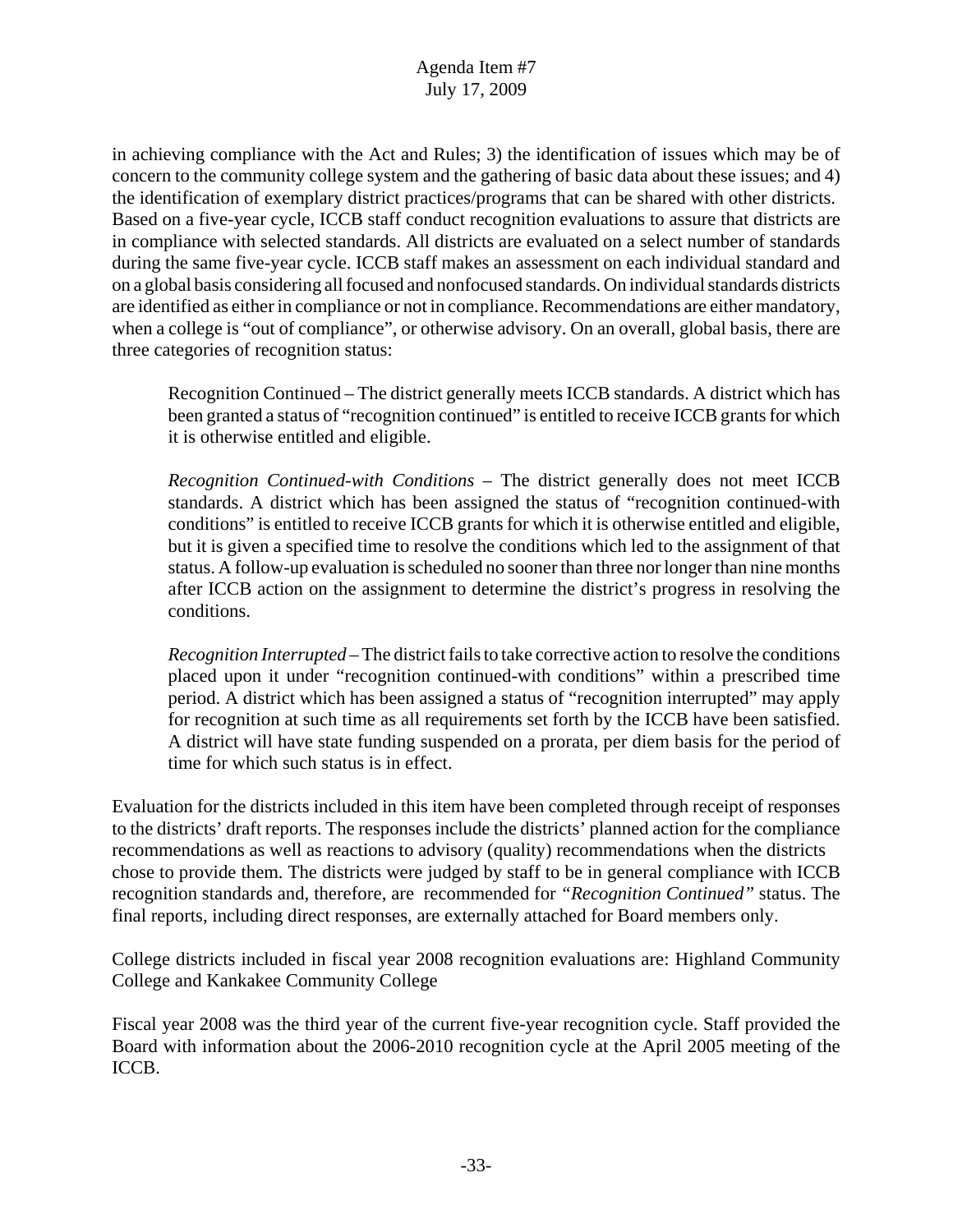## UNAPPROVED

Minutes of the  $380<sup>th</sup>$  Meeting of the Illinois Community College Board College of Lake County Grayslake, IL

March 20, 2009

## **RECOMMENDED ACTION**

It is recommended that the following motion be adopted:

The Illinois Community College Board hereby approves the Board minutes of the March 20, 2009, meeting, as recorded.

\* \* \* \* \* \* \* \* \* \*

### Item #1 - Roll Call and Declaration of Quorum

Chairman Alongi called the meeting to order at 9:00 a.m. Roll call was taken and the following members were present: Guy Alongi, Suzanne Morris, James Dumas, Tom Pulver, Judy Rake, Jake Rendleman, and Christopher Brunson (Student Member). The following members were absent: Rudolph Papa and Addison Woodward, Jr. Allison Ray declared that the Board had a quorum.

### Item #2 - Announcements and Remarks by Guy H. Alongi, Chairman

Chairman Alongi thanked President Jim Rock for allowing the ICCB Board to hold the meeting at College of Lake County. He also thanked Suzanne Morris, the Board of Trustees and all of the faculty at the College of Lake County. Chairman Alongi congratulated Jerry Weber on being named the new President at College of Lake County, and he also wished him luck in his new role.

Chairman Alongi recognized that on Wednesday, March 18, Jake Rendleman, James Dumas and he were present at the Governor's Budget Address. Chairman Alongi is cautiously optimistic for the prospect of additional funding for the first time in several years for community colleges. If things work out right, we may receive an additional \$40 million for higher education, with about \$9 million for community colleges. It is felt that the Governor is genuine in trying to straighten out the budget situation and everyone will have to share the pain. There will most likely be a tax increase, but for the first time in years, things are starting to turn around for higher education. Chairman Alongi encouraged everyone to contact their legislators and support this budget for the Governor and to see if we can gain additional funding for our community colleges and universities.

### Item #3 - Board Member Comments

Tom Pulver thanked College of Lake County for having the Board meeting. He noted it is always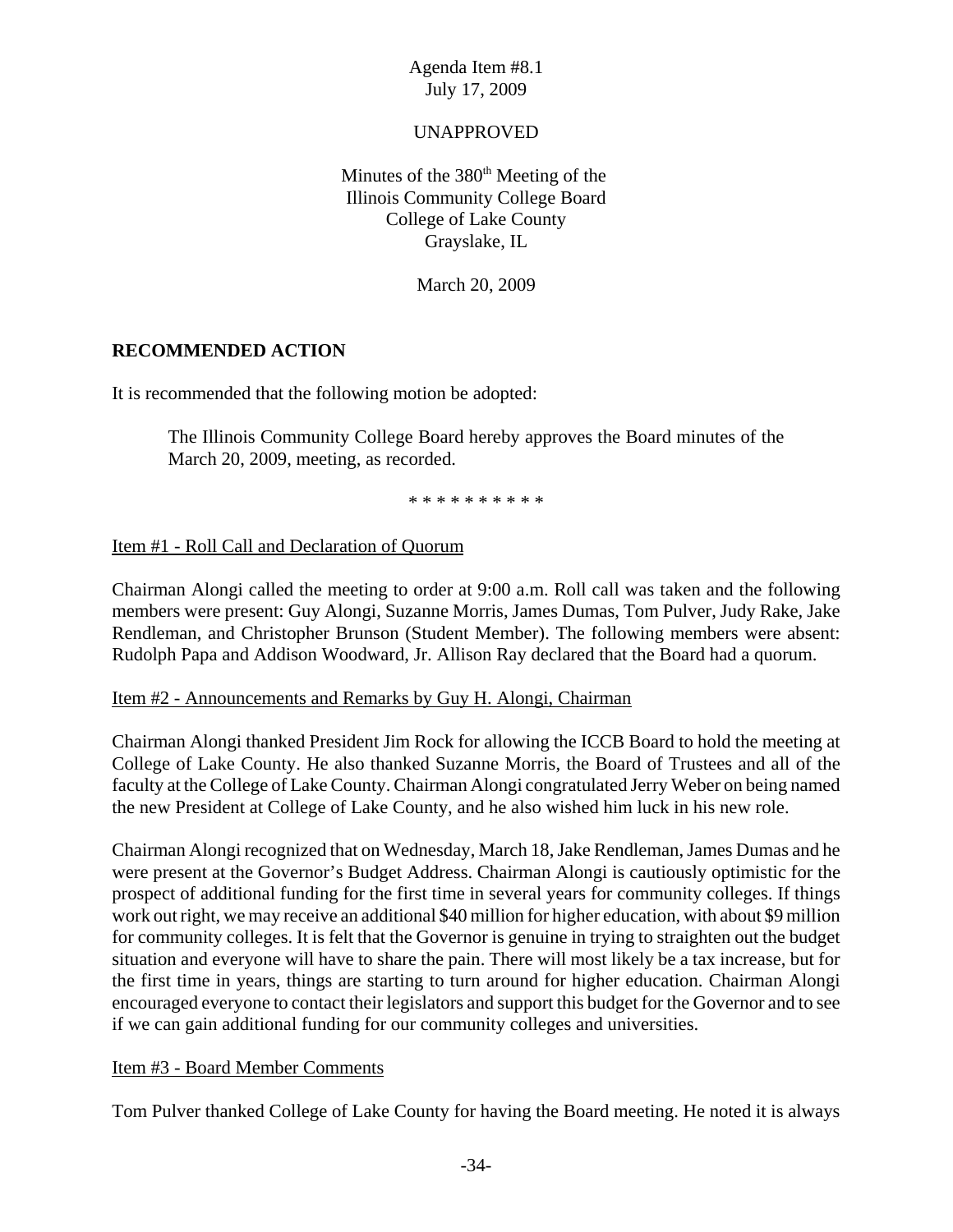nice to visit the colleges and College of Lake County is a really nice place. Mr. Pulver also shares the optimism with what is happening in the legislature and the Governor's office.

Mr. Pulver at this time expressed his concern of the recent events that have taken place at the College of DuPage. The College of DuPage Board of Trustees is currently rewriting their Board policy and last night were to vote on a policy that would restrict freedom of speech and academic freedom. It deeply concerns Mr. Pulver and he fears it would negatively impact the good reputation of the college. He also fears that it will have a negative impact on the community college system. Mr. Pulver hoped that they did not vote for the policy or they may make some corrective actions if they did.

Christopher Brunson thanked College of Lake County for having the Board meeting and commented it was good to see everyone again.

Suzanne Morris thanked the College, President Rock, and future President Weber. The ICCB Board members represent the whole system, but we all have a place in our hearts for our local district, so there certainly is a special place in her heart for College of Lake County. Ms. Morris thanked the culinary students who prepared the delicious dinner last night and the horticulture students who made the beautiful center pieces.

Judy Rake thanked College of Lake County and stated that part of her board responsibilities is to sit on the Midwest Higher Education Compact. She announced next Tuesday, March 24, MHEC will be in Illinois for a dinner meeting and invitees include key education legislative chairs. Ms. Rake will attend and plans on taking time to talk about the value of community colleges.

James Dumas thanked the College of Lake County and was very happy to be there.

Jake Rendleman was happy to see Barb Oilschalger, Rich Anderson, and everyone from the college. Mr. Rendleman enjoyed talking to the College of Lake County staff last evening and has some great ideas to take back to John A. Logan College. The dinner from Thursday night was fantastic, and it was a great evening.

Mr. Rendleman reported that he was contacted by the Governor's office to be a member of the Taxpayers Action Board (TAB). The Board is made up of 20-30 people, and they will look at the budget. Tom Johnson, head of the Taxpayers Federation, will be the chair. The first meeting will be March 27, via teleconference; the position is unpaid and there will be no travel expenses paid.

## Item #4 - Remarks by College of Lake County, Interim President, Jim Rock

President Jim Rock stated that it was a pleasure to welcome everyone to College of Lake County, the staff was delighted that the Board could join them last night and today. President Rock recognized Trustee Barb Oilschlager for joining everyone, and at this time, President Rock turned the presentation over to Rich Haney, Vice President of Educational Affairs.

Mr. Haney welcomed everyone to College of Lake County and stated that it was an honor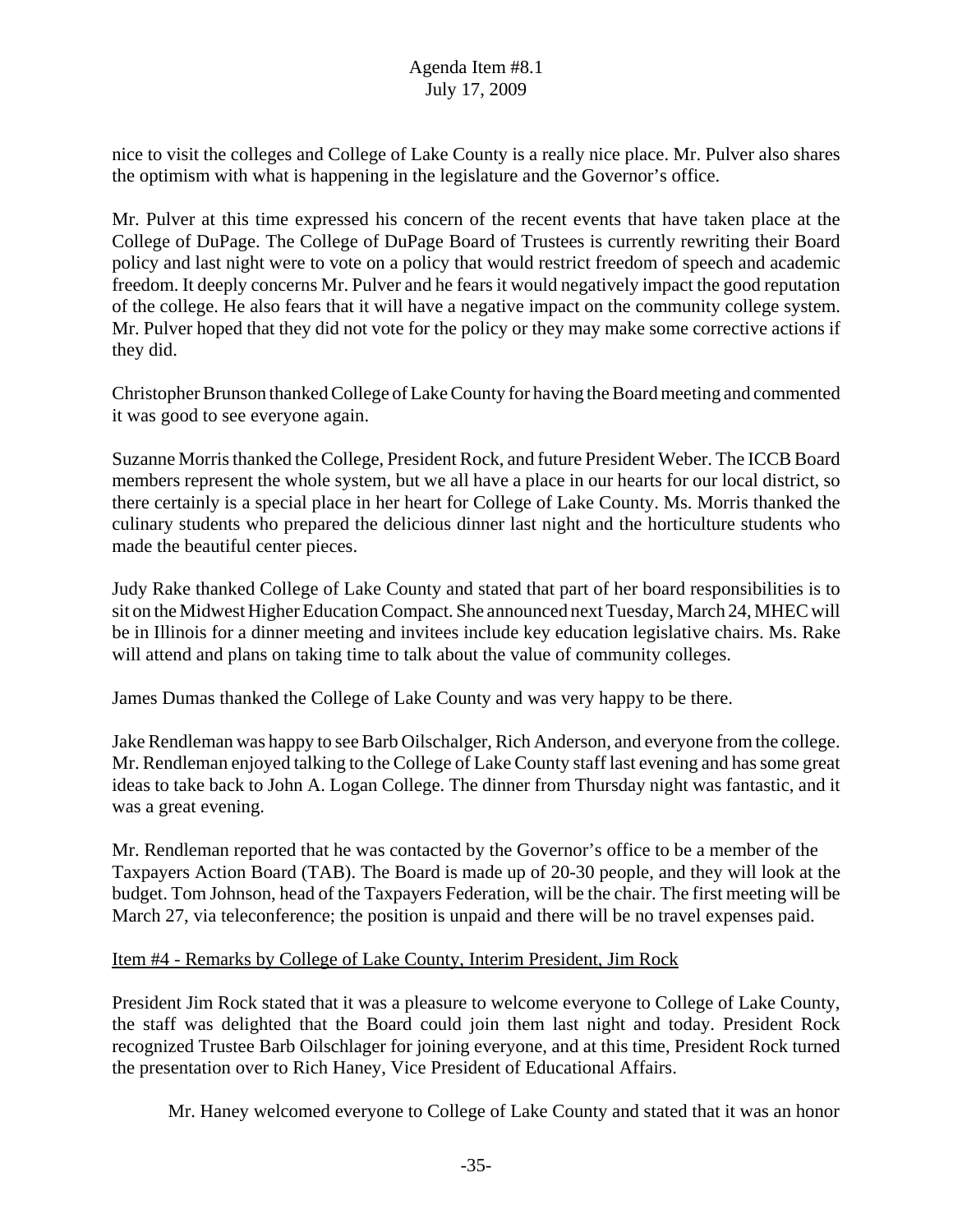to speak about the college. College of Lake County is a hidden gem of the Illinois community college system. Mr. Haney talked about Lake County in general, gave an overview of the College of Lake County, the campuses, and international education.

The population in Lake County is rapidly growing and is very diverse in the areas of education, ethnicity, and levels of income. College of Lake County was established in 1969 and consists of three campuses located in Grayslake, South Lake, and Lake Shore. Given the current economy, the Board made the decision not to raise tuition. College of Lake County has a wide range of programs and transfer programs and there is a very large Adult Education and ESL population in the area the college serves.

The Lake Shore campus in Waukegan is economically depressed and is an important link to the community there. There are certain programs, such as dental hygiene, phlobotomy, and medical office assisting that are only offered at this campus. These programs are located there for strategic purposes and serve as pathways to get students moving on to degree programs. Community partnerships thrive at the Lake Shore campus, and a variety of events bring the community to the campus.

The South Lake campus is located in Vernon Hills. Some new construction was complted there recently and tripled the amount of space at the campus. This campus highlights a massage therapy program, nanotechnology in partnership with Harper College, pharmacy tech, and discovery program - which is personal enrichment for adults age 50 and over. All financial aid and counseling services are at this campus. A highlight of the South Lake campus is the green roof, and a lot of high schools are coming to look at this feature.

International education is something that College of Lake County feels is vitally important to provide our students with international learning opportunities and curriculum that is globalized. Our international education encompasses a variety of things, including: international recruitment and admissions, study abroad programs, curriculum development, and visiting professors and exchanges.

#### Item #5 - Committee Reports

#### Item #5.1 - Academic Affairs and Student Relations

Tom Pulver reported an update was given by Brian Durham on the Illinois Articulation Initiative (IAI). Some new orientations are being conducted and a biennial bulletin is being constructed for updates throughout the state. Staff are working with iTransfer.org on a transfer magazine that will be available to students throughout the state as well.

The Associate of Arts in Teaching has a total of 47 approved Associate in Arts degrees and staff continues to meet with partner 4-year institutions to work on the transferability of these degrees.

A discussion was held on the Associate of Arts and Associate of Science degrees.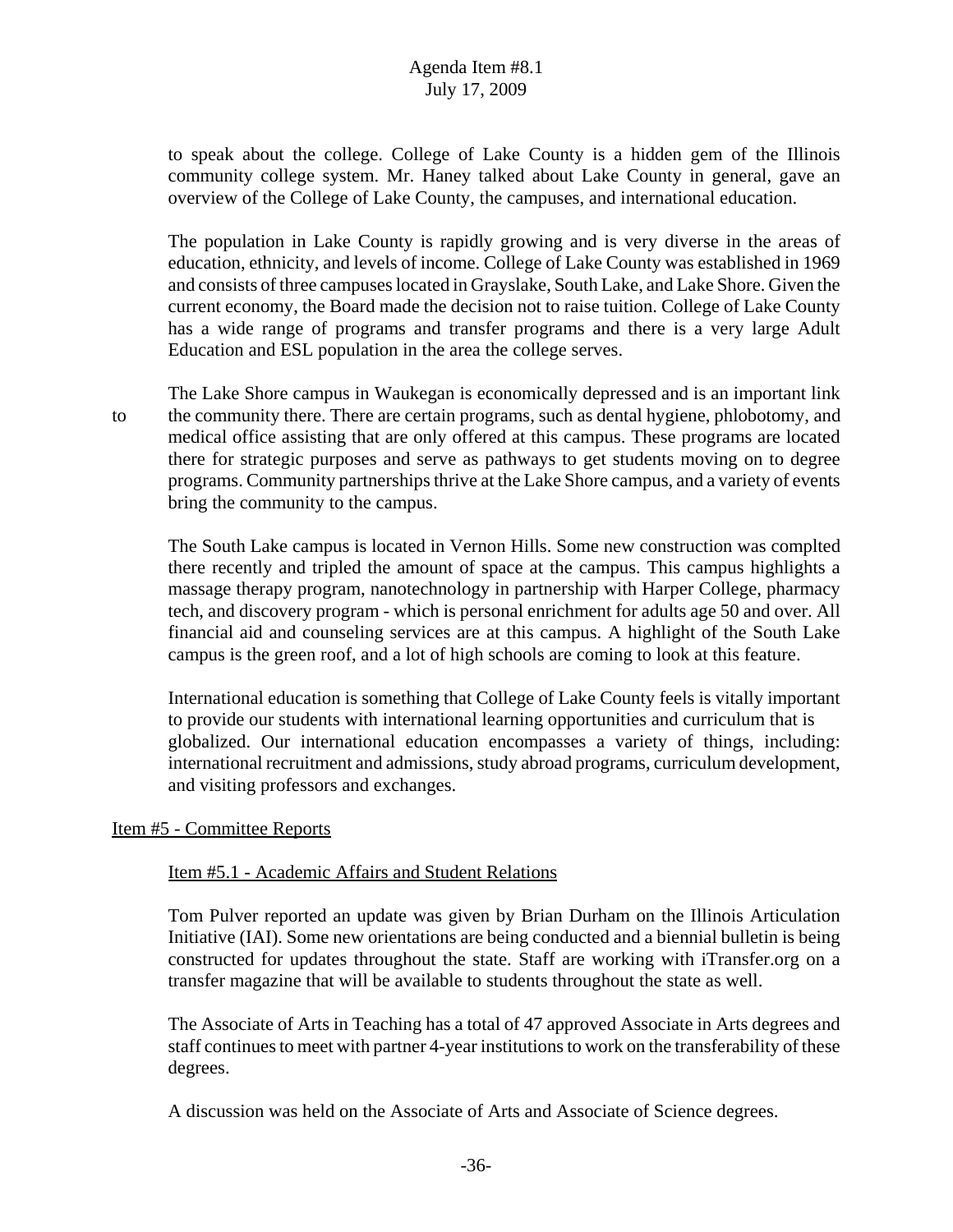Specifically, the Chief Academic Officers are concerned about the Associate of Science degree and the amount of hours that the ICCB requires for both the science portion and the general education requirements. The universities generally allow their students a delay in their general education requirements for their junior and senior years, but we push all of the general education requirements into the first two years. There is discussion if we could make an adjustment to allow our students to get the Associate of Science degree but still be at a normal progress level if they go on to a four year school.

Mr. Pulver noted that Dr. Elaine Johnson was working on program submissions to the Illinois Board of Higher Education.

Lavon Nelson gave an update on the Workforce Economic Stimulus Workshop to be held at Rend Lake in April. The College of DuPage and Lincoln Land Community College will give presentations focusing upon energy, green jobs and training at this workshop. She also reported on competitive grants focusing upon training, healthcare, and green jobs.

Jennifer Timmons reported on the Homeland Security Conference that will be held in Springfield on April 15 - 16, 2009. Dr. John Peters from Northern Illinois University and Brent Sokolow, Justice Department from the National Center for Higher Education Risk Management will speak at the conference.

The Phi Theta Kappa banquet will be held on April 22 and the Student Advocacy Day will be held on April 23. There are currently 60 students attending and Coca-Cola has extended their scholarship which allows more students to be awarded scholarships this year.

There were several updates for Veterans Affairs as our community colleges receive more and more veterans. Several National Guard Family Academies have been held with more to be conducted. The academies seem to be going well, and the Veterans Clubs seem to be more organized. ICCB staff has currently met with the Lieutenant Governor's Office and the National Guard for creation of a universal logo that will appear on all college websites to direct visitors to the campus' veterans services.

Item #5.2 - Budget and Finance

## A. Fiscal Year 2010 Budget Update

Suzanne Morris reported that the Budget and Finance Committee met and discussed equalization qualifiers and the current formula for setting tuition. The committee discussed the issue at length and feels it would be best for the board to take action on this issue. Per the current formula, a college must have a current tuition rate that is within 85 percent of the statewide average in order to receive an equalization grant. Since tuition is increasing at an alarming pace, colleges have had to increase tuition to maintain the 85 percent rate. As they increase rates, the 85 percent continues to increase, creating an endless cycle. The Finance Advisory Committee met twice on this issue. After review they have suggested to reduce the qualifier to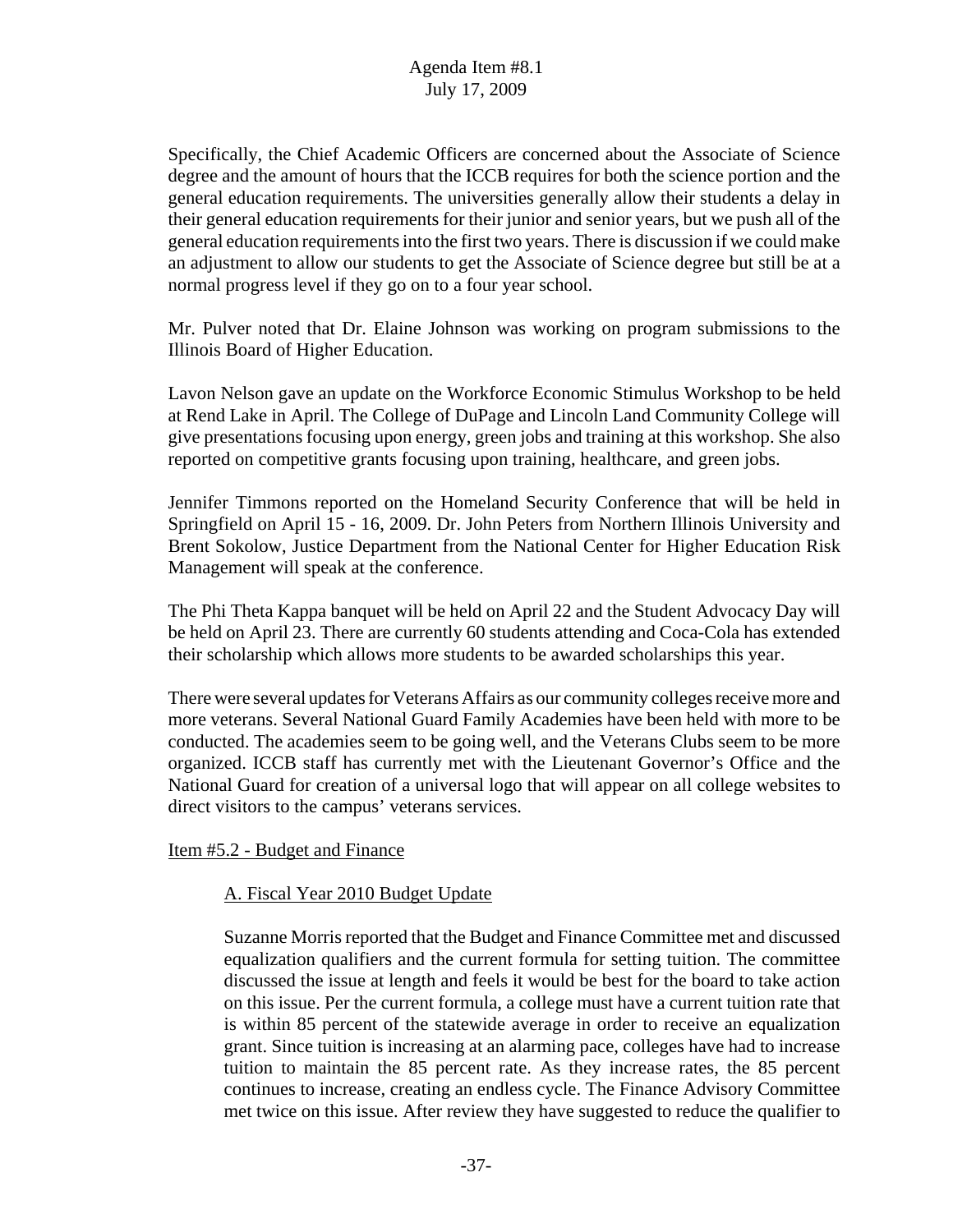70 percent of the statewide tuition rate, and add an alternative qualifier that involves student tuition revenues. If student revenues from the tuition is at least 30 percent of the total college revenues, the college will qualify for equalization grants.

\* \* \* \* \* \* \* \* \* \*

Suzanne Morris made a motion, which was seconded by Tom Pulver, to approve the following:

The Illinois Community College Board hereby directs the staff to draft legislation that will change the Equalization Grant formula to reflect a change in the qualification language. The language should decrease the average statewide tuition rate to 70 percent and add an alternative qualifier which includes a 30 percent tuition revenue option.

Chairman Alongi asked for questions on this motion.

.

Judy Rake confirmed that this was an alternative, rather than using both formulas.

Jake Rendleman asked what the average percent of tuition was throughout the state.

Ellen Andres, stated that the statewide average tuition rate is \$84 per credit hour.

Mr. Rendleman stated that was not what he meant to ask, rather what is the percentage of funds toward the college? For example, the motion states it will need to be 30 percent, what is the state average now?

Ms. Andres stated that she will have to look it up to be positive, but she thinks it is around 32 percent statewide.

Mr. Rendleman also inquired how many colleges this change would affect.

Ms. Andres answered that this does not change equalization. It does not bring in any new money, or change the formula. To receive an equalization grant the Funding Formula Task Force created a qualifier. When the Task Force chose the 85 percent qualifier, each college was within 90 percent of one another, so 85 percent was decided upon. Recently, due to the economic downturn, the statewide average has been thrown off. Our community colleges are now having to change tuition based upon whether or not they would be able to receive the equalization grant.

Mr. Rendleman stated that he was just questioning how much good this change would do for the colleges, especially those colleges that are in very economically depressed areas.

Ms. Andres stated that was how this whole issue surfaced. In the Finance Advisory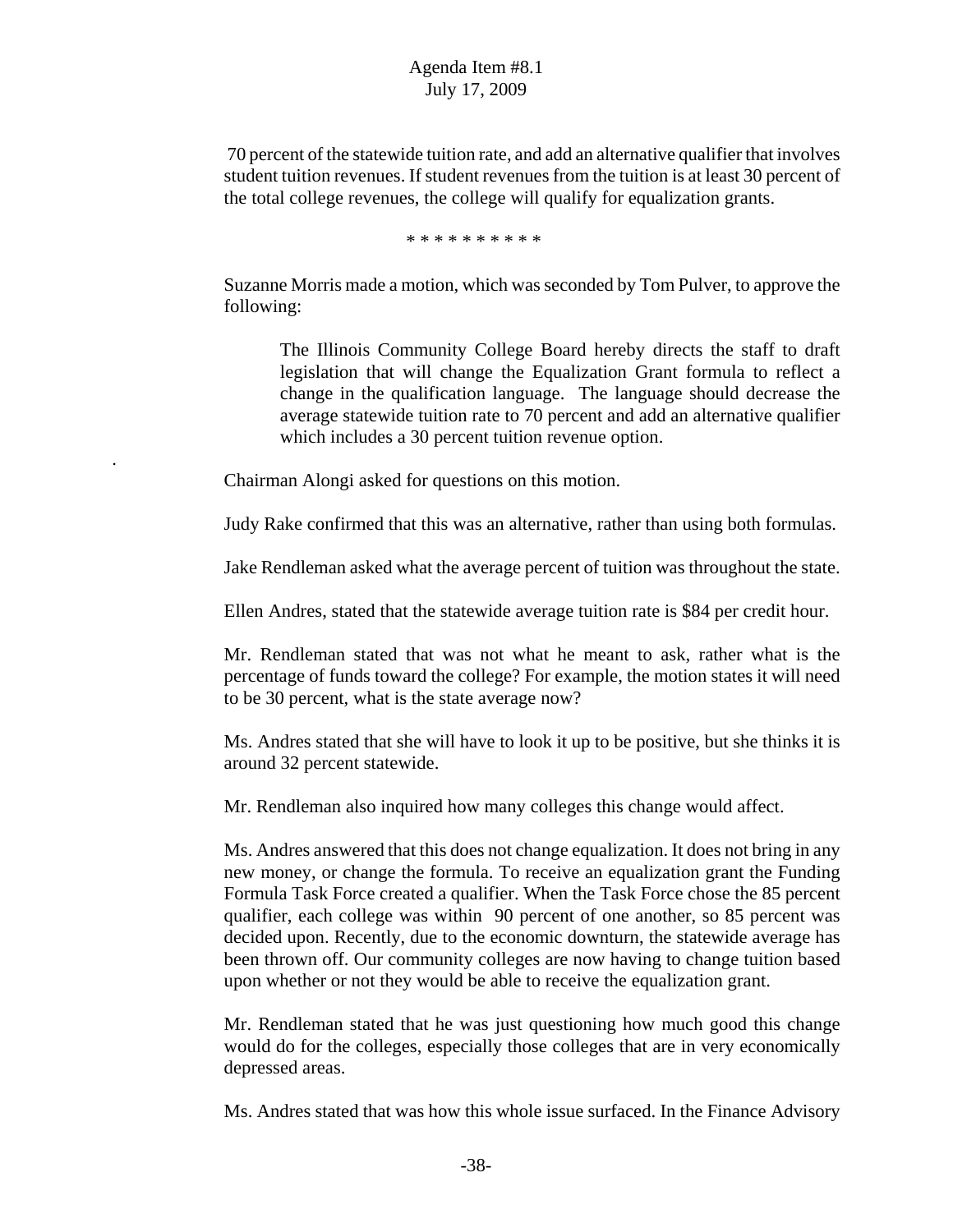Committee, a spirited discussion took place regarding the fairness of equalization. When you look at the percentage that the students are paying, compared to their income, in some of the poorest districts the students are paying in excess of 35 percent. It actually assists the poorest districts.

The motion was approved by unanimous voice vote. Student advisory vote: Yes.

\* \* \* \* \* \* \* \* \* \*

Ellen Andres reported on the Governor's Budget Address that was delivered on Wednesday, March 18. She distributed hand outs of the Fiscal Year 2010 budget. Overall, community colleges received about a 3 percent increase. Adult Education, Career and Technical Education programs received a 1 percent increase. Compared to the rest of the system, that seems disappointing, but compared to the rest of state government, many of which received a cut in their grant programs, the 1 percent increase is quite a commitment by the Administration.

For the system operating budget we are up \$9.6 million in credit hour grants. They achieved that by backfilling with federal recovery money. We still do not have all of the information on how we are going to track the federal stimulus funds. For example, one aspect of the federal recovery act was that it had to lessen tuition increases and we must have outcomes towards that.

While a \$9.6 million increase is wonderful, we are still \$97 million underfunded in credit hour grants. You can not equate a \$9 million increase in Fiscal Year 2010, to level or no tuition increase at the local colleges. In fact, most of the colleges have adopted their tuition for next year. We are going to have to look at that federal requirement. Secondly, we must work with Dr. Anderson's research division if federal outcomes are tied just to degrees or certificates. We may have low outcomes in this economy where people are coming back to retrain. They may rather just take a couple of classes. If we have an influx, right now a 4.2 percent increase in students, not all of them want to get a degree or certificate. They just want to take certain classes. We certainly can not have our numbers looking like we are not graduating students, or then, our federal outcomes look bad. Therefore, the research and data people are going to have to get involved to help determine what is considered an outcome.

This budget is based on an income tax increase. Ending fiscal year 2009 and going into fiscal year 2010 there is a \$4 billion deficit. To remedy that, the budget proposal is based on an income tax increase, a corporate income tax increase, and closing corporate loopholes. Closing loop holes has been tried several times previously. The Governor also proposed spending cuts at all agencies, and cuts to grant lines across the board. State employees are expected to pay additional in health insurance contributions and take four furlough days. The General Assembly will have to pass tax increases and tighten the belt. It is not going to be an easy road.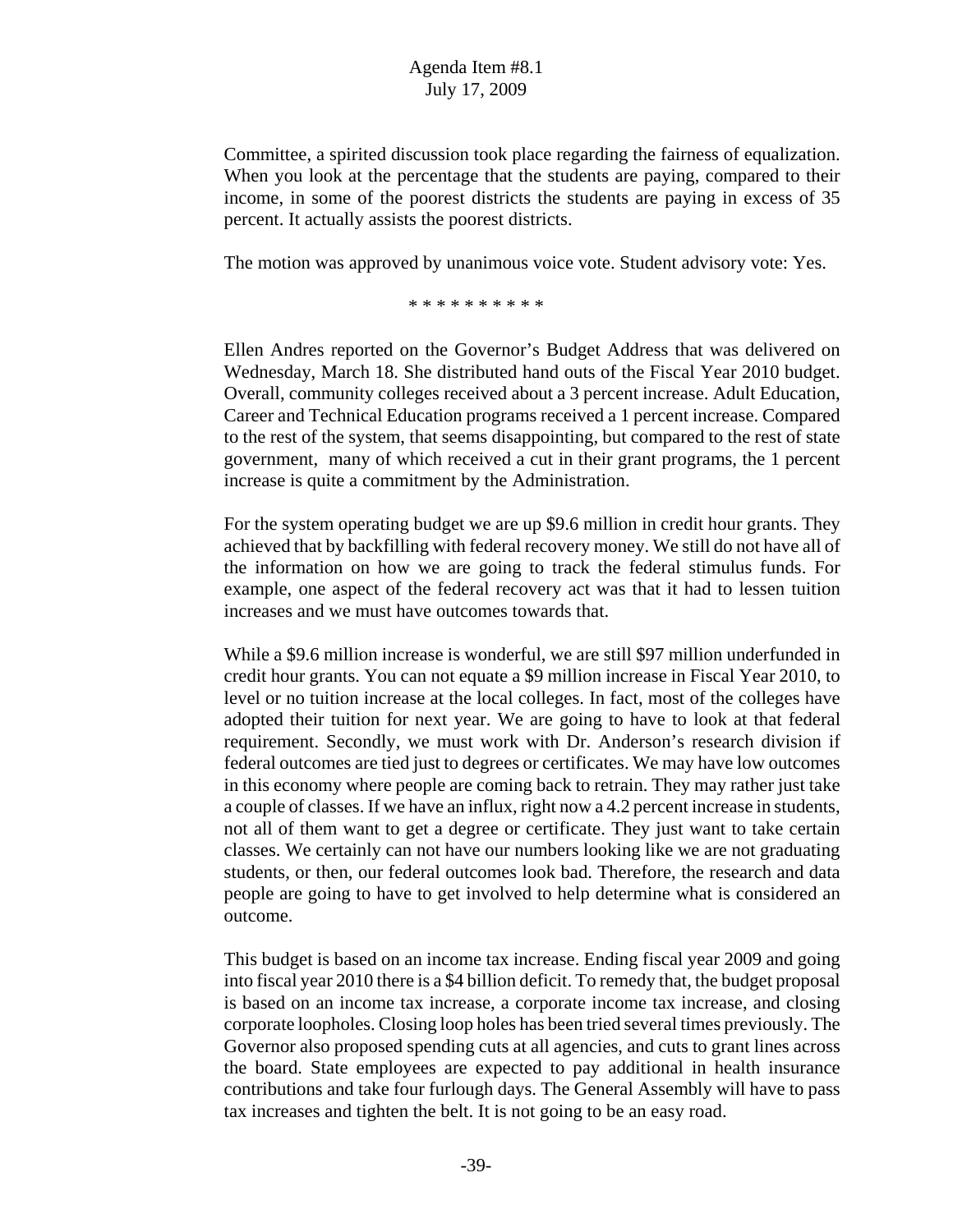The capital list went down 12 projects for community colleges. We have never had that in one year, ever. Capital is also based on an increase of the income tax, so it is also not a done deal. Everything for this budget, capital included, is all tied together.

Suzanne Morris stated that we know our community college students are increasing, so that 3 percent increase is good. We are not sure what is happening with enrollment at the baccalaureate degree schools though. It is possible since we are receiving so many more freshman and sophomore students that might have gone to a baccalaureate degree school first, that their enrollments are going down. So, when we look at those two things, yes we are getting more money but we are getting more students and we are not sure what is happening at the universities.

#### Item #5.3 - External Affairs

Steve Morse reported on coordinating efforts with current work being done by the ICCTA and the Presidents' Council. There was an oral report on the publicity that was generated by the most recent ICCB press release concerning the record statewide enrollment figures for the spring semester. The media interest on the topic of the release gave the ICCB an opportunity to speak on behalf of the increasing demands made on our colleges. It also gave us the chance to speak about the economic engines that community colleges represent to their districts and the state.

## A. Legislative Update

The General Assembly in both chambers is taking care of bills that have been passed out of committees and are being moved to third readings and final votes in each chamber. This process will conclude on April 3. The General Assembly then takes a two-week break and returns April 20 to take up bills that have been passed by one chamber and transferred to the other, along with amended legislation and budget issues.

Bills of particular interest to the ICCB include:

**HB437 as amended,** sponsored by Representative Dan Beiser, increases the aggregate borrowing limit at any one time on bonds for Lewis & Clark Community College and Southwestern Illinois College to \$20 million from the current \$4.5 million. ICCB filed in support of this bill. **Passed the House and currently in Senate Assignments Committee with Senator William Haine as sponsor.**

**HB656**, sponsored by Representative Fred Crespo, is another bill that would allow Harper College to offer its own baccalaureate degrees (BAS) using only tuition and private funding under a 4-year pilot program. ICCB has been opposed to such bills and has filed an opposition slip. **Currently on Third Reading in the House.** (A similar bill was introduced in the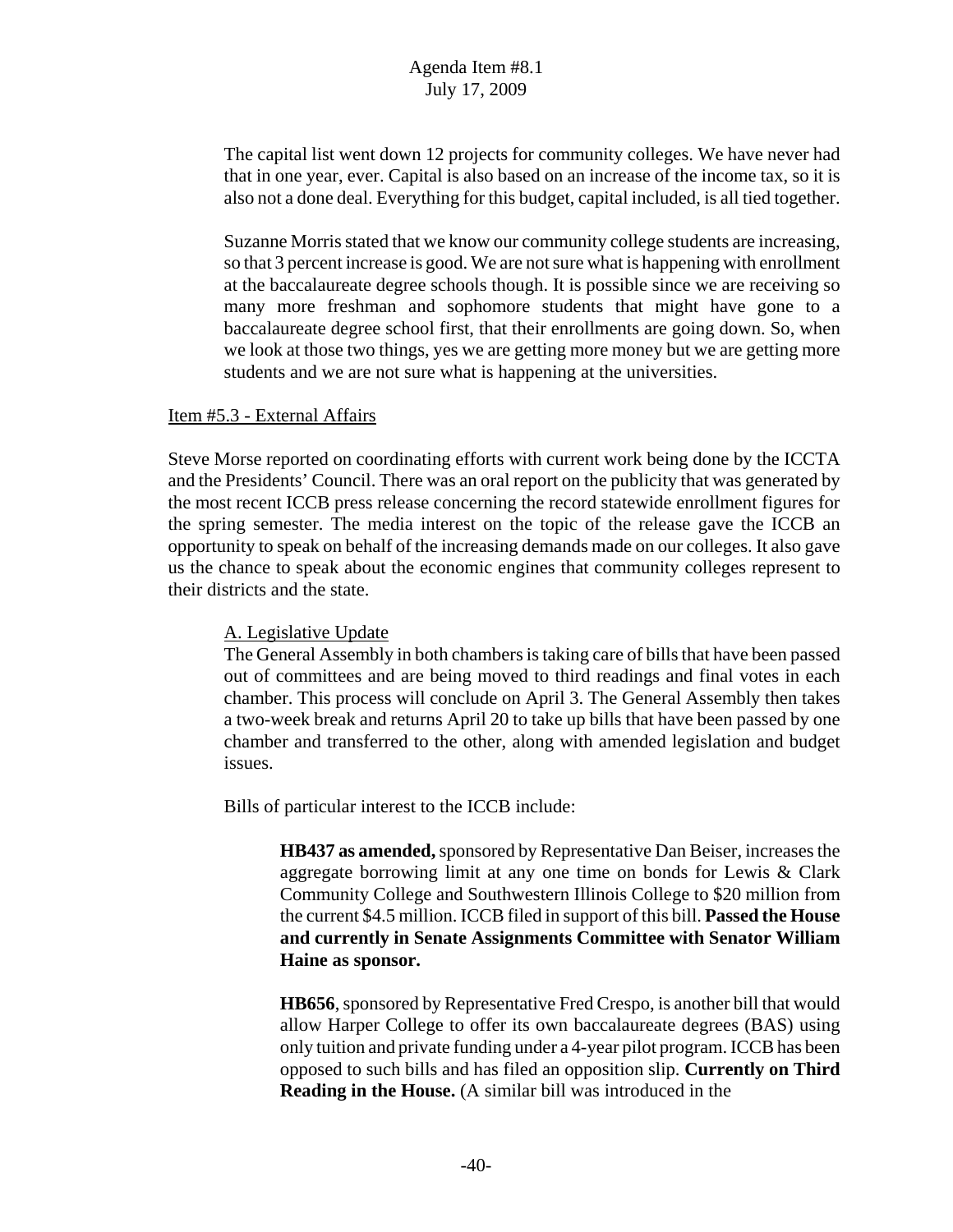Senate, SB244 sponsored by Senator Dan Kotowski and remained in the Assignments Committee.)

Several bills concerning campus safety include:

**HB336 as amended**, sponsored by Representative Robert Pritchard, provides that higher education campus violence prevention plans include communication with governmental agencies and school districts contiguous to the boundaries of the higher education institution. This could be interpreted as the district boundaries, not just immediate campus boundaries, for community college districts. **Passed the House and currently in Senate Assignments Committee with Senator Toi Hutchinson as sponsor.**

**HB2253 as amended**, sponsored by Representative Pritchard, amends the Public Community College Act and removes provisions that allow a board of trustees to appoint persons to be members of the college security department and instead allows for the appointment of sworn and non-sworn officers to the district police force, public safety, or security departments. Also, it allows for boards to establish campus safety regulations and penalties for violations of those regulations. A second amendment changes the terminology of "sworn and non-sworn" to "law enforcement officers and non-law enforcement officers." The bill also requires proper training for security personnel. ICCB filed a support position for this bill. **Currently on Second Reading in the House.**

**HB4122 as amended,** sponsored by Representative Linda Chapa LaVia, amends the Criminal Code and provides that it is unlawful for any institution of higher learning that employs peace officers to prohibit a peace officer from carrying a firearm in the performance of his or her duties, if that officer is qualified to carry a firearm. ICCB did not file a position on this bill. **Passed the House and currently in Senate Assignments Committee with Senator Linda Holmes as sponsor.**

Other bills that affect community colleges include:

**HB1060**, sponsored by Representative Elizabeth Coulson, amends the Lobbyists Registration Act and adds members of state boards and commissions to the definition of state "Official" in the Act. It affects lobbying members in the same manner as other officials defined in the Act. ICCB did not file a position on this bill. **Currently on Third Reading in the House.**

**HB1013,** sponsored by Representative Mike Boland, creates the Green Buildings Act. Requires that state-funded building construction and major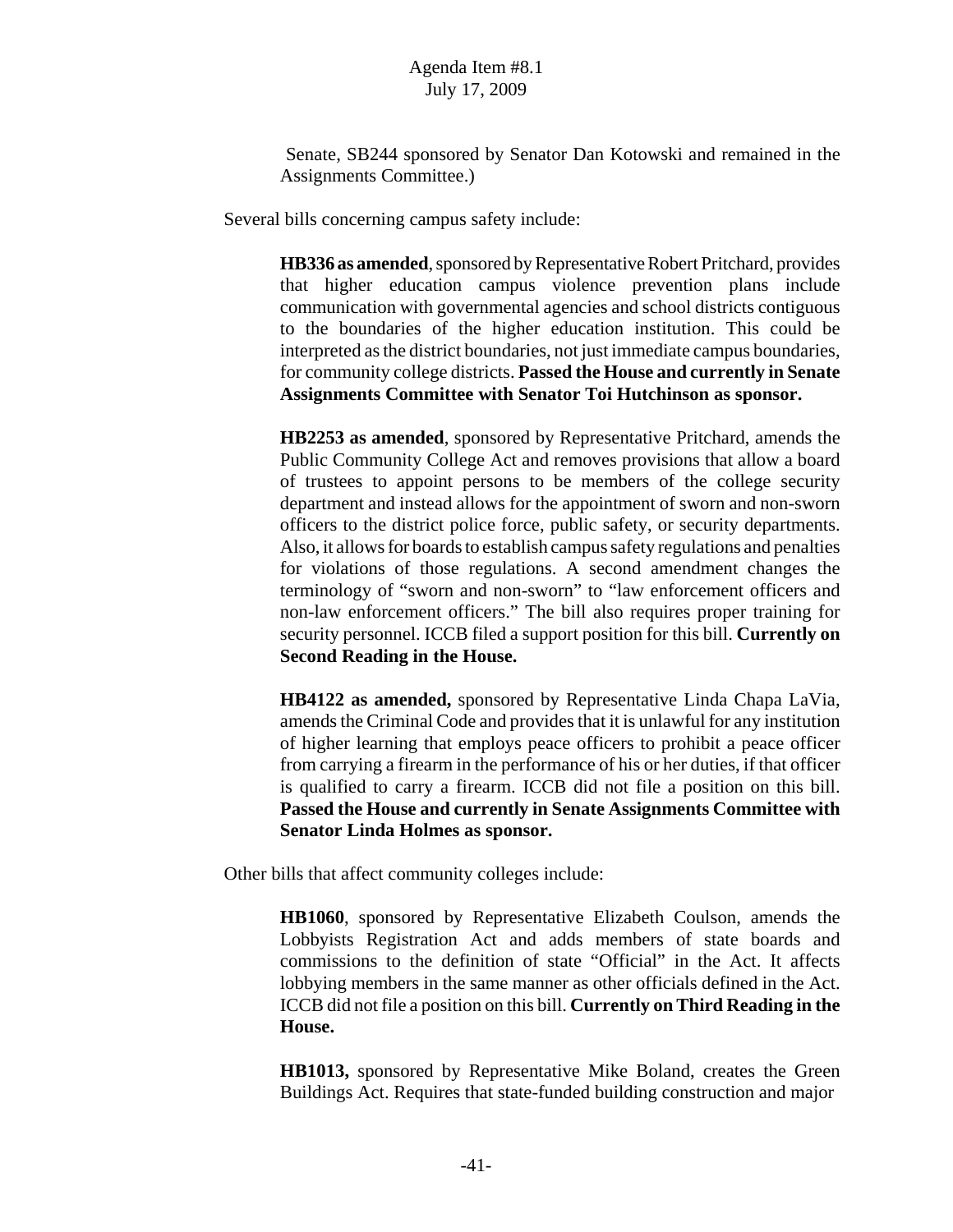renovations must meet certain energy and environmental standards. The ICCB did not file a position on this bill. **Currently on Second Reading in the House.**

**HB1079 as amended,** sponsored by Representative Roger Eddy, creates the Dual Credit Quality Act. The Act requires the ICCB and the Board of Higher Education to develop criteria for the delivery of dual credit courses, basically codifying the standards for dual credit already in ICCB Administrative Rules. ICCB filed in support of this bill. **Passed the House and currently in Senate Assignments with Senator Demuzio as sponsor.**

Dr. Elaine Johnson commented that this bill really compliments what the ICCB is currently doing with recognition because ICCB already has standards in place for dual credit. We had community college personnel serve on the task force. This bill really clarified that a community college faculty member teaching a dual credit course will be exempt from the school code and will not have to obtain a teaching certificate to teach a dual credit course.

**SB1624,** sponsored by Senator Dan Kotowski, requires all public colleges and universities to survey the services provided to veterans and to appoint a student services coordinator dedicated to veterans and military personnel issues and policies. ICCB did not file a position on this bill. **Currently on Second Reading in the Senate.**

**SB1796,** sponsored by Senator Kimberley Lightford, establishes a program to re-enroll high school dropouts in programs that will help them earn their high school diplomas. The ICCB Adult Education division had concerns about the bill's inclusion of those students taking advantage of adult education programs. ICCB filed a position of neutral on the bill with a one page list of its concerns distributed to the sponsor and staff. **Currently the bill is on Second Reading in the Senate and a Floor amendment has been filed.**

**SB1828,** sponsored by Senator Heather Steans, requires the State Board of Education, the Community College Board, and the Board of Higher Education to establish and maintain a data system that links student progress records from early learning through high school with records of higher education institutions. It requires, subject to appropriations, that ISBE establish a data warehouse in cooperation with the ICCB and the IBHE that can integrate records for students throughout their educational careers. ICCB filed a support position for this bill. **Currently the bill is on Second Reading in the Senate.**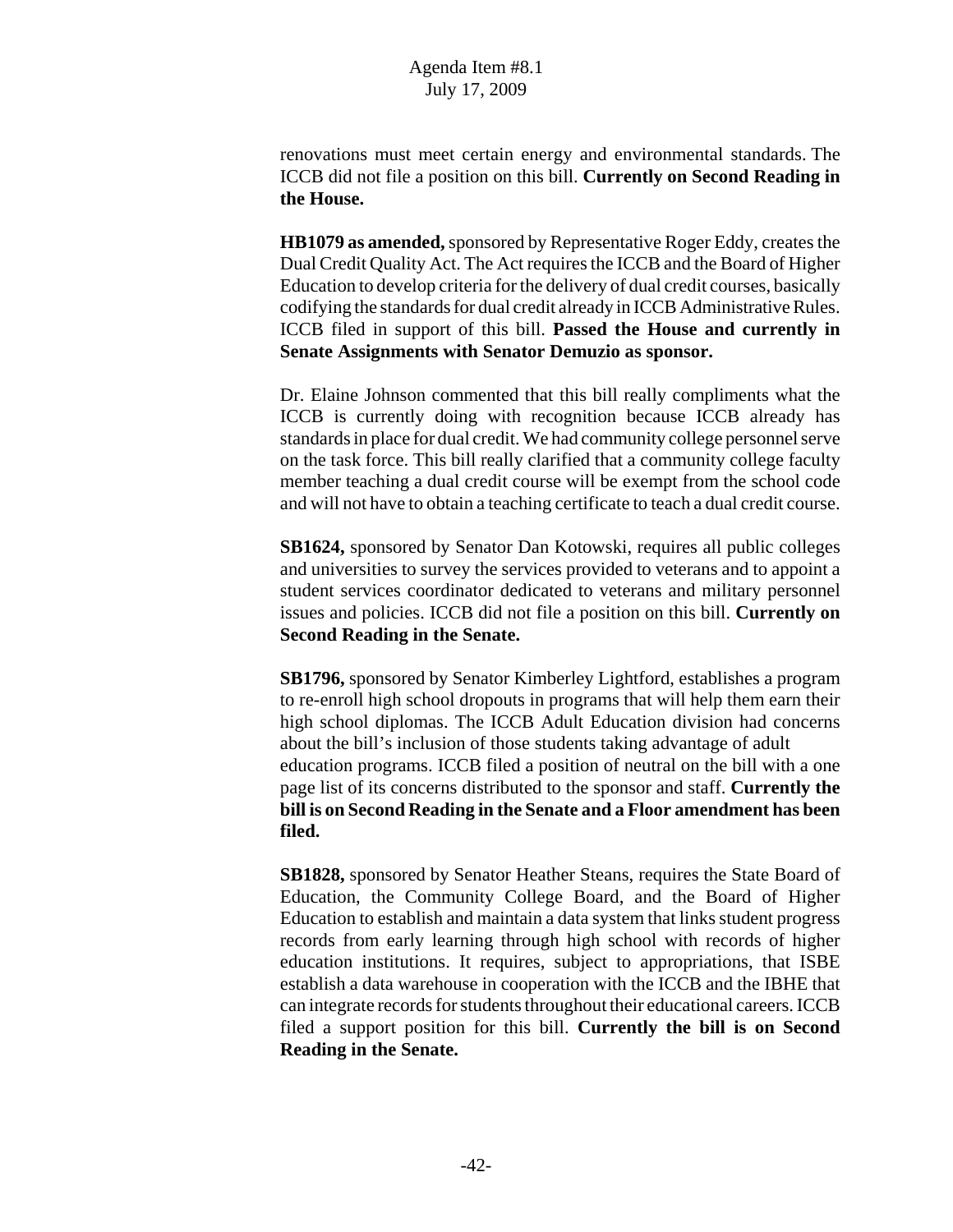**SB1883 as amended,** sponsored by Senator Brad Burzynski, provides that the Board of Higher Education implement and administer a Baccalaureate Degree Development Grant Program to help deliver upper division courses and bachelor's degree programs offered by bachelor's degree granting colleges and universities at a location geographically convenient to student populations currently being served by existing public community colleges. ICCB filed a support position for this bill. **Currently the bill is on Second Reading in the Senate.**

**HR97,** sponsored by Representative Dan Reitz, is a resolution urging the United States Congress to fund the Illinois Community College Sustainability Network's request for \$648.6 million for training and development of a green collar workforce and the creation of green collar jobs through community college renewable energy and energy conservation projects. ICCB filed a support position for this resolution. **Currently the resolution is on the Order of Resolutions in the House.**

### Item #5.4 - Strategic Planning

Tom Pulver reported on the Illinois Vision for Adult Education and Family Literacy. The ICCB Adult Education program will conduct a Strategic Planning process for Adult Education. The Illinois goals for Adult Education expired in December of 2008 and a new plan is needed to guide adult education and its response to emerging and changing needs. This process will include the formation of a task force to examine where adult education should be in five years. The task force will consist of adult education providers and will include provider types from colleges, regional offices of education, school districts, and community based organizations. The group will also work with state agencies and stakeholder groups to examine workforce education, literacy trends that will impact instructional services, and adult education. The process will take approximately 6 months, with a report available in mid-to-late October.

Review of Board Committees was the next item discussed. The Executive Staff is putting together a proposal for restructuring the Board Committees and will be considered at the June Board meeting. The purpose of restructuring is to streamline both staff and board members' committee assignments.

Next was a review of Underrepresented Groups. The committee reviewed draft recommendations for the Underrepresented Groups to report and also reviewed the information for final report to the Board in June.

An update was received on the Illinois Board of Higher Education Public Agenda. ICCB staff contributed to the IBHE Public Agenda action items and implementation plan. The ICCB staff will assist with the workgroups that have been formed to complete the Public Agenda.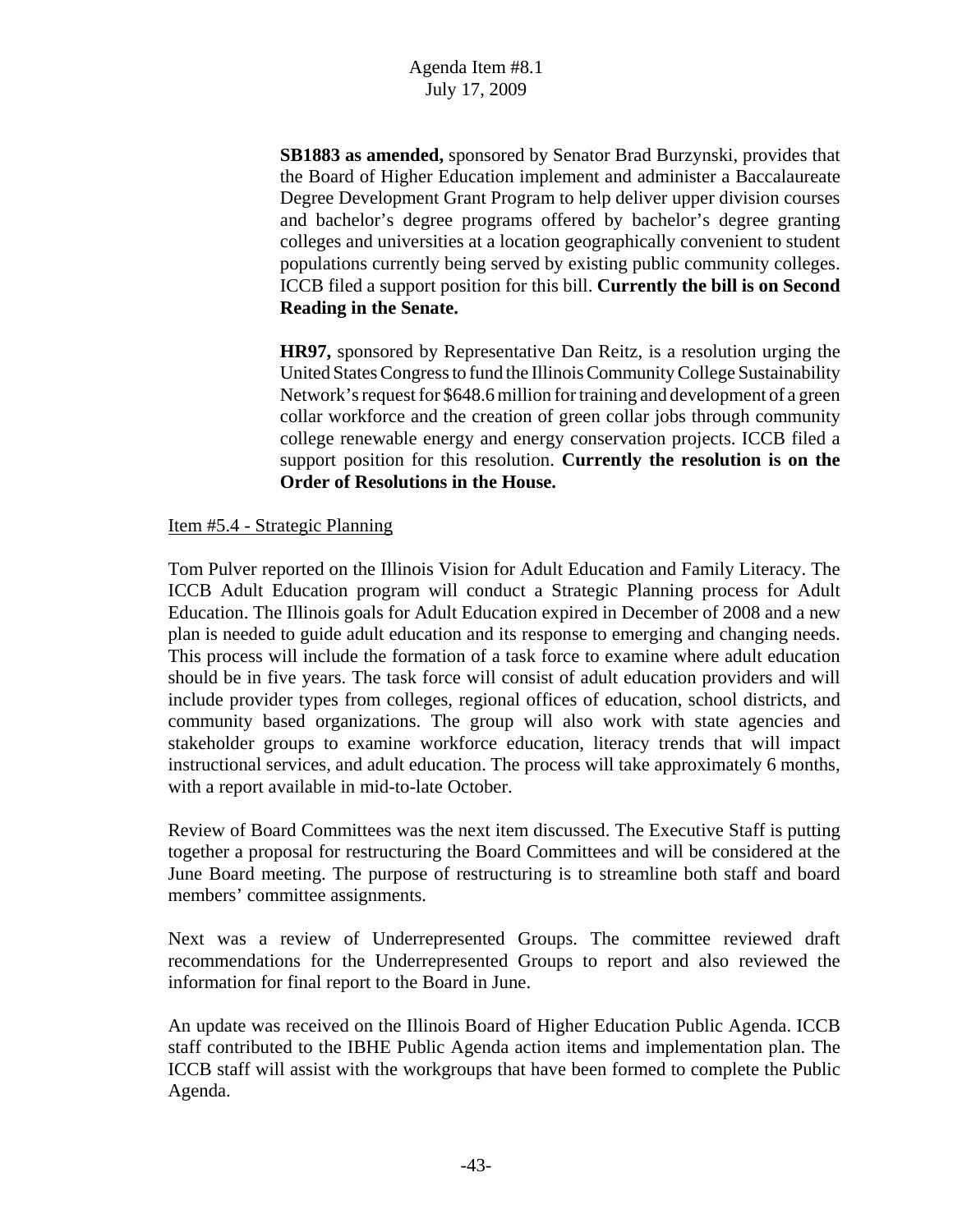#### Item #6 - President/CEO Report

Geoff Obrzut reported that he spoke with Jerry Stermer, the Governor's Chief of Staff, last week about board appointments. Mr. Stermer was very concerned about our situation, and Mr. Obrzut followed up by sending a memo detailing that we currently have four vacancies and three positions whose terms will expire this year. Mr. Obrzut was pleased with the discussion and thinks that we will see movement on board appointments soon.

Mr. Obrzut thanked the College of Lake County for their hospitality; dinner last evening was very nice and the accommodations today are nice as well. Out of the 39 boards that we deal with, College of Lake County is one that Mr. Obrzut works with perhaps the most. He regularly talks with Barb Oilschlager and congratulations were given for her election to be Chair of the ICCTA for the coming year. Mr. Obrzut worked with Rich Anderson when he was a Triton trustee.

Mr. Obrzut congratulated board member Jake Rendleman for being appointed to the Taxpayer Action Board (TAB). Dr. Dale Chapman, President of Lewis and Clark Community College was also appointed to the TAB.

Thanks were awarded to Governor Quinn as well; he mentions community colleges almost everywhere he goes, and it is nice to hear positive things about the system. We did not receive that type of praise with the previous administration.

Mr. Obrzut reported that he has spoke with Tom Pulver numerous times about the College of DuPage situation. Mr. Pulver, Dr. Johnson, and Mr. Obrzut have spoken with officials at the college and the ICCB is obviously concerned about the situation. We are monitoring everything and will make sure that no matter what happens, that the college is following the Act. The ICCB staff will keep the Board abreast of the matter. If anyone has any concerns, please feel free to contact ICCB staff.

At this time, Mr. Obrzut introduced Ben Greer. Mr. Greer was hired in December 2008 for the position of Associate Director for Adult Education and Family Literacy - Program Support Specialist - Region I. He is based out of the ICCB Chicago office at the James R. Thompson Center.

Last week, ICCB Executive Staff met with Congressman Dan Lipinski. It was a successful meeting and Congressman Lipinski is the new chair of the U.S. House Research and Science Education Subcommittee. Board member Jake Rendleman; Presidents Bob Mees, Sylvia Ramos, Vern Crawley; ICCB staff Elaine Johnson, Ellen Andres, and Steve Morse; and Ed Duffy all attended. The Congressman requested the meeting, and his subcommittee is in charge of a lot of dollars to earmark. They are particularly interested in Science Technology Engineering and Math (STEM) programs. We are in a good position to work on this relationship to secure additional revenues for some of our colleges.

The first Latino Advisory Committee meeting was held on Thursday, February 26, at Triton College. It was very positive and Jorge Nieto will give a complete report later during the meeting. Everyone seemed very excited about this committee, and we had some great student participation.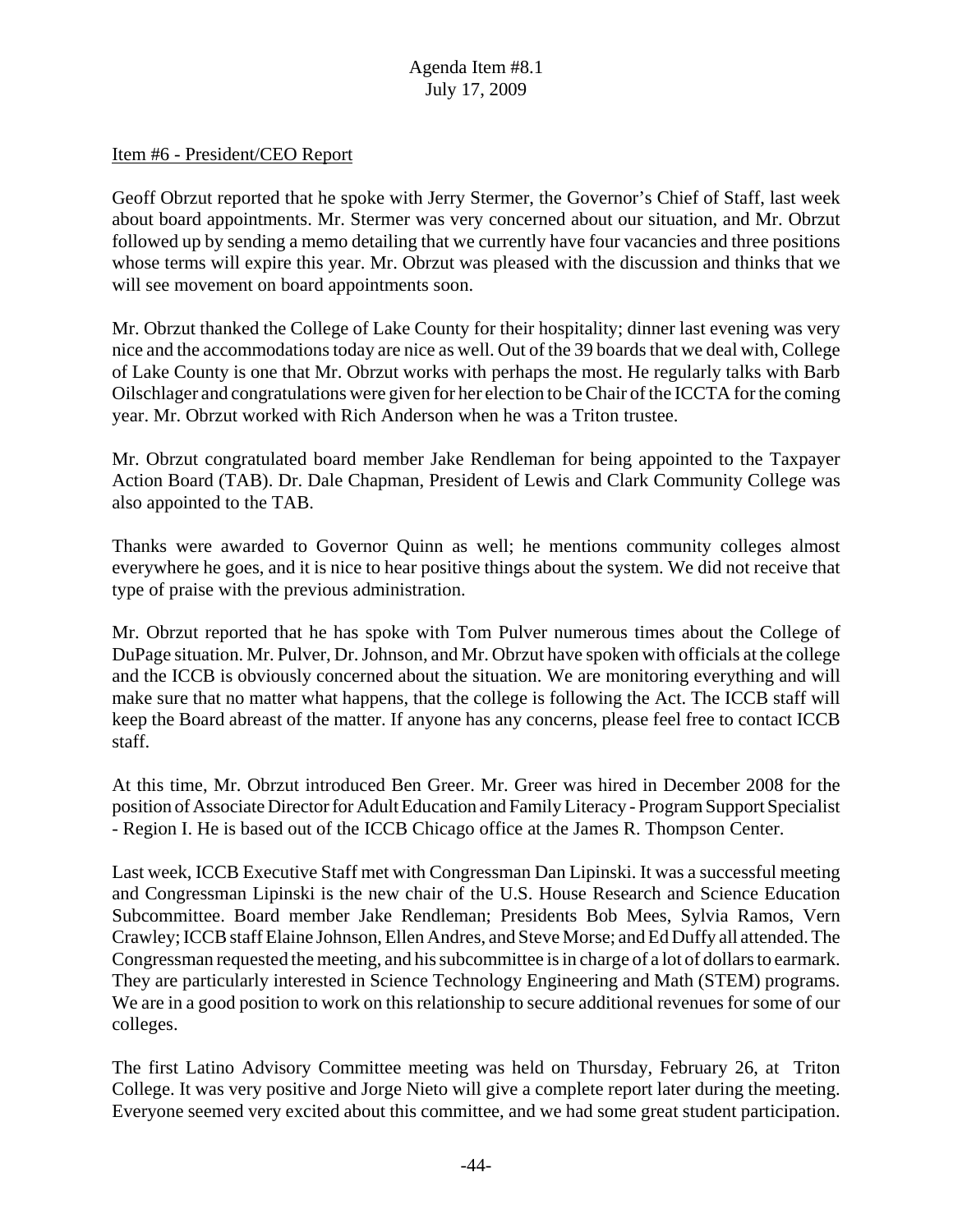Dr. Karen Hunter Anderson has been involved in the Department of Human Resources, Condition of the African American Male Task Force. The final report is due on April 1 and supports African American men to enroll in adult education and post secondary programs.

Dr. Anderson commented that one of the main outcomes of this taskforce was that there needs to be continued work and there are no easy solutions. They are currently focusing on five areas: fatherhood, criminal justice, education, health and family services, and economic development. They will continue to look across agencies to see which initiatives have or have not been put into place to support African American males.

Legislative Awareness Day for Adult Education is March 23; Jennifer Foster and Mr. Obrzut will address more than 350 adult education students and program staff at the Capitol.

The Illinois Emergency Management Association has submitted proposals to JCAR for the All Hazards Emergency Plan for campus violence prevention plan. The proposed rules establish standards and guidelines for the creation and review of all community colleges campus all hazards emergency response and violence prevention plans. The rules also assign ICCB as the agency to collect all of the plans.

Dr. Jerry Weber and Mr. Obrzut have been asked to present at the AACC's Future Leaders Institute that will be held in Chicago on July 1, 2009.

Also, Dr. Anderson, Dr. Johnson and Mr. Obrzut will attend the AACC annual convention in Phoenix, Arizona, from April 3-7, 2009. While there, Mr. Obrzut will be elected Chair of the National Council of State Directors of Community Colleges and Dr. Johnson will conduct a presentation at the convention about College and Career Readiness.

Ray Hancock was unable to attend today, but the ICCSF has been able to secure funding to start the construction on the addition of the third and fourth floor to the ICCB offices located in downtown Springfield. Tom Pulver assured everyone that the project will move forward soon.

Item #7 - Advisory Organizations

## Item #7.1 - Illinois Community College Trustees Association

Barb Oilschlager thanked the ICCB for holding the Board meeting at the College of Lake County. She commented that this is an exciting time to do things with community colleges and she invited the ICCB to come back to CLC anytime.

In February, the ICCTA attended the National Legislative Summit in Washington, D.C. The ICCTA representatives met with all of the Illinois Congressional delegation and about 120 Illinois trustees attended the event. That is the largest turn out that the trustees have ever had. In fact, the Illinois trustees made up 15 percent of total trustees in attendance at the Summit.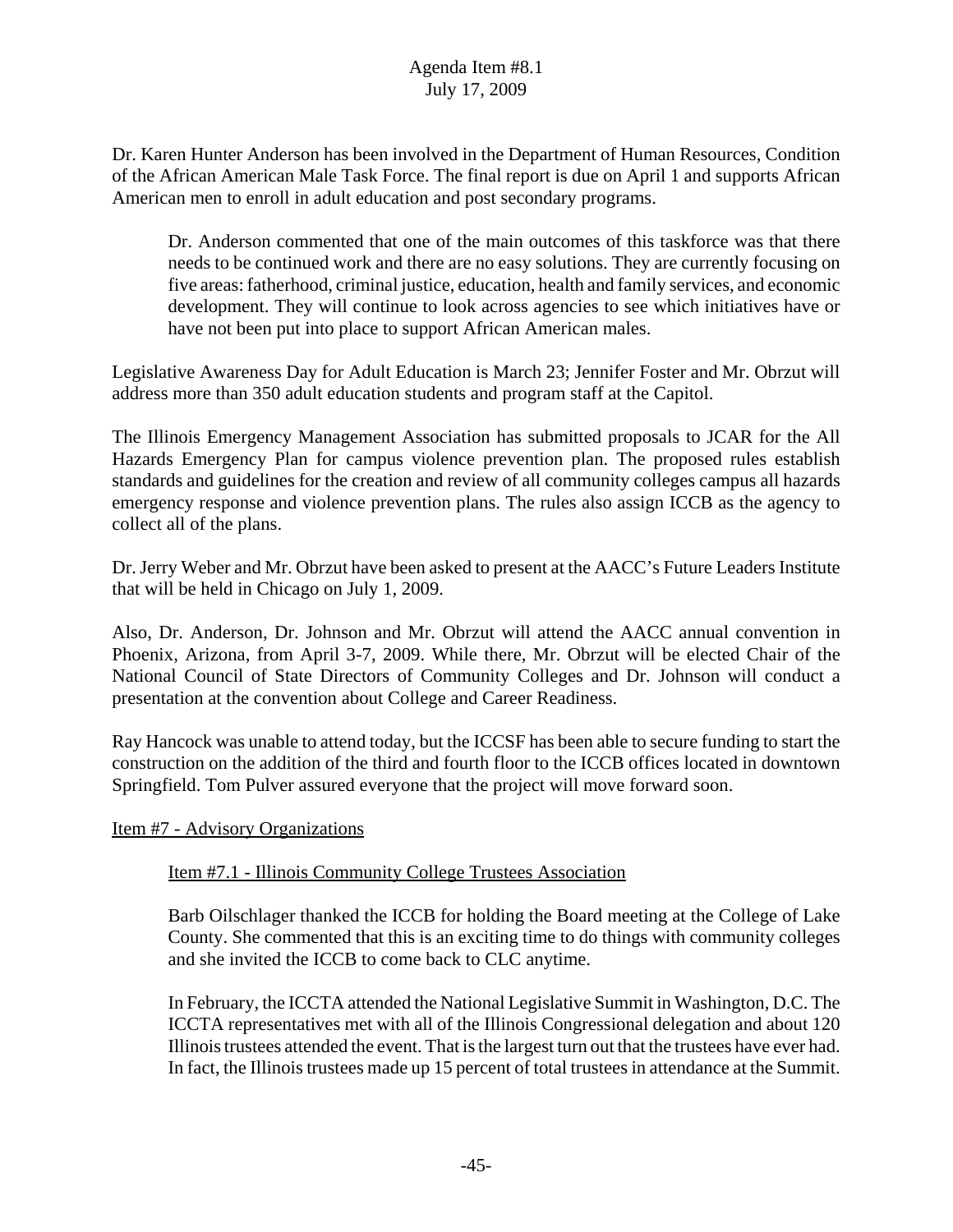Last month at the monthly meeting in Oak Brook, Director Jeff May and Geoff Obrzut reported on their testimony before the House Appropriations Committee. The trustees also took positions on two current bills: Senate Bill 1346 the ICCTA supports, allows for the collection of revenue for Joliet Junior College and Prairie State College to build a training center on the grounds of the new airport. House Bill 2253 is currently being monitored and it will mandate sworn police officers on community college campuses.

Mrs. Oilschlager congratulated Jake Rendleman on his appointment to the Taxpayer Action Board.

In the area of public relations, the ICCTA has been working with the Presidents' Council on a PR campaign and recently was awarded a grant of \$10,000 which will be used for the campaign.

Community college lobby day is scheduled for April 29, and we hope to have a great turn out for that event.

The ICCTA was pleased with the Governor's Budget Address, and it seems to be going in the right direction.

The Annual ICCTA Convention will be June 5-6 in Chicago at the Hyatt Regency, and the ICCTA encourages all to participate.

## Item #7.2 - Presidents Council

Bob Mees thanked College of Lake County and congratulated Barb Oilschlager for her election of President to the ICCTA. He also congratulated Jerry Weber for being selected as the next President of College of Lake County.

Dr. Mees stressed how pleased the Presidents are with the Governor's Budget. It seems that the Governor will be a strong ally for community colleges. Dr. Mees stated, however, that it is important to keep working to secure more funding. To support that work, the Presidents' Council, in conjunction with the ICCTA, will hold a press conference on Thursday, March 26, at the Capitol.

Next Thursday, there will be a luncheon to help promote the work that the Presidents' Council has been doing with the National Guard. The program with the National Guard has been very successful, and several colleges are holding events in the future for National Guard troops and their families.

The last Presidents' Council meeting went very well. Attendance was great and topics included an update on the National Governors Policy Academy, which promotes programs for senior citizens in the light of volunteerism, lifelong learning, and part-time work opportunities after retirement. A presentation from the director of advertising for the Illinois Press Association focused upon the opportunity for community colleges to utilize a statewide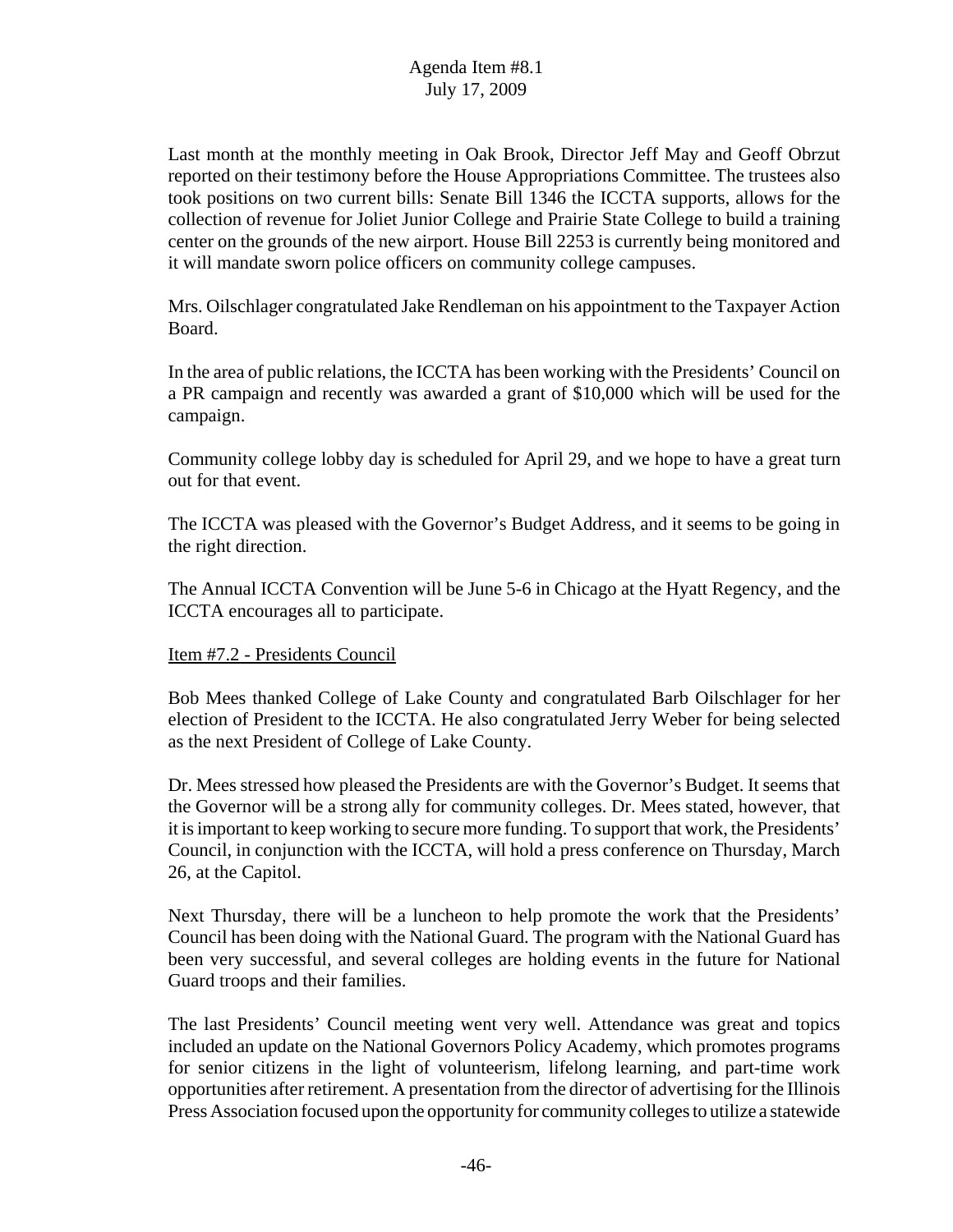advertising network. Municipal Media Solutions from Chicago also attended the meeting and discussed advertising on college websites. The program is working well with municipalities, and something of this scope could be a possible revenue source for our colleges.

The Presidents' Council is currently planning to restructure some things within the Council. They are a lot of committees and it will be the responsibility of a couple of the committees to restructure the Council over the next year. The new committee structure will be centered on the four goals of the Public Agenda.

New officers for the Presidents' Council were voted on at the last meeting. President will be John Erwin from Illinois Central College, Vice-President will be Jerry Weber from College of Lake County, and Secretary-Treasurer will be Gayle Saunders from Richland Community College.

The Legislative Summit was very successful, Dr. Mees arranged to meet with Arne Duncan, United States Secretary of Education but Secretary Duncan was unable to meet due to traffic issues. However, President Mees was able to hand-deliver a letter to Secretary Duncan that addressed some important issues for community colleges from Illinois.

### Item #7.3 - Illinois Community College Faculty Association

Kathy Westman thanked everyone for the opportunity to present the ICCFA report.

Ms. Westman thanked Dr. Elaine Johnson and her staff for their help to prepare and distribute the ICCFA dues. It is a lot of work and the ICCFA appreciates the help. As of today, payment has been received from 16 of the 49 colleges and the primary means of the dues are for the annual Teaching and Learning Conference. The conference will be October 9-10, 2009, and will be held at the Crowne Plaza in Springfield. The first call for proposals and scholarships have been sent out to all of the colleges and posted on the ICCFA website and several listservs.

The ICCFA acknowledges the teaching and learning excellence issue compromised with the proposed board policy on educational philosophy at the College of DuPage. ICCFA's signature is on the AAUP 1940 Statement of Principles, and the ICCFA believes the College of DuPage policy #25-135 jeopardizes the academic freedom of faculty and, therefore, excellence in teaching and learning. The ICCFA did motion and pass a position statement on the proposed College of DuPage education philosophy #25-135. The policy was presented last night, March 19, at the College of DuPage board meeting and the item has been held. The board did not vote on the policy last night, and it will be submitted to legal counsel for review.

A brief discussion followed Ms. Westman's report concerning the current situation at the College of DuPage.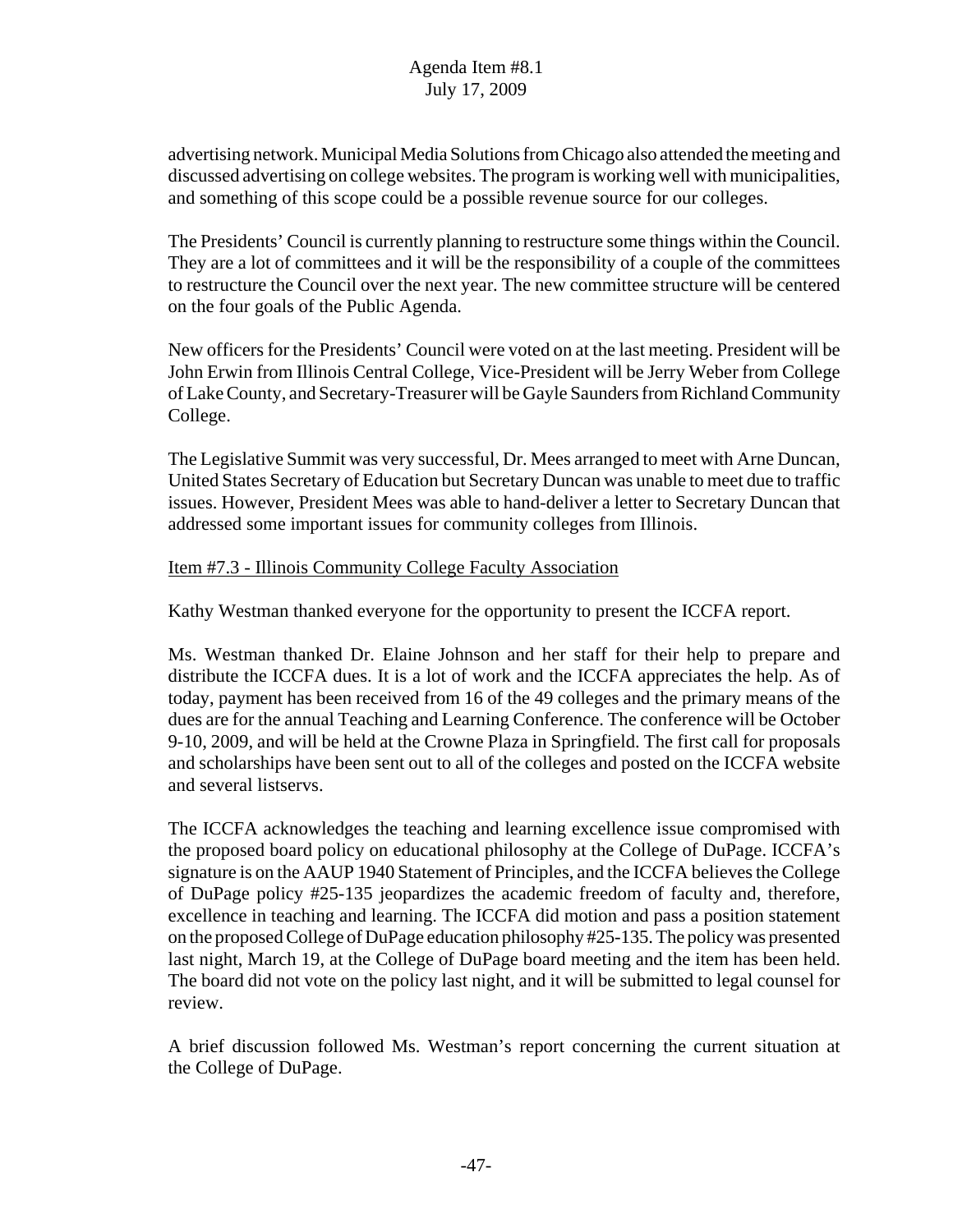#### Item #7.4 - Adult Education and Family Literacy Advisory Council

Rebecca Hale updated the Board on the activities of the four committees that make up the Adult Education Advisory Council.

The Student Support and Transitions Services Committee has been working on specific strategies to transition students from GED to the workforce or community colleges.

The Professional Development, Training, and Marketing Committee has been working on developing marketing processes and tools for the adult education programs to customize and individualize for their own programs.

The Curriculum and Instruction Committee has been developing guidelines for contextualized curriculum for adult education to ensure that learning for the students is related to real life learning, specifically, in the area of workplace and career preparation.

The Policy Studies Committee is currently working on an adult education report card that is much like the K-12 districts report cards. It would include things such as a mission statement, area statistics, unemployment rate, high school dropout rates, public aid statistics, and also demographic information of enrolled students.

 Ms. Hale also shared that she recently attended the IACEA Lobby Day at the Capitol and spoke briefly with her new state senator, Kyle McCarter, about Adult Education in the state of Illinois.

#### Item #7.5 - Student Advisory Committee

Christopher Brunson reported that SAC had their last meeting of the year in Oakbrook on March 13-14. Sixteen colleges were represented and an awards banquet was held. Over 70 people attended the banquet, including many college trustees and presidents. A roundtable discussion was held regarding financial aid in Illinois, and Dr. Jerry Weber conducted a presentation on sustainability.

An issue that arose during the meeting involved SR1580, a shell bill. The students were very surprised to hear that the bill would change the language from "a student trustee may serve a term" to "a student trustee may serve one term." The students were concerned that they were not notified of the change and would like to know when a bill directly affects them.

The students will continue to support SR6413 for Student Advocacy Day and will put a positive spin on it by focusing upon how community colleges have affected the students. The new ICCB student member, Melissa Gamber from Illinois Central College was elected for a one year term to begin July 1, 2009.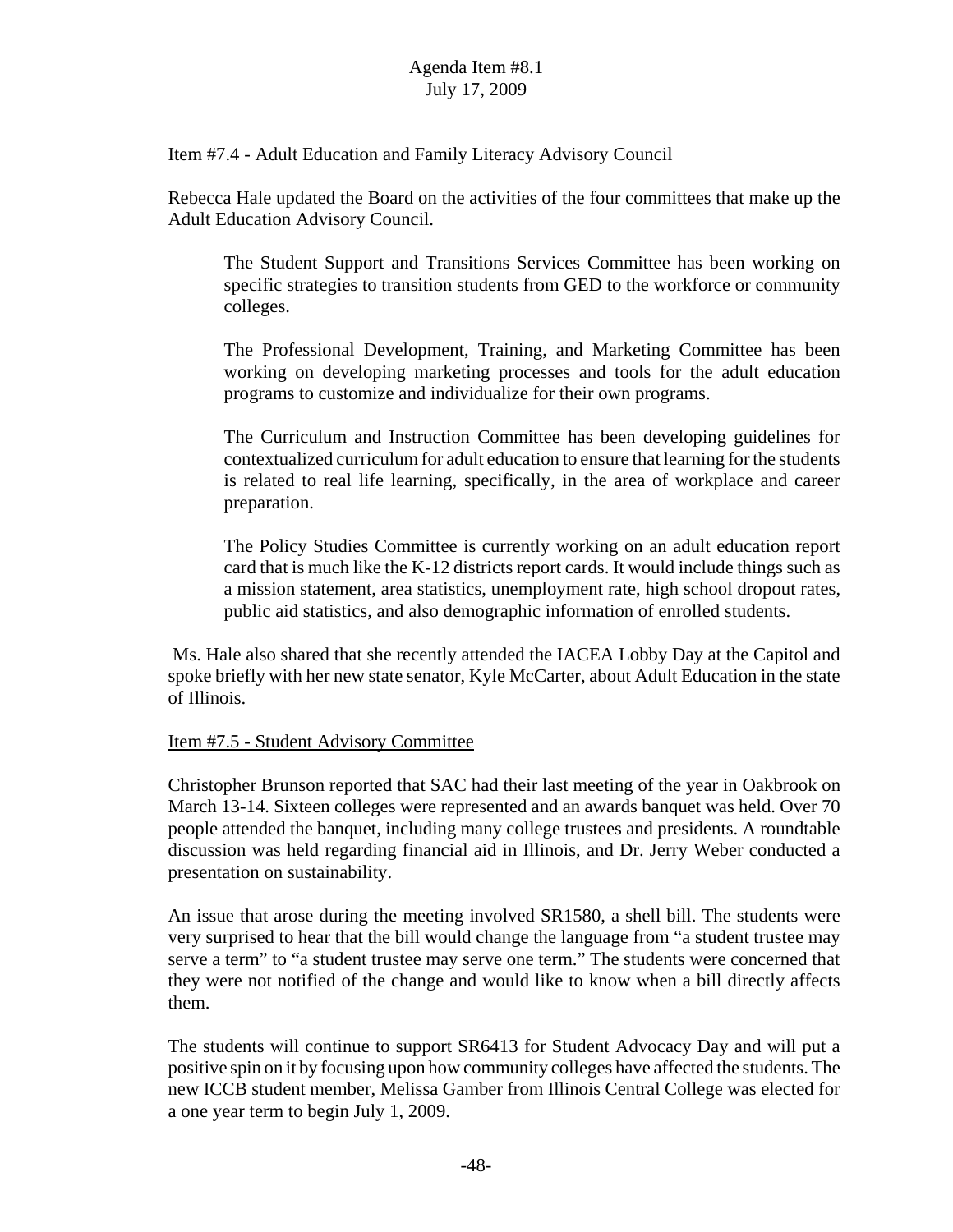Following Mr. Brunson's report, a brief discussion took place regarding SR1580, the shell bill that the students had a question about.

#### Item #7.6 - Latino Advisory Committee

Jorge Nieto thanked Chairman Alongi, President Obrzut and the members of the Board for inviting him to report on the Latino Advisory Committee. The first meeting was held on February 26, 2009 and 25 members attended. Members in attendance included state representatives, college administrators, community members, and social service agencies. The group is very diverse and the purpose is to identify, discuss, and make recommendations to the ICCB. The committee is focusing upon addressing three questions: 1) How can we improve awareness of educational services for Latinos, 2) How can we improve academic preparation for Latino students, and 3) How can we enhance services to address Latino students' needs? Three subcommittees were formed to address each issue and suggest possible solutions. This format will allow the committee to learn from one another, discuss best practices, and improve the college experience and success for Latinos.

At the first meeting, the committee heard from a group of students that highlighted services that allowed them to be successful college students.

The next meeting will be at College of Lake County on May 28, 2009. The goal is to have recommendations to the ICCB Board by October of 2009.

Mr. Obrzut stated that he thought the committee was excellent and there was a lot of excitement surrounding it. He also acknowledged Dr. Karen Hunter Anderson and her staff for all of their work in organizing the meeting.

## Item #8 - Transitional Initiatives for Developmental Education Update

Dr. Elaine Johnson and Brian Durham gave a brief update on current initiatives that the ICCB is implementing throughout the state in remedial and developmental education.

Brian Durham discussed the scope, definition, and prevalence of remedial and developmental education. He also highlighted the remedial education statistics in Illinois and current initiatives that the ICCB is involved in.

Dr. Elaine Johnson focused upon the College and Career Readiness Program, which is currently functioning in pilot status at five different colleges throughout the state. She highlighted the program's history, objectives, accomplishments, and future plans. The ICCB is also providing professional development for other colleges, based on the information that has been gathered at the pilot colleges. Most of all, through the last two years, the program has proven itself to be expandable and sustainable for the future. For the next year, ICCB will pair up with ISAC to encourage students to complete the FAFSA form for financial aid opportunities.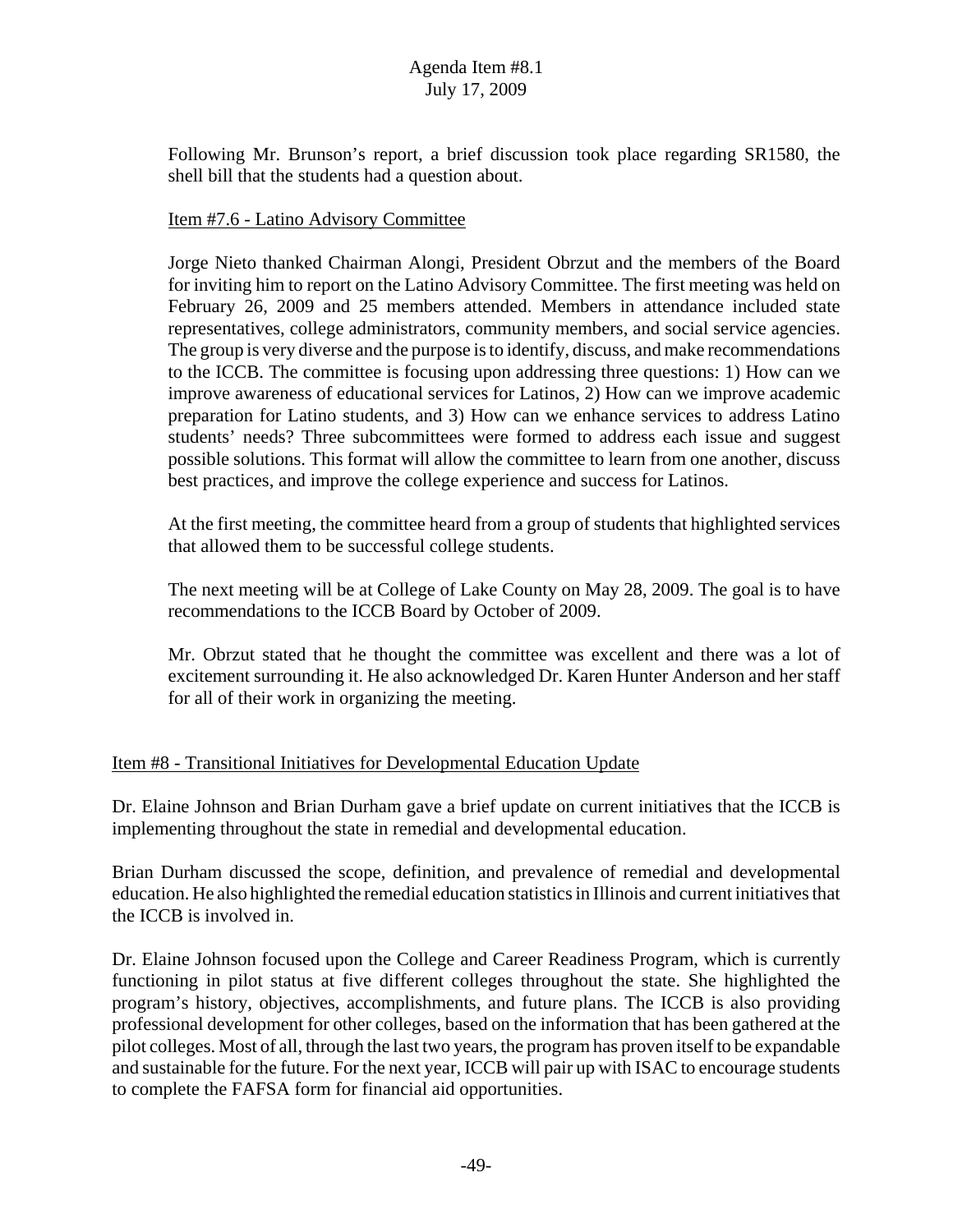Dr. Johnson also discussed the history, objectives, accomplishments, and future plans of the American Diploma Project (ADP). Illinois is the  $34<sup>th</sup>$  state to become involved in this project. The goal of this project is to align high school standards and assessments with the skills that students will need after completing high school, for college expectations. Currently, through the College and Career Readiness Program we have learned that the high school and college standards and expectations do not align. The ADP brings high school, public, and private four year institutions and community colleges together to work together to try and align secondary and post-secondary standards. This is a critical initiative to reduce the amount of remedial and developmental education courses that students need to take once in college.

Dr. Johnson also highlighted the Joyce Foundation and their Shifting Gears Initiative. The purpose of this program is to create curricula that integrates remediation with career and technical education and adult education. We have defined what a bridge program is and its purpose to integrate the curricula and lead the student into pathways. There are several bridge pilots throughout the state, and

the Presidents' Council has been very involved in this initiative. The next proposal for funding to the Joyce Foundation for Shifting Gears 2.0 has been submitted, and we are confident that we will receive the funding for that project.

The Achieving the Dream project is funded by several foundations including the Lumina and Gates Foundations. It focuses upon developmental education and student success. Four or five colleges from Illinois will be selected to participate in this project and they will work with colleges from other states to develop strategies that will be shared with the remaining states that participate. Dr. Johnson will keep the Board informed on the colleges that are selected to participate in the project.

Mr. Durham discussed the Perkins Program of Study which focuses on seamless transitions for students from high school to college and ultimately to reduce duplication and remediation. These programs of study are focused upon academic and CTE content, and the curriculum is aligned to challenging standards. Dual credit is one of the main focus areas in regards to Perkins Programs of Study.

Following Dr. Johnson and Mr. Durham's presentation, a brief discussion took place regarding remedial and developmental education and College and Career Readiness.

## Item #9 - New Units of Instruction

Jake Rendleman made a motion, which was seconded by Suzanne Morris, to approve the following motion:

The Illinois Community College Board hereby approves the following new units of instruction for the community colleges listed below:

## **PERMANENT PROGRAM APPROVAL**

Danville Area Community College

< Horticulture Certificate - IDOC Statewide Model Curriculum (34 semester credit hours)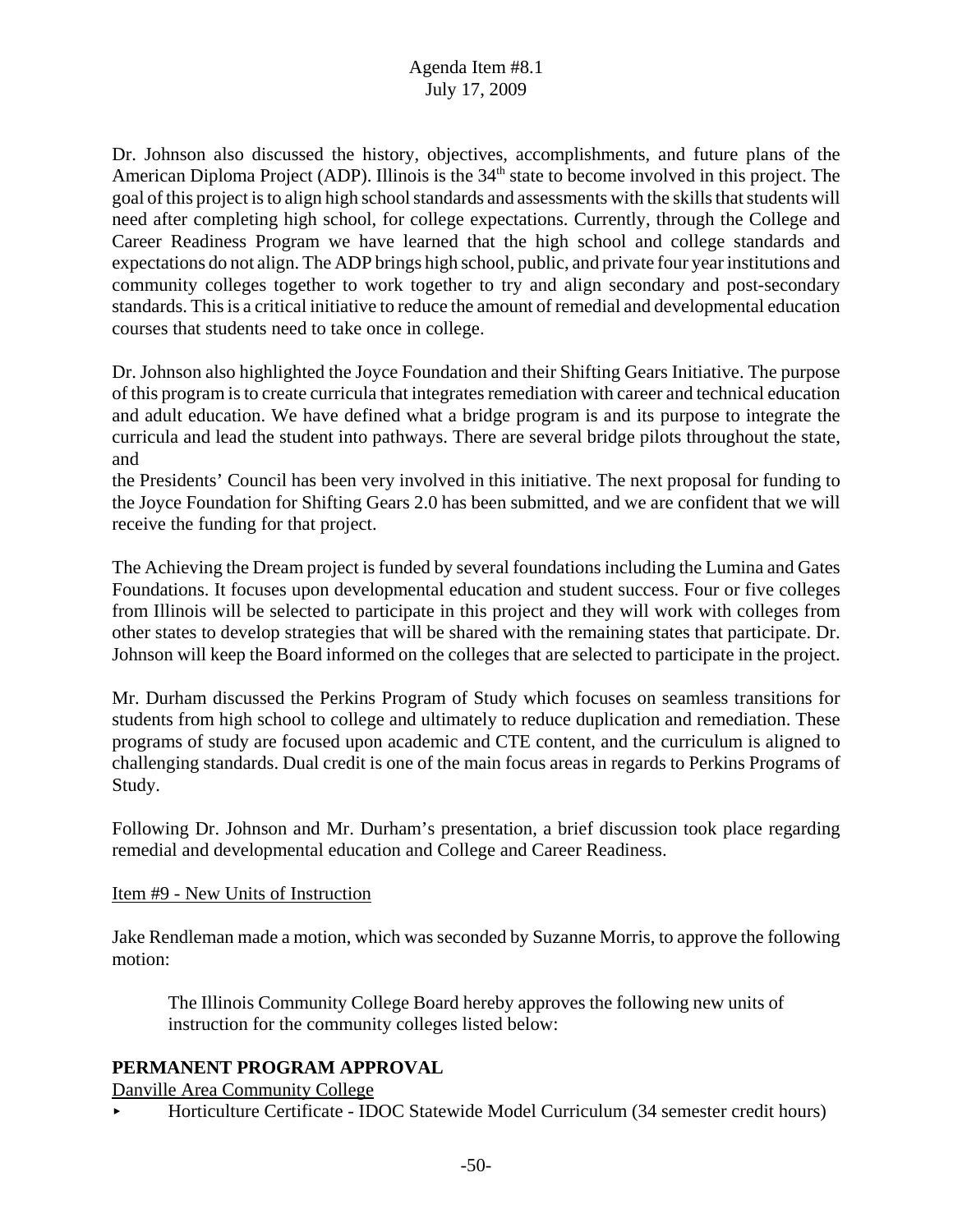College of Lake County

- < Health and Wellness Promotion A.A.S. degree (60 semester credit hours)
- Nursing A.A.S. degree (64 semester credit hours)
- < Trauma, Prevention and Victim Services A.A.S. degree (63 semester credit hours)
- < Trauma, Prevention and Victim Services Certificate (30 semester credit hours)

Lincoln Trail College

< Process Technology A.A.S. degree (64 semester credit hours)

Olive-Harvey College

< Emergency Management A.A.S. degree (64 semester credit hours)

Triton College

< Associate of Arts in Teaching (A.A.T.) - Special Education degree (62 semester credit hours)

### **TEMPORARY PROGRAM APPROVAL**

Danville Area Community College

< Wind Energy Technician A.A.S. degree (67 semester credit hours)

Lake Land College

Power Plant Mechanics A.A.S. degree (65.5 semester credit hours)

The motion was approved by unanimous voice vote. Student advisory vote: Yes.

#### Item #10 - Illinois Community College Board Recognition of Community Colleges

Tom Pulver made a motion, which was seconded by Judy Rake, to approve the following motion:

The Illinois Community College Board hereby grants a status of "recognition continued" to Kankakee Community College.

The motion was approved by unanimous voice vote. Student advisory vote: Yes.

#### Item #11 - Consent Agenda

Item #11.1 - Minutes of the January 9, 2009 Meeting

The minutes of the January 9, 2009 meeting were not voted on at this time, they were tabled for this meeting and will be voted upon at the next meeting of the Board.

Item #12 - Information Items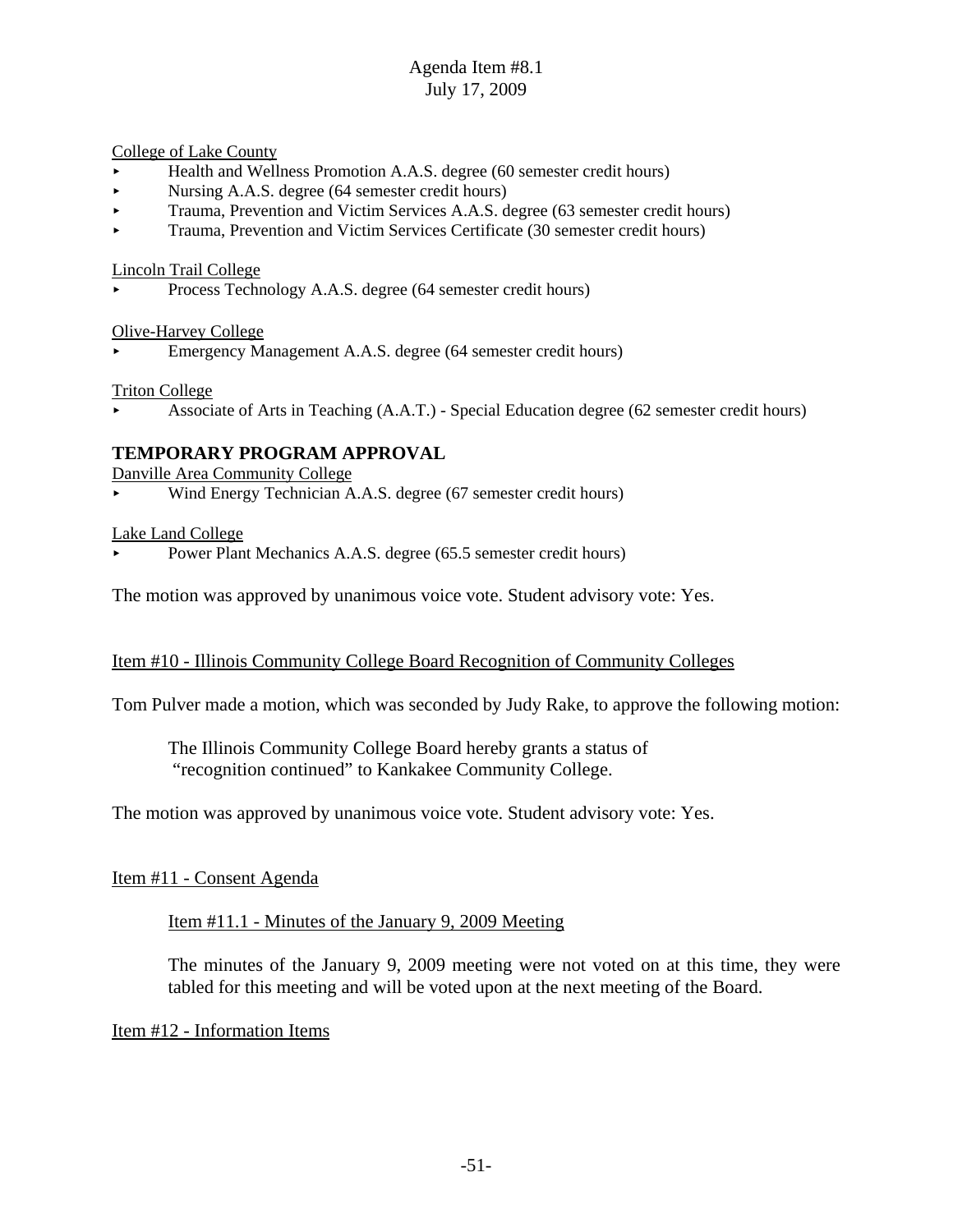### Item #12.1 - Fiscal Year 2009 Financial Statements

The Fiscal Year 2009 Financial Statements were provided to the Board for their information and review. Item #12.2 - Summary of Capital Projects Approved by the President/CEO during Calendar Year 2008

The Summary of Capital Projects Approved by the President/CEO during Calendar Year 2008 was provided to the Board for their information and review.

Item #13 - Other Business

There was no other business at this time.

Item #14 - Executive Session

There was not an Executive session at this meeting.

Item #15 - Public Comment

There was no public comment at this time.

#### Item #16 - Adjournment

At 11:40 a.m., Jake Rendleman made a motion, which was seconded by Suzanne Morris, to adjourn the meeting.

The motion was approved by unanimous voice vote. Student advisory vote: Yes.

Chairman President/CEO

Guy H. Alongi Geoffrey S. Obrzut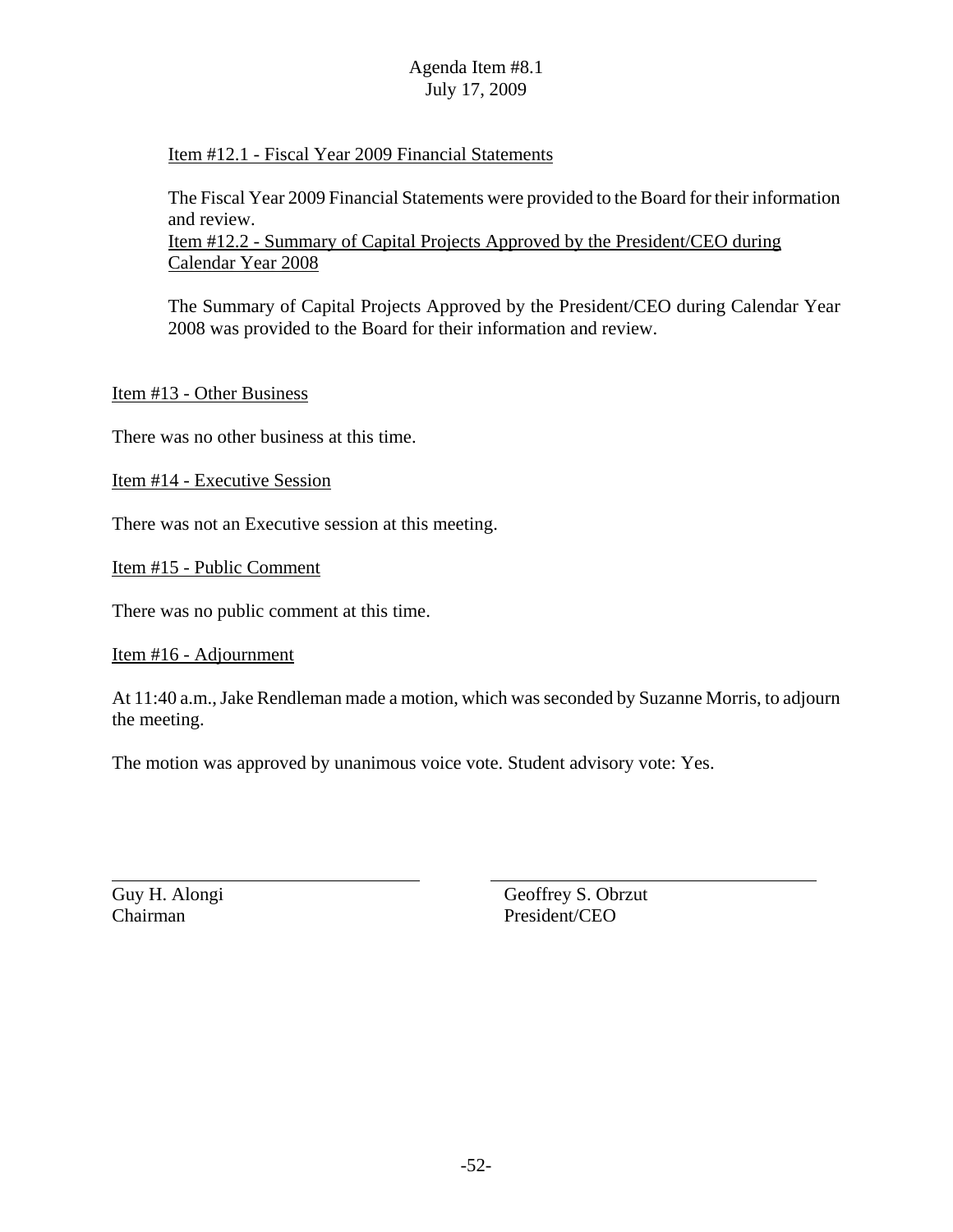# Illinois Community College Board

# **2010 CALENDAR OF MEETINGS**

### **January 29**

9:00 a.m. - Harry L. Crisp II Community College Center, Springfield

**March 26**

9:00 a.m. - Lake Land College, Mattoon

## **June\***

9:00 a.m. - Harry L. Crisp II Community College Center, Springfield

**July** Subject to Call

**September 17** 9:00 a.m. - Moraine Valley Community College, Palos Hills

**November 12** 9:00 a.m. - Harry L. Crisp II Community College Center, Springfield

**December** Subject to Call

**\*** June Board Meeting is held in conjunction with the ICCTA and Presidents' Council.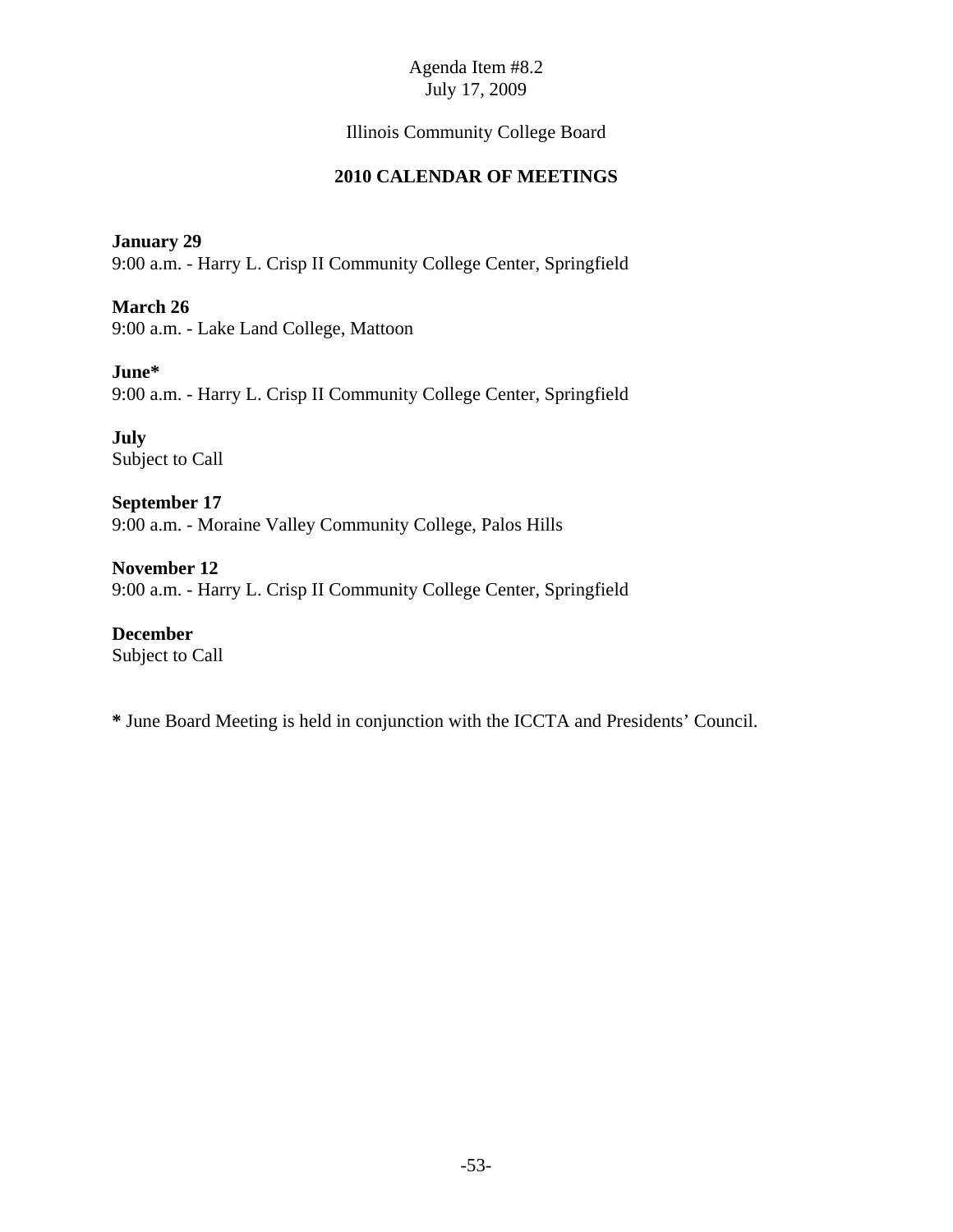#### Illinois Community College Board

# **AUTHORIZATION TO ENTER INTO INTERAGENCY CONTRACTS/AGREEMENTS**

Each fiscal year the ICCB enters into interagency contracts and agreements for the benefit of the community college system.

## **RECOMMENDED ACTION**

It is recommended that the following motion be adopted:

The Illinois Community College Board hereby authorizes its President/CEO, in concurrence with the ICCB Chair, to enter into interagency contracts/ agreements, as needed for fiscal year 2010.

**BACKGROUND**. Each fiscal year, the ICCB enters into interagency contracts and grant agreements for the benefit of the community college system. Examples of annual contracts include Adult Education with the U. S Department of Education, Career and Tech Ed agreement with the Illinois State Board of Education, and Workforce Investment Act incentive grants with the Department of Commerce and Economic Opportunities.

Since several of the fiscal year 2010 grants and contracts are negotiated during June and early July, this authorization will allow the President/CEO to execute agreements with concurrence of the Board Chair, as they are finalized.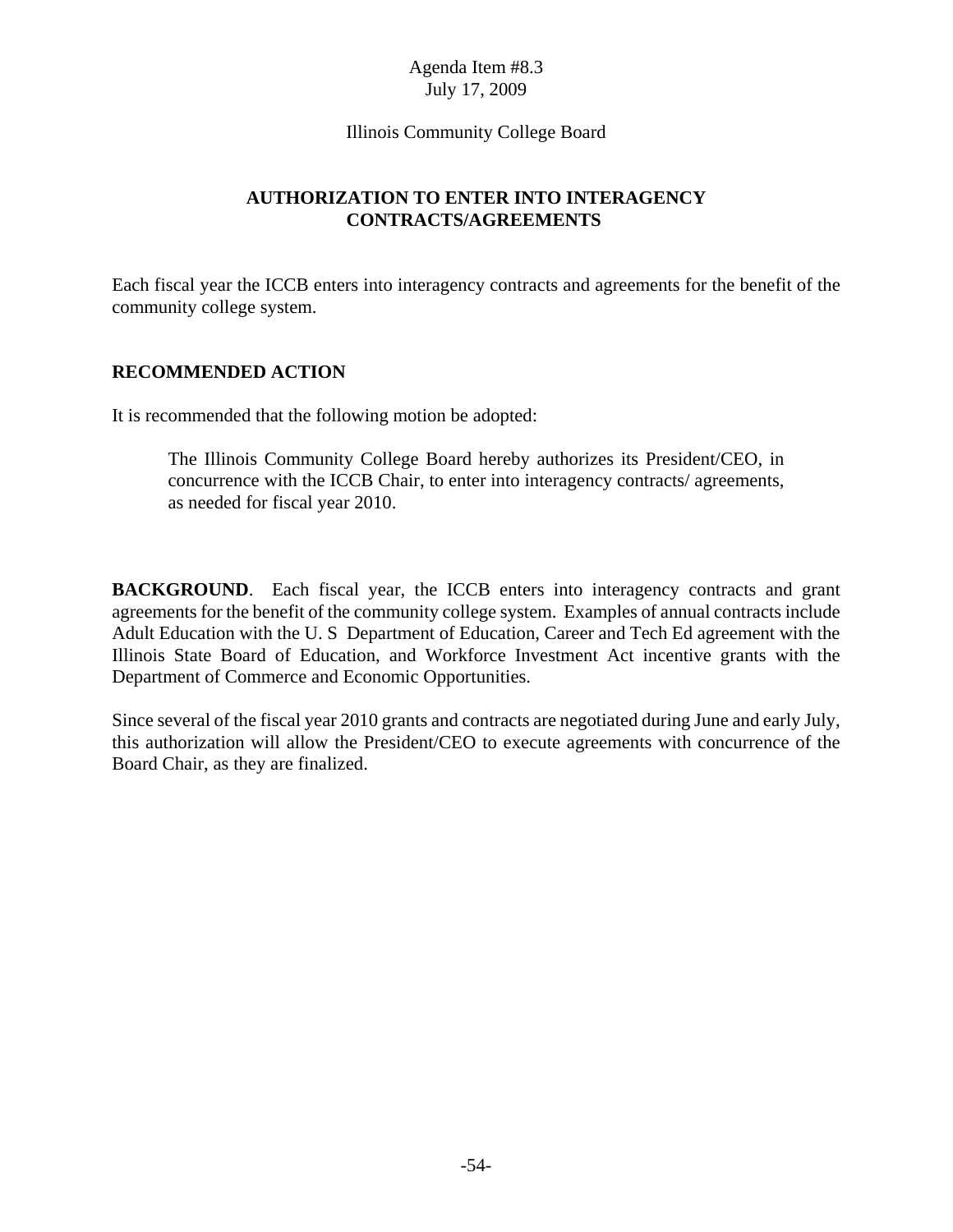### Illinois Community College Board

## **AUTHORIZATION TO TRANSFER FUNDS AMONG LINE ITEMS**

Each year, the President/CEO seeks ICCB authorization to transfer funds among appropriated line items, as may be necessary.

## **RECOMMENDED ACTION**

It is recommended that the following motion be adopted:

The Illinois Community College Board hereby authorizes its President/CEO to transfer funds among fiscal year 2010 appropriated operating line items, as needed.

**BACKGROUND**. The State Finance Act allows state agencies to transfer up to two percent of the operating budget among appropriated line items, within the same fund. This authorization will allow the President to transfer funds among the operating lines in the General Revenue Fund. This is the only flexibility the General Assembly allows in an appropriated budget. Transfers exceeding two percent or lines other than agency operations must have General Assembly approval before the funds can be transferred and expended.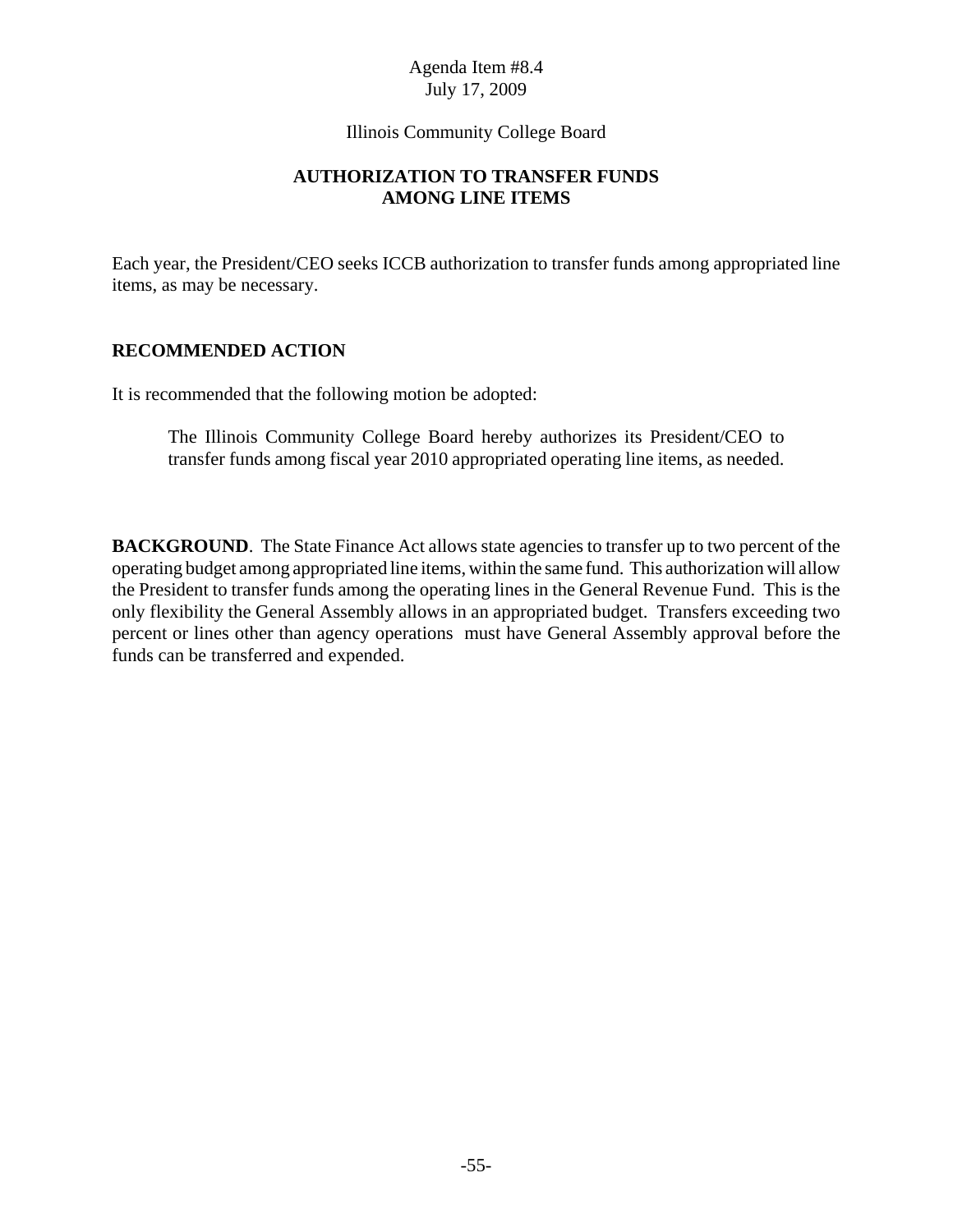### Illinois Community College Board

## **INTERGOVERNMENTAL AND DATA SHARING AGREEMENT FOR THE PRODUCTION OF THE HIGH SCHOOL FEEDBACK REPORT, AUDIT OR EVALUATION, AND P-20 RESEARCH AND ANALYSIS**

Attached is the most recent edition of the Intergovernmental and Data Sharing Agreement for the Production of the High School Feedback Report, Audit or Evaluation, and P-20 Research and Analysis. The overarching components of the agreement provides a structure for future data sharing activities (SB1828) between the state education agencies when data from across all educational levels (P-20) are involved in a single project, **and** between the state agencies, their authorized representatives, and both internal and external researchers and evaluators who seek to conduct research projects across all educational levels (P-20) in a single project. The narrower component of the data sharing agreement identifies data elements community colleges and universities will contribute through their designees to create a redesigned High School Feedback Report, in conjunction with ACT officials (SJR 59). The background section below and attached Intergovernmental and Data Sharing Agreement contain more detailed information on the two major components of the Agreement.

At this time, the Intergovernmental and Data Sharing Agreement is still under final legal review at the agencies and among participating institutions and may be subject to technical changes. Because the Agreement may undergo further refinement, staff recommend that the Board authorize the ICCB President/CEO to enter into the final agreement rather than approve the agreement in draft form. Note that IBHE staff have the Intergovernmental and Data Sharing Agreement on the agenda for the Illinois Board of Higher Education at its June 2, 2009 meeting. The ISBE administration has been authorized by its Board to enter into a finalized Agreement on these topics.

## **RECOMMENDED ACTION**

It is recommended that the Illinois Community College Board adopt the following motion:

The Illinois Community College Board hereby authorizes its President/CEO to enter into an Intergovernmental and Data Sharing Agreement for the Production of the High School Feedback Report, Audit or Evaluation, and P-20 Research and Analysis and directs its President/CEO or his designee to collaborate with community college system representatives to establish guiding principles and protocols for data sharing requests under the Agreement that involves community college data.

#### **BACKGROUND**

In Illinois, public community college and public university individual student record data have been available since December 1991 through the Illinois Shared Enrollment and Graduation Files (ISEG) consortium. More recently, Bradley University, DePaul University, and Blackburn College (FY 2007) have participated in this consortium. Individual community colleges and universities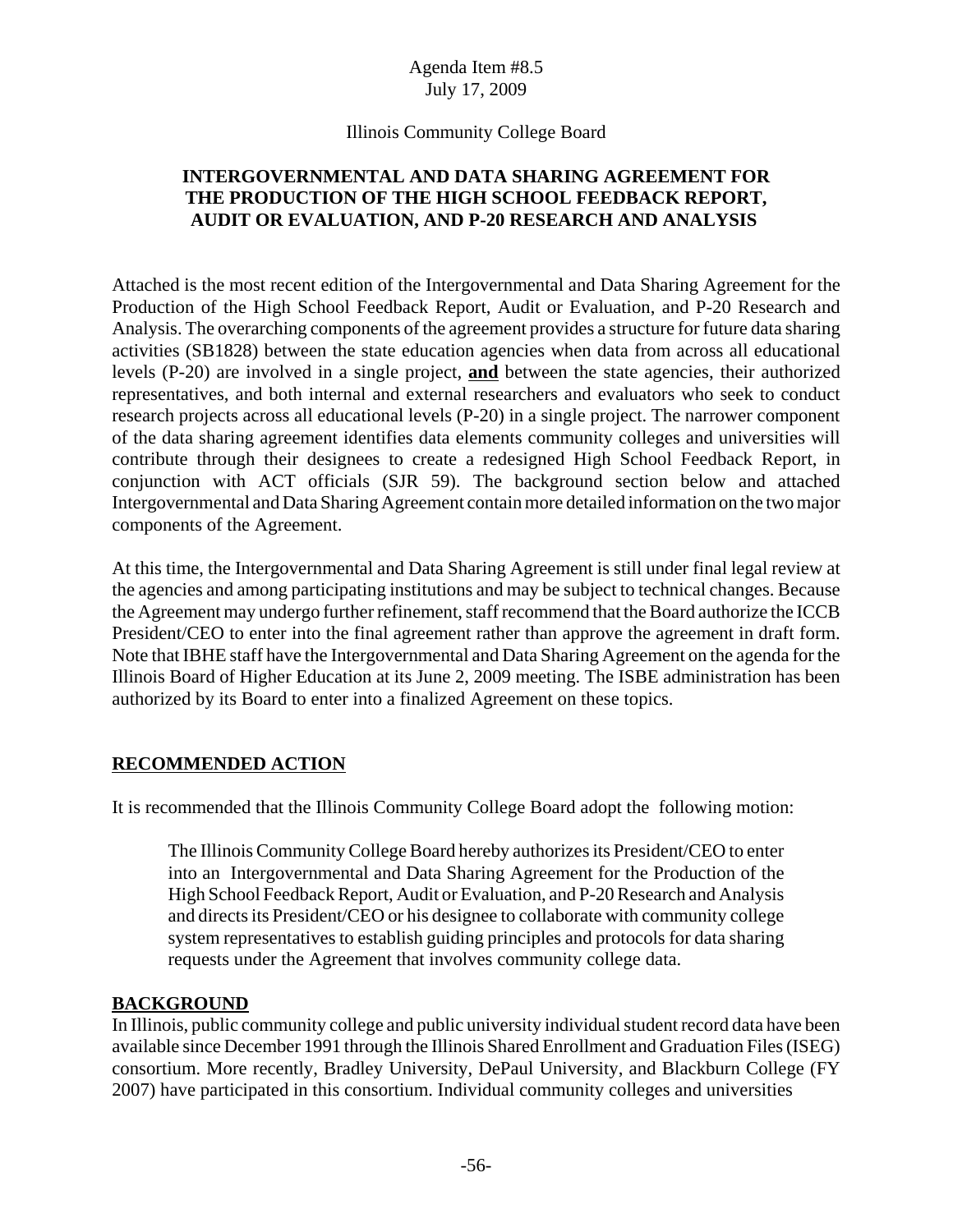developed and maintain their own sophisticated independent data systems to meet institutional information and reporting needs.

Individual unit record data for all students in Illinois public P-12 education have been centrally collected since 2006 through the Student Information System (SIS). Data about individual high school vocational and career students has been collected since 1998 through the vocational Illinois Student Information System (ISIS) which replaced the Vocational Information Management System (VIMS).

The Illinois Community College Board has worked with system representatives since the 1970s to develop an extensive data collection and reporting system. In cooperation with the colleges, ICCB data systems have been enhanced and refined over the years. ICCB collaborates with education and workforce partners through an array of administrative data matching arrangements to track educational progress, outcomes, and employment and fulfill state and federal reporting requirements. Hence, ICCB and local community colleges longitudinally track the performance of individuals from secondary education into community colleges and from community colleges into universities (Illinois and nationwide) and into the workforce to promote community college program improvement.

The attached Intergovernmental and Data Sharing Agreement for the Production of the High School Feedback Report, Audit or Evaluation, and P-20 Research and Analysis provides procedures and requirements for additional emerging longitudinal student data sharing activities that look across all levels in a single project (P-20) involving the Illinois Community College Board (ICCB), Illinois State Board of Education (ISBE), Illinois Board of Higher Education (IBHE), and Southern Illinois University as the administrator of the Illinois Shared Enrollment and Graduation File (ISEG) and their authorized representatives as referenced in the P-20 Longitudinal Education Data System Act in Senate Bill 1828 (SB 1828 ––  $96<sup>th</sup>$  General Assembly which passed both Houses on  $5/18/2009$ –– See http://www.ilga.gov/ legislation/billstatus.asp?DocNum=1828&GAID=10&GA=96& DocTypeID=SB&LegID =44657&SessionID=76). An increase in the number of individuals accessing individual student records can be expected under the structure described in the attached Agreement.

Additionally, the Agreement, will allow the state agencies and ISEG to match individual student records to create a new High School Feedback Report as referenced in the 2007 General Assembly's Senate Joint Resolution 59. (SJR 59  $-$  95<sup>th</sup> General Assembly, adopted by the Senate on 6/15/2007 and adopted by the House on  $10/12/2007$  — See http://www.ilga.gov/ legislation/BillStatus.asp? DocNum=59&GAID=9&Doc TypeID=SJR&LegId=33657&SessionID=51&GA=95 ). Public universities previously collaborated to produce a centralized High School Feedback Report. Community colleges have historically produced High School Feedback Reports built around common components that were identified by state and local officials. Community colleges have defined service regions and have traditionally drawn most students from within their district boundaries.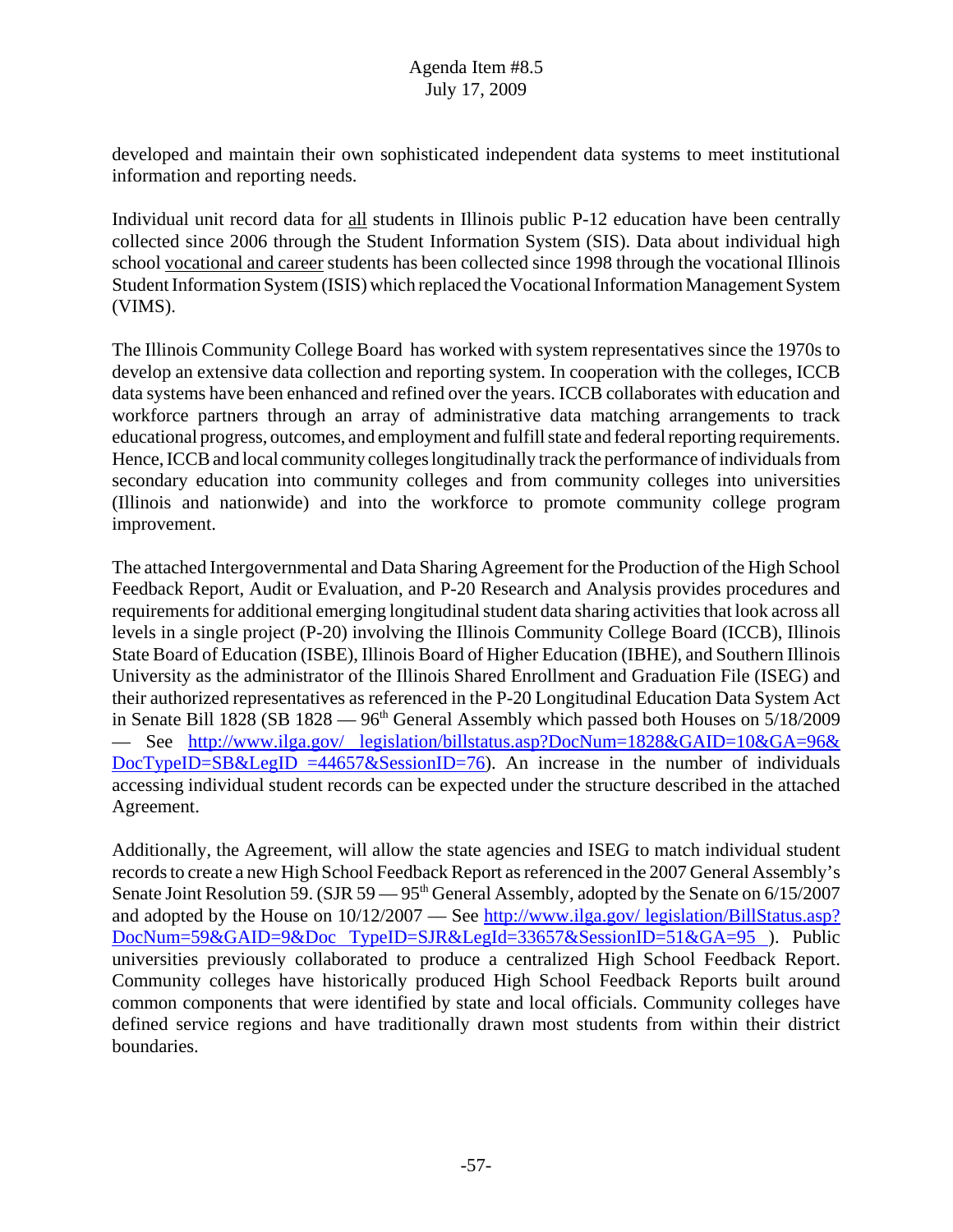Illinois Community College Board

#### UNAPPROVED

Minutes of the  $381<sup>st</sup>$  Meeting of the Illinois Community College Board Chicago Hyatt Regency Hotel Chicago, IL

June 5, 2009

### **RECOMMENDED ACTION**

It is recommended that the following motion be adopted:

The Illinois Community College Board hereby approves the Board minutes of the June 5, 2009, meeting, as recorded.

\* \* \* \* \* \* \* \* \* \*

Item #1 - Role Call and Declaration of Quorum

Chairman Alongi called the meeting to order at 9:00 a.m. Role call was taken with the following members present: Guy Alongi, Suzanne Morris, James Dumas, Tom Pulver, Jake Rendleman, and Christopher Brunson, Student Member. Rudolph Papa, Judith Rake, and Addison Woodward were absent. Allison Ray declared that the Board did not have a quorum.

#### Item #2 - Announcements and Remarks by Guy H. Alongi, Chair

Chairman Alongi announced that a couple of ICCB Board members were unable to make the meeting today and for the first time in 31 years, the Board does not have a quorum. Today's meeting will be for informational purposes and the Board will pass over anything that requires a vote.

Chairman Alongi congratulated Sue Morris for the award she will receive from the ICCTA. The Board is very proud of her, she works hard and deserves the award.

Chairman Alongi announced that due to today's meeting circumstances, the Board will try to reschedule a meeting for July 17, 2009, in Springfield. The Midwest Higher Education Compact (MHEC) is meeting in Springfield today. Illinois State Senator Ed Maloney is featured on the program and Chairman Alongi and Mr. Obrzut asked Dr. Elaine Johnson, Vice President for Academic Affairs and Workforce Development to participate in the meeting and that is why she is not in attendance at this meeting.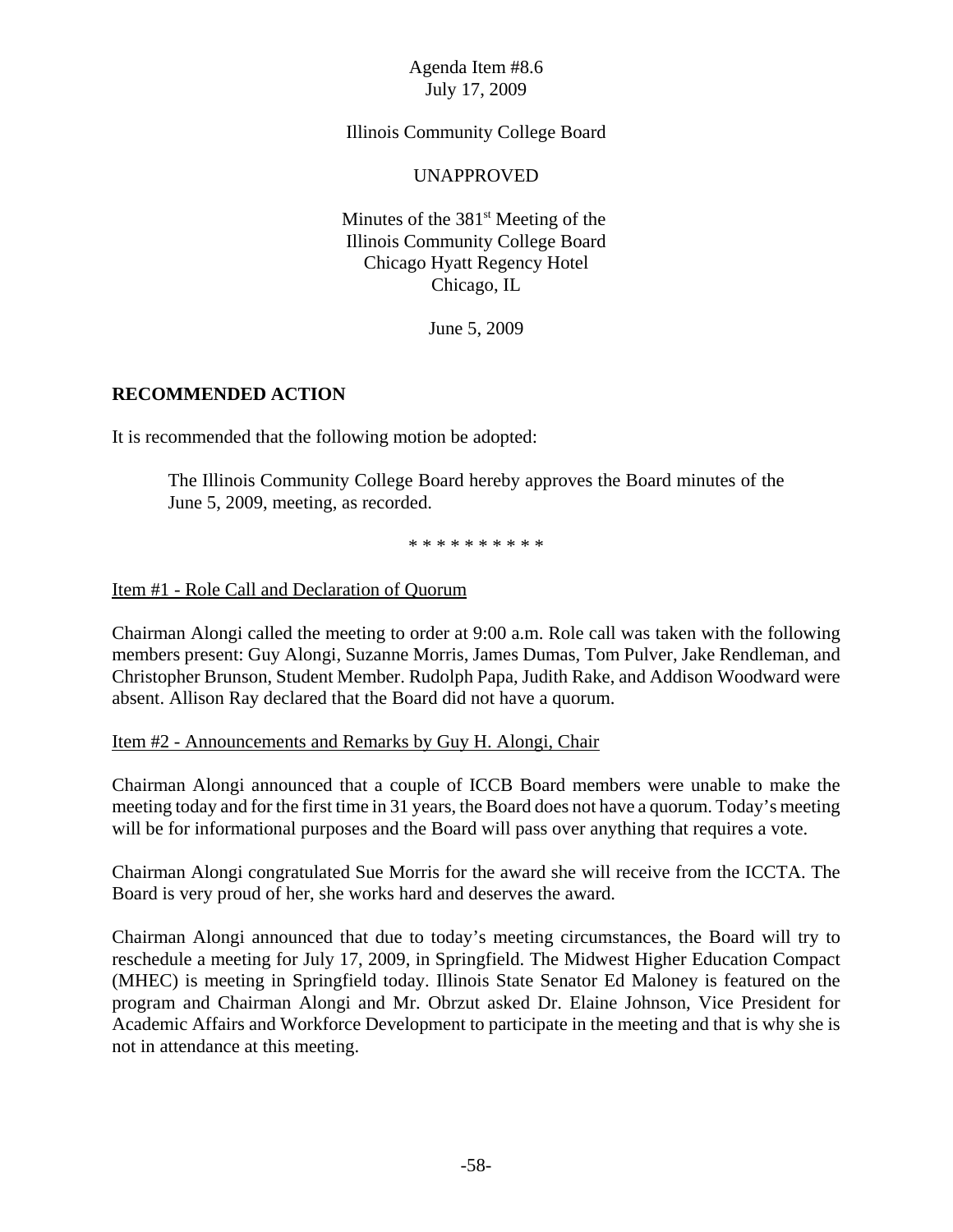#### Item #3 - Board Member Comments

Suzanne Morris had no comments at this time.

Tom Pulver had no comments at this time.

Jake Rendleman provided an update on Governor Quinn's Taxpayers Action Board (TAB). Mr. Rendleman has been meeting with TAB over the past eight weeks. TAB looked at several statewide issues and Mr. Rendleman served on the education committee. Mr. Rendleman thanked Chairman Alongi for attending the press conference yesterday announcing the release of the TAB report at the James R. Thompson Center. Mr. Rendleman also thanked Ellen Andres, ICCB Chief Financial Officer, for attending a couple of TAB meetings when he was not able to attend.

The main issue that was addressed in regard to education in the TAB report was a recommendation to operate all education agencies in the state of Illinois under one board. Thankfully, through Ms. Andres' help, Mr. Rendleman was able to justify the importance of maintaining separate boards for the three education agencies. Mr. Rendleman also highlighted several other issues that were addressed in the report that pertained to education. Mr. Rendleman hopes that, through this report, the public will better understand how education works in the state of Illinois.

Ms. Andres also pointed out that this report did not recommend cuts to higher education and recommended only a few cuts in the K-12 system, which is good news.

Christopher Brunson acknowledged that this will be his last Board meeting. He thanked everyone on the Board and ICCB staff for making his term on the Board a great experience.

\* \* \* \* \* \* \* \* \* \*

At this time, Mr. Alongi introduced Dave Maguire from Spoon River College, who in turn introduced Jennifer Phelps, Executive Director of the Trustees Association from South Carolina to the Board. She is spending time here to observe how the Trustees Association, ICCB, and the Illinois Community College System works.

Ms. Phelps thanked the Board for the opportunity to learn and commented that South Carolina has a similar system, but only has 16 community colleges. She also stated that the role Jake Rendleman serves on the ICCB Board is very interesting and will be something she will recommend to the South Carolina system.

#### Item #4 - Recognition of Guests

ICCB Board member Tom Pulver presented Dr. M. Vali Siadat, from Richard M. Daley College, a certificate of recognition and congratulations for receiving the Mathematical Association of America (MAA), Deborah and Franklin Haimo Award for distinguished teaching of mathematics. This award is the highest honor the MAA awards. Dr. Siadat was nominated by former instructor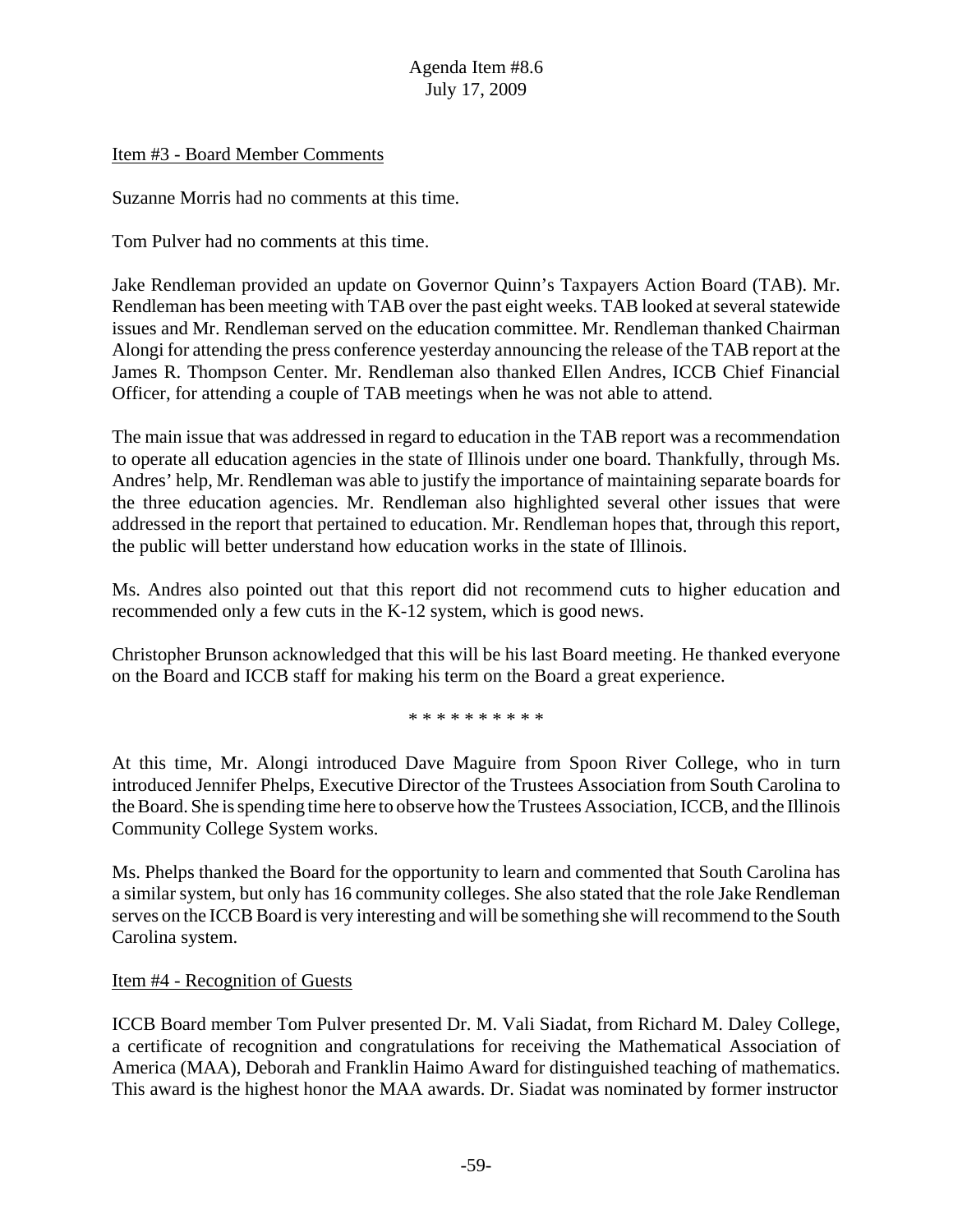and professor Linda Serra Hagedorn for his, ". . . dual expertise in both mathematics and teaching."

Dr. Siadat is also highly recognized for developing the Keystone Method. He developed the method while pursuing his doctorate in math education and it centers on analyzing a students skill sets, developing ways to help the student master math, and allows peer tutoring. He estimates that over 10,000 students have passed through his classroom.

Dr. Siadat was deeply honored to receive the award of recognition. He stated that he has been a part of the Illinois Community College System for over 27 years and he is very proud of it. Dr. Siadat had previously taught for a four-year university, but felt he could contribute more to the community college system. When Dr. Siadat received the award in Washington, D. C., he shared the platform with some of the biggest mathematicians in the world. Dr. Siadat credited the faculty and staff of City Colleges of Chicago and all the Illinois community colleges. Had it not been for the students, faculty, and administration, he would not have received the award. Dr. Siadat also credited Dr. Sylvia Ramos, President of Daley College, for her vision and leadership, which has pushed him to work hard and push for excellence. He stated that Dr. Ramos frequently asks him what they should do to improve retention, what can we do to improve student success? Dr. Siadat's reply: we need to do better, not only in his own class but also in the whole department, campus, and community college system.

Dr. Karen Hunter Anderson, Vice President for Adult Education and Institutional Support, presented James B. Hearn a certificate of congratulations for receiving the Illinois Paul Simon Adult Learner of the Year 2009 Award. Dr. Anderson noted Mr. Hearn's profession as an insurance salesman for over 40 years and the publication of his autobiography, From the Red Clay Hills of Arkansas to Paved Sidewalks: The Odyssey of a Christian Businessman. In his book, Mr. Hearn highlights what led him to pursue his GED and his experiences at City Colleges. Recently Mr. Hearn spoke as the English GED representative at Richard M. Daley College's  $32<sup>nd</sup>$  GED graduation. Mr. Hearn commented that he was grateful to Richard M. Daley College for granting him a 59 year old passion. In November of 2008, Mr. Hearn received his GED certificate and his book was granted publication. Mr. Hearn announced in November of 2005, that he was going to write his book and his wife asked how he was going to write a book despite never finishing high school. Mr. Hearn responded that writing a book does not hinder desired applied abilities and that the book was a divine intervention. His book has done great and he thanked the Board for the privilege of receiving the certificate.

Dr. Anderson also introduced Gerardo Lopez, recipient of the Illinois Adult and Continuing Educators Association 2009 Arthur J. Stejskal Memorial Teacher of the Year and City Colleges of Chicago 2009 Excellence in Education Award. Mr. Lopez is an Adult Educator from Richard M. Daley College.

Dr. Sylvia Ramos accepted the certificate of recognition on behalf of Mr. Lopez. Due to injuries that he sustained in an accident, he was unable to travel. He wanted to attend very much and is recovering quickly. Mr. Lopez was honored prior to his accident, and Dr. Ramos commented that he is wonderful to work with and the college was very happy to accept the award on his behalf.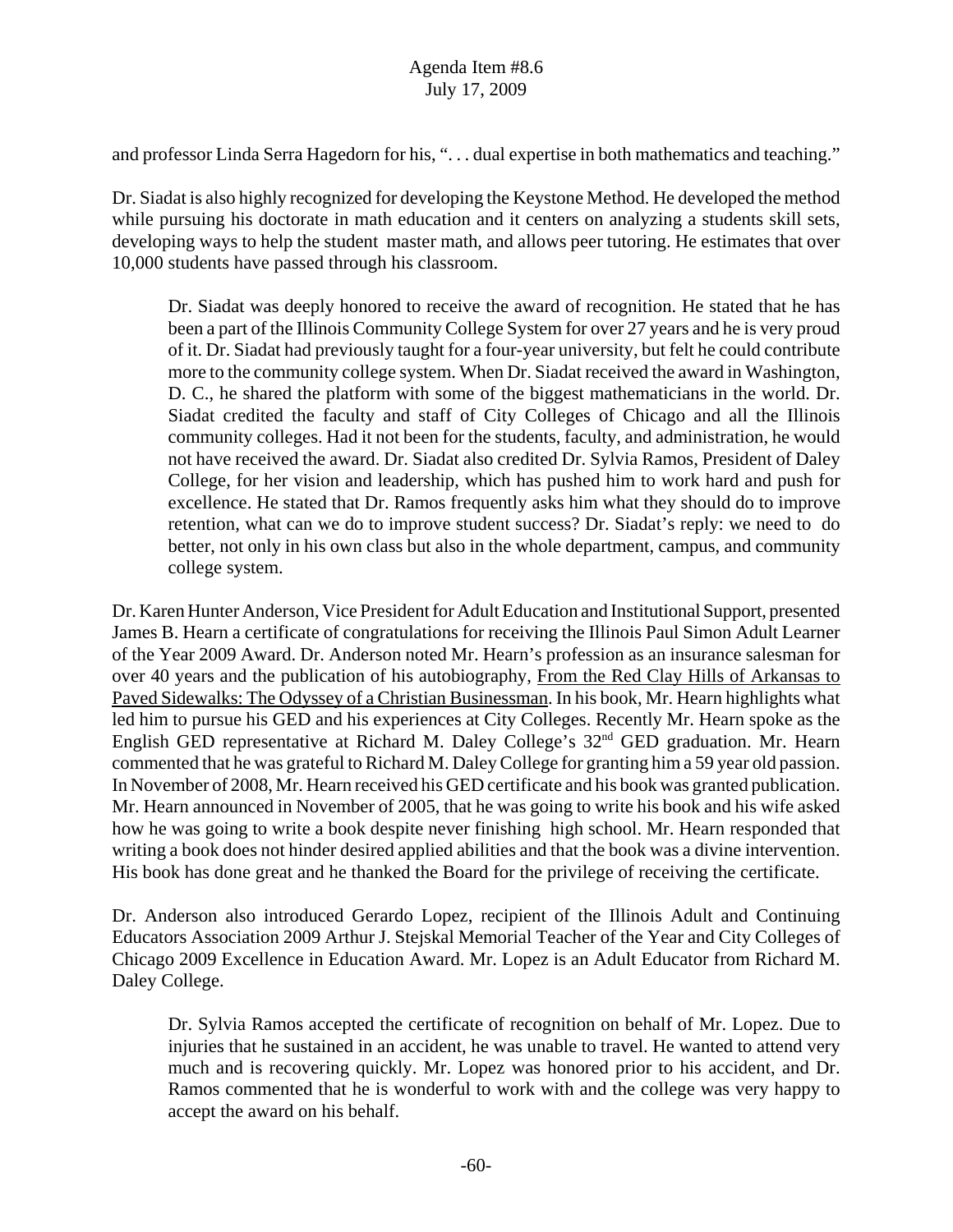Chairman Alongi recognized Andrea Andrada, a recent graduate from Elgin Community College. Her list of student accomplishments includes serving on the Program Advisory Committee for the ICCB 2009 Student Advisory Committee. She was featured in USA Today for being named to the First Team of the All-USA Community College Academic Team and was recently interviewed by Heidi Collins for CNN Newsroom. The Coca-Cola Scholars Foundation named her a New Century Scholar and the ICCTA will award her the Gigi Campbell Student Trustee Excellence Award. Ms. Andrada delivered the commencement address at Elgin Community College on May 22 and will attend the University of Illinois in the fall to become a lawyer.

Ms. Andrada was unable to attend the Board meeting today due to a previous commitment. Dr. David Sam, President of Elgin Community College, accepted the award on her behalf.

Chairman Alongi also recognized Christopher Brunson, the 2009 ICCB Student Board Member. Mr. Brunson was selected as the 2009 Student Advisory Committee ICCB Student Board Member. He has done a wonderful job reporting to the Board on various SAC activities and concerns. He also served as the Vice-President of Student Government at Lake Land College for the 2008-2009 academic year. Mr. Brunson will complete his coursework this summer and plans to attend Eastern Illinois University in Charleston this fall to major in elementary education.

\* \* \* \* \* \* \* \* \* \*

At this time, Chairman Alongi announced that Agenda Item #10 would be addressed next.

\* \* \* \* \* \* \* \* \* \*

#### Item #10 - Illinois Student Assistance Commission Update

Andy Davis, Executive Director of the Illinois Student Assistance Commission (ISAC), thanked the Board for having himself and Don McNeil, ISAC Chairman, at today's meeting. The commission is a great friend of the ICCB and appreciates all that the ICCB does for Illinois students. ISAC is currently strong and has a number of economic and political challenges ahead. ISAC continues to feel that the need for a student-centered advocacy organization has never been greater. The position of ISAC as a student assistance commission enjoys and benefits from partnering with the other higher education agencies and institutions in the state. However, the role as an advocate for students does bring an unique aspect to the equation.

The agency continues to make changes to adapt. There is currently no area of service or output that has been diminished, despite a reduction of staff by 140 people from the time that Mr. Davis took his position as Director. From a financial stand point, the agency's loan portfolio was once at \$4.5 billion and was composed of loans from all over the country. The portfolio has since been downsized to \$1.3 billion and currently, about 80 percent of the loans are from only Illinois schools for Illinois students. The 529 prepaid tuition program is the  $5<sup>th</sup>$  largest in the country and has 55,000 contracts for Illinois families. Community colleges have been great partners in this plan because their tuition is reasonable. The investment markets have been challenging, but our portfolio has held up well.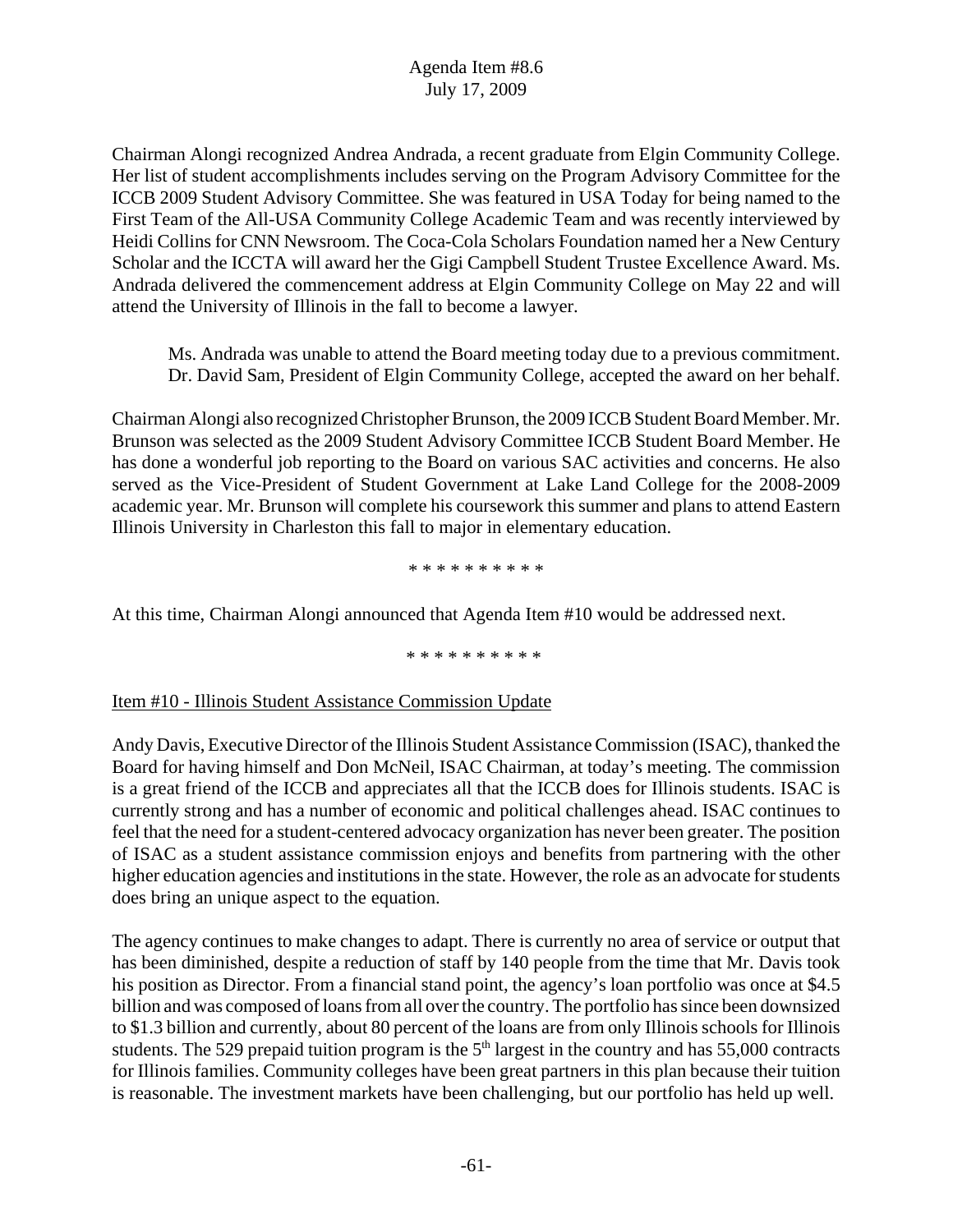ISAC currently has about \$850 million in cash assets, more than half are in high-quality corporate bonds and a smaller portion in the stock market, and are doing surprisingly well. Recently, ISAC's portfolio gained some equity when the markets were still well bid. The agency continues to be a lender in Illinois and a new partnership with the Illinois legal credit unions was signed for its second year and includes a \$100 million plus line of credit. This will allow ISAC to continue to make loans for any school or student across the state. Community colleges have shown a lot of interest in this particularly as the larger financial institutions have backed away from student lending and specifically, the smaller balance loans.

Mr. Davis provided an update on the five core programs that ISAC is currently running:

 1 - Scholarships and grants, which includes Monetary Assistance Program (MAP). MAP is the largest need-based grant program in the country.

2 - Public service and outreach trains people on how to access financial aid. Currently, a new program is starting called the Illinois Student Assistance Core and will feature peer counseling and training for new college graduates in financial aid advocacy. The guides then return to high schools to inform the students about attending college and how to do it. In order to provide adequate coverage throughout the state, two representatives will be assigned to each community college district.

3 - Prepaid tuition is very robust and strong, which is not the case in other states that have stopped selling contracts. ISAC is also looking into entering third party sale agreements, which is something that has not been done in the past.

4 - The research and public policy analysis group is a great repository of information, knowledge, and analysis. This is a data driven area, supporting higher education and leads to efficiencies and good outcomes.

5 - Education finance business once referred to as IGAP, is a part of the federal family education loan programs. President Obama and United States Education Secretary Arne Duncan have mandated that they would like to move away from that program and move toward a mandate that all schools and students use the federal direct lending program. It is not sure what will happen with this, but ISAC is preparing for outcomes at the moment.

The state of the budget and MAP funds is of concern right now. A plan has been developed and will be presented to the Governor's Office today. It takes the appropriated \$440 million and cuts it down to \$160 million, which has been very difficult to do. We will put as much money as possible into MAP and another version of MAP, which provides for students with the highest needs. All other grants will be recommended at zero funding. At the present time, we anticipate that the funds will be expended in the fall semester, especially for MAP funding, which will leave zero funding for MAP in the spring semester. The hope is that, if it is executed in this manner, students will not have to scramble for funding and some students will be able to put together another plan for funding for the spring semester. In presenting the budget this way, hopefully ISAC can best help the students with the money the agency has, but not cover up what has been characterized as a grossly, irresponsible shortfall.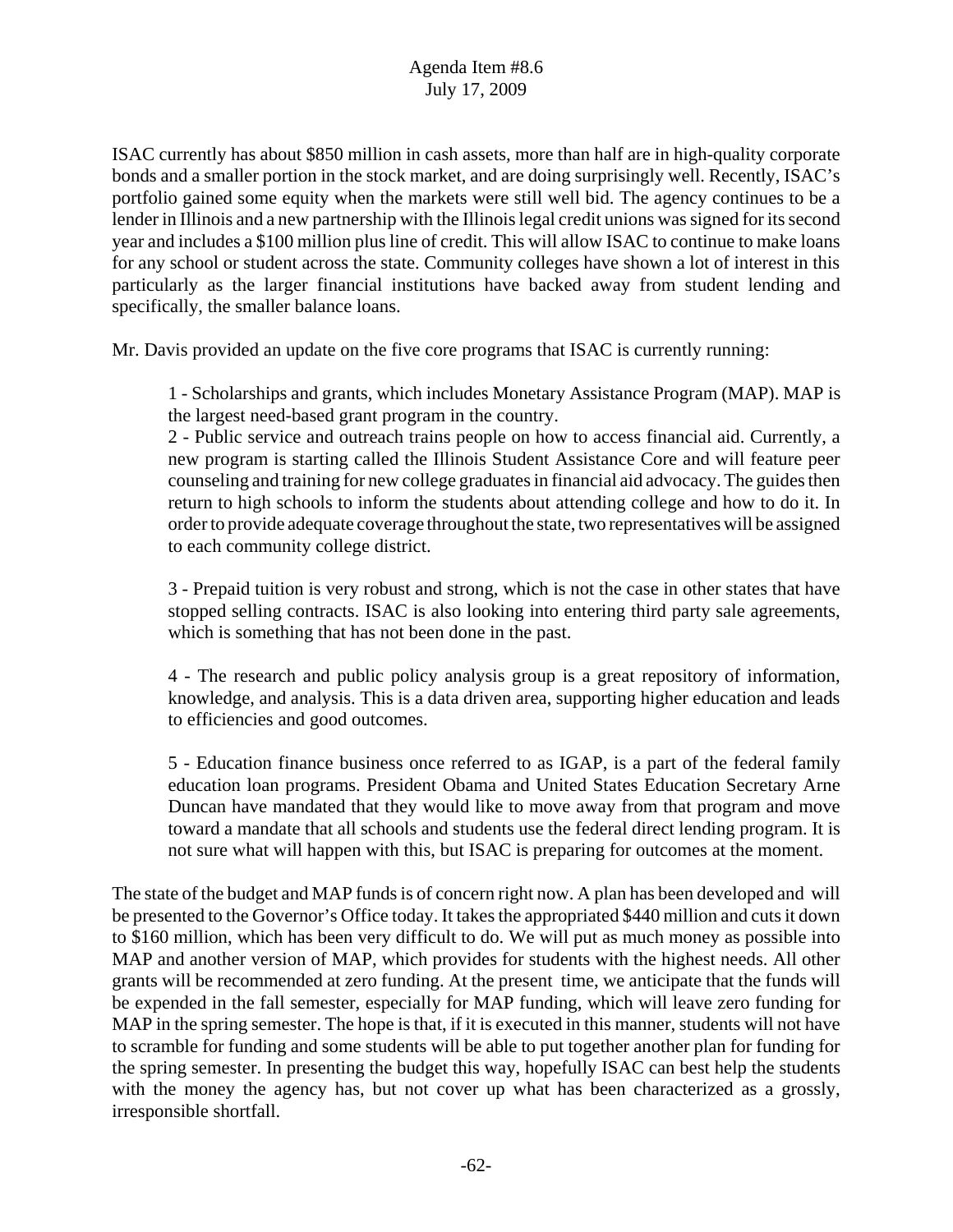Chairman Alongi thanked Mr. Davis and Mr. McNeil for all that they do for education, wished them well, and expressed his concern for the ICCB Adult Education and Career and Technical Education funding. Chairman Alongi also asked about a pilot project that was similar to the ICCB 2+2 program.

Mr. Davis replied that the initiative was sparked by him for the agency to become an investment in human capital. This is a way to provide an outcome and to reach an outcome, in a less expensive way. In January, President Tom Schmidt from Carl Sandburg, approached Mr. Davis with a proposal to create a strong four-year articulation agreement. The project currently is set up with Western Illinois University and a student would be accepted and admitted to a WIU program from the beginning, but complete the majority of the coursework for their first two years at a neighboring community college campus. This initiative is different, because it allows a student receiving MAP awards for their first two years at a community college to "bank" the money that they are saving by attending a community college, versus the four-year institution, and then use the "banked' money in their MAP award towards their last two years at a four-year institution. It essentially allows the student to access more grant monies for their last two years of college and also rewards them for saving money the first two years by attending a community college. This will allow even the highest need students to graduate with half of the typical debt and have zero unmet family contribution. ISAC was and is very happy that President Schmidt brought the idea forward and other schools have expressed interest. The pilot will be implemented this fall with three community colleges, in conjunction with Western Illinois University, and ISAC looks forward to expanding the program in the future.

## Item #5 - Approval of Minutes of the January 9, 2009 Meeting

The Board was unable to take action on this item at this time.

#### Item #6 - Nomination of Vice Chair

The Board was unable to take action on this item at this time.

#### Item #7.1 - Academic Affairs and Student Relations

Tom Pulver reported that Brian Durham gave an update on the Developmental Education Advisory Committee (DEAC) that met for the first time on May 13, 2009. The purpose of the meeting was to set tasks and develop priorities for developmental education, and to provide recommendations to the ICCB. Several issues were identified by the group, including:

- The need to develop course objectives and student learning standards for developmental education in reading, writing, and mathematics.
- $\blacktriangleright$  The examination of placement scores to get into the various levels of developmental education and advance to credit bearing work.

As a first step, by July  $15<sup>th</sup>$ , the committee will compile nominations for committee members and collect course outlines and syllabi for intermediate algebra and upper-level reading and writing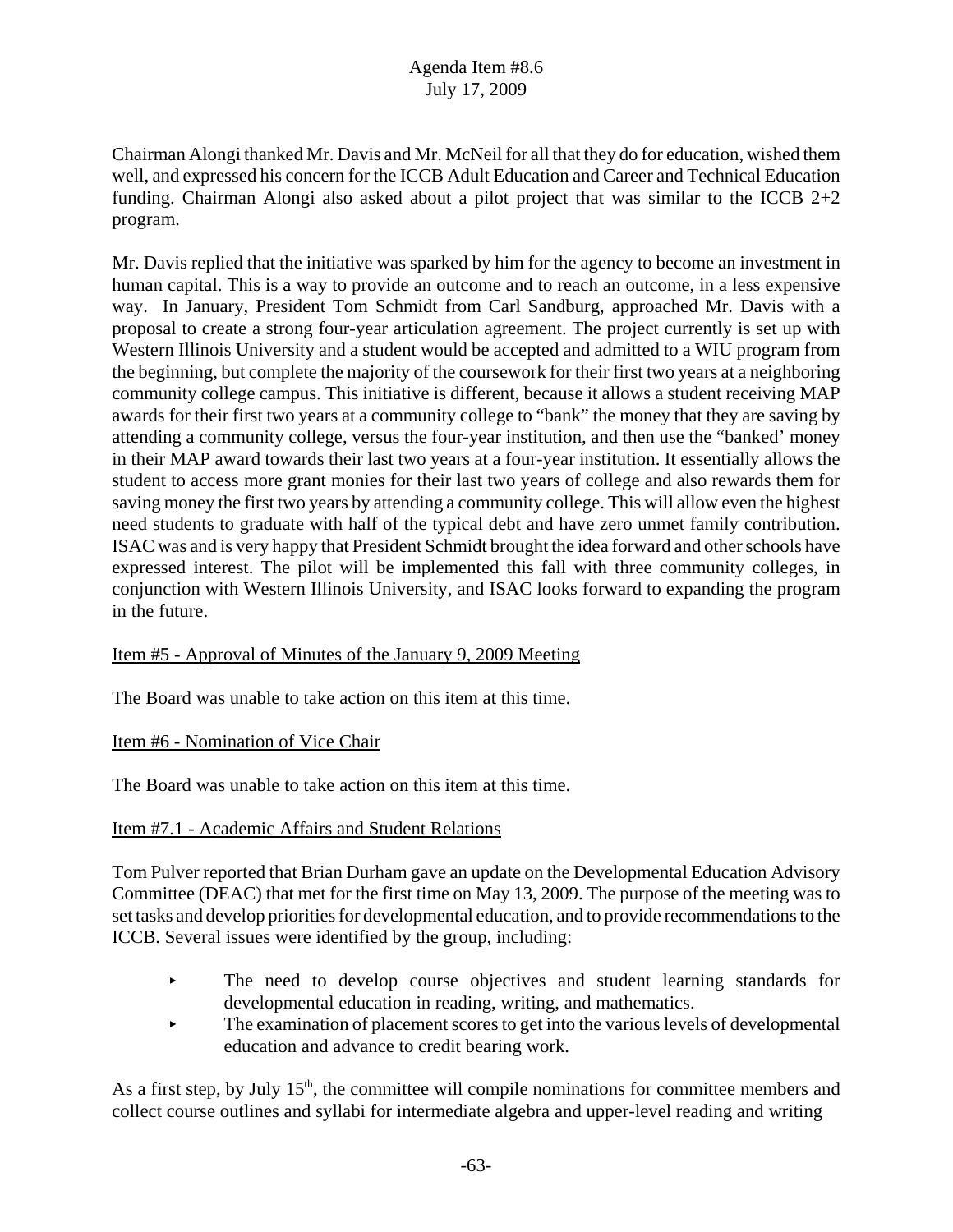developmental education courses. This information should be available to DEAC members prior to the next meeting on July 24, 2009 from 10:00 a.m. to 2:00 p.m.

Brian Durham also gave an update on the Green Jobs Initiative. The ICCB and ISBE applied to participate in a Green Jobs Academy through the CTE Division. This academy is 14 months long and entails extensive training on the development of programs of study, focused specifically on green industries. If accepted, the ICCB hopes to gain insights not only into the implementation of Green Programs of Study, but also into the general process of developing local Programs of Study. The application deadline was May 22, 2009, and five states will be selected to participate in the academy.

Lavon Nelson reported on the Shifting Gears 2.0 Initiative. The Joyce Foundation has funded the Shifting Gears 2.0 Initiative for two more years, with a DCEO grant to match the funds. The primary focus this time will be on data measurement and collection. Also included will be imbedding bridge programs broadly throughout the education and workforce systems. The workgroup for Joyce is currently developing next year's rollout plan for the field.

Dr. Elaine Johnson announced that the Student Leadership Institute will be held this weekend and over 30 students are expected to attend.

Dr. Johnson gave a status report on the American Diploma Project, as well. The math and English faculty teams have identified College and Career Readiness standards and, on June 26, 2009, a joint meeting will be held. Community colleges are well represented with eight faculty working on this initiative. Once this phase is completed, it will tie into current work being done by the DEAC.

Dr. Johnson also announced that the Dual Credit Quality Act Bill has passed and is at the Governor's office for signature.

## Item #7.2A - Fiscal Year 2010 Update

Ellen Andres, ICCB Chief Financial Officer, distributed a handout that listed community college capital projects in the Fiscal Year 2010 Capital Budget in Senate Bills 312 and 313. Currently, we have \$357 million for our community colleges which is higher than we have ever seen. It really shows how much lobbying was done on the part of community colleges.

A second handout referred to the base and system operating grants which went through on Senate Bill 2132, which is associated with the stimulus funding. If that money is cut, then Illinois will lose stimulus monies, but hopefully that will not happen. A second piece of legislation, Senate Bill 1197, concerns the Career and Technical Education and Adult Education funding. That funding is at 50 percent and is not a dollar for dollar match, as commonly perceived. The state General Revenue Fund for those grants is appropriated at 50 percent. These programs require the state to maintain the same level as in previous years, or the federal money may not be used by the state. At this level, Illinois will lose all federal funding as well. For agency operations, ICCB has been asked to cut 25 percent and, currently, we do not know what will happen with that request.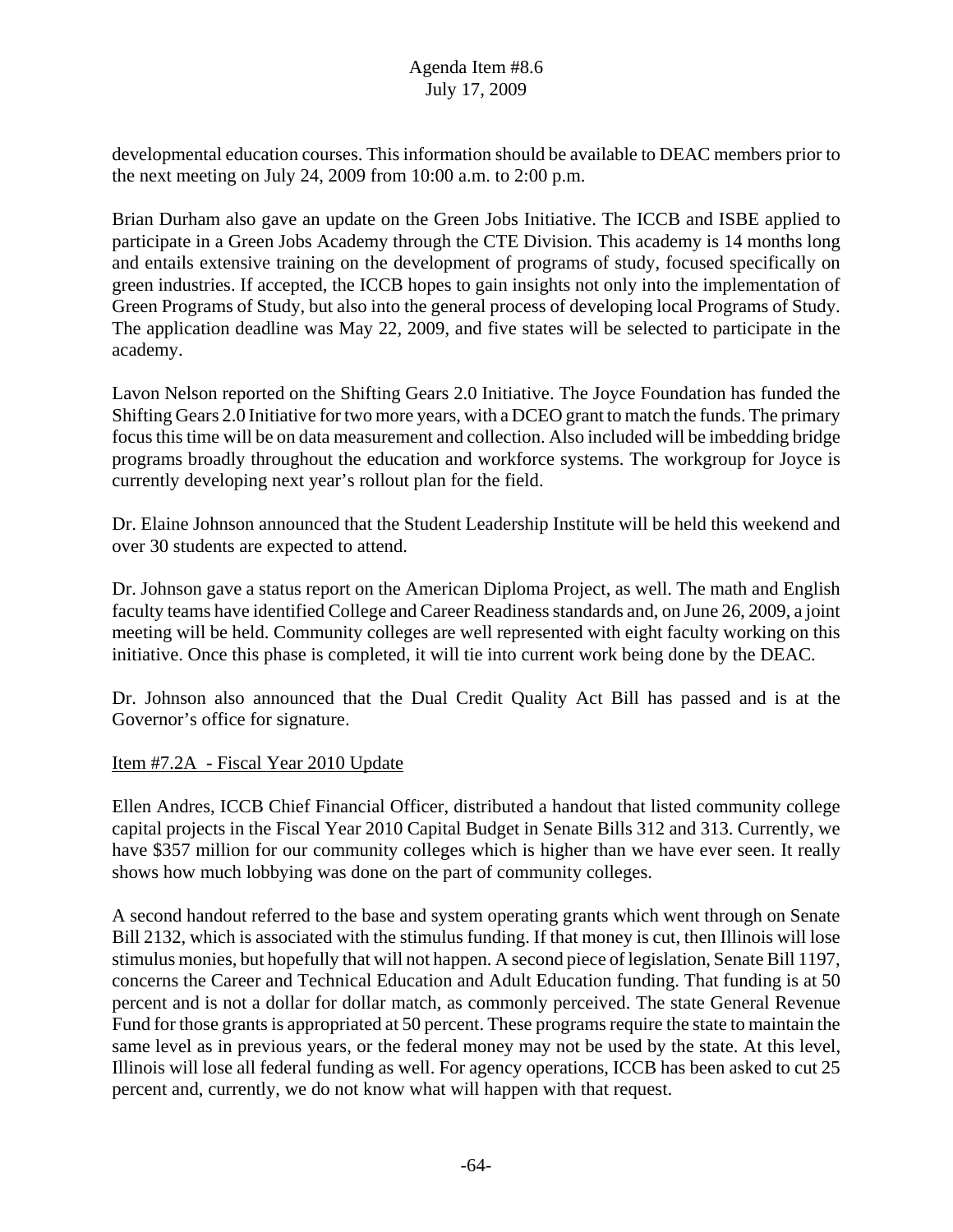Chairman Alongi asked Ms. Andres to explain how the RAMP list works and to discuss the joint resolution that pertains to RAMP funding.

Ms. Andres replied that the original recommendation in HB312 was for 12 projects to be funded on the RAMP list. The RAMP list has been stagnant for many years and, much to our surprise, House Bill 312 included the next three projects on our list. Included in this bill were temporary facilities as well. So, currently, 15 projects will be taken off of the RAMP list and we will start with project number 16 for next fiscal year.

Senate Resolution 303 was introduced by Senator Toi Hutchinson a main focus is the underfunding of the community college system. The goal is to establish what is a good funding level, how it would be funded, and one additional piece will look at the RAMP list and how that funding is allocated. RAMP is an acronym for Resource Allocation Methodology Plan and is also used by the IBHE. Our RAMP projects are inserted into the IBHE list. Senate Resolution 303 may look at new priorities such as green building costs, in addition to the traditional components that are already accounted for.

Chairman Alongi discussed the fact that one community college received two funded projects on the RAMP list that totaled \$60 million. He stated that it seemed in excess that one college would receive funding of two projects for that amount of money and other colleges on the list received nothing.

Jake Rendleman stated that it did not seem fair to him either.

Chair Alongi stated that the RAMP list needs to tie into the project, but it also needs to have some sort of financial need tied to the community college as well.

Mr. Obrzut mentioned that, in a meeting with Senator Sandoval, the Senator felt the same way. Some colleges have called and complained about the system and hopefully the resolution will help resolve the issues. Mr. Obrzut and Ms. Andres understand the frustration of those schools that did not receive funds and have been on the list for six or seven years, but it is an honest system.

Ms. Andres reiterated that it is not a perfect system because it pits the colleges against one another, but it was also never meant to stall out for eight years. Chairman Alongi stated that he feels there should be a check and balance of the system.

## Item #7.3 - External Affairs

Jake Rendleman reported that the External Affairs Committee conference call dealt with legislative updates.

Steve Morse stated that the conversation was dominated by the budget bills which Ms. Andres has already given an update. Mr. Morse then distributed a handout (see Exhibit A) that detailed all of the bills of interest to the ICCB. Perhaps the most important was a bill that impacts boards and commissions. The bill basically requires boards and commissions to make available information about themselves and makes the appointment process for boards and commissions more transparent.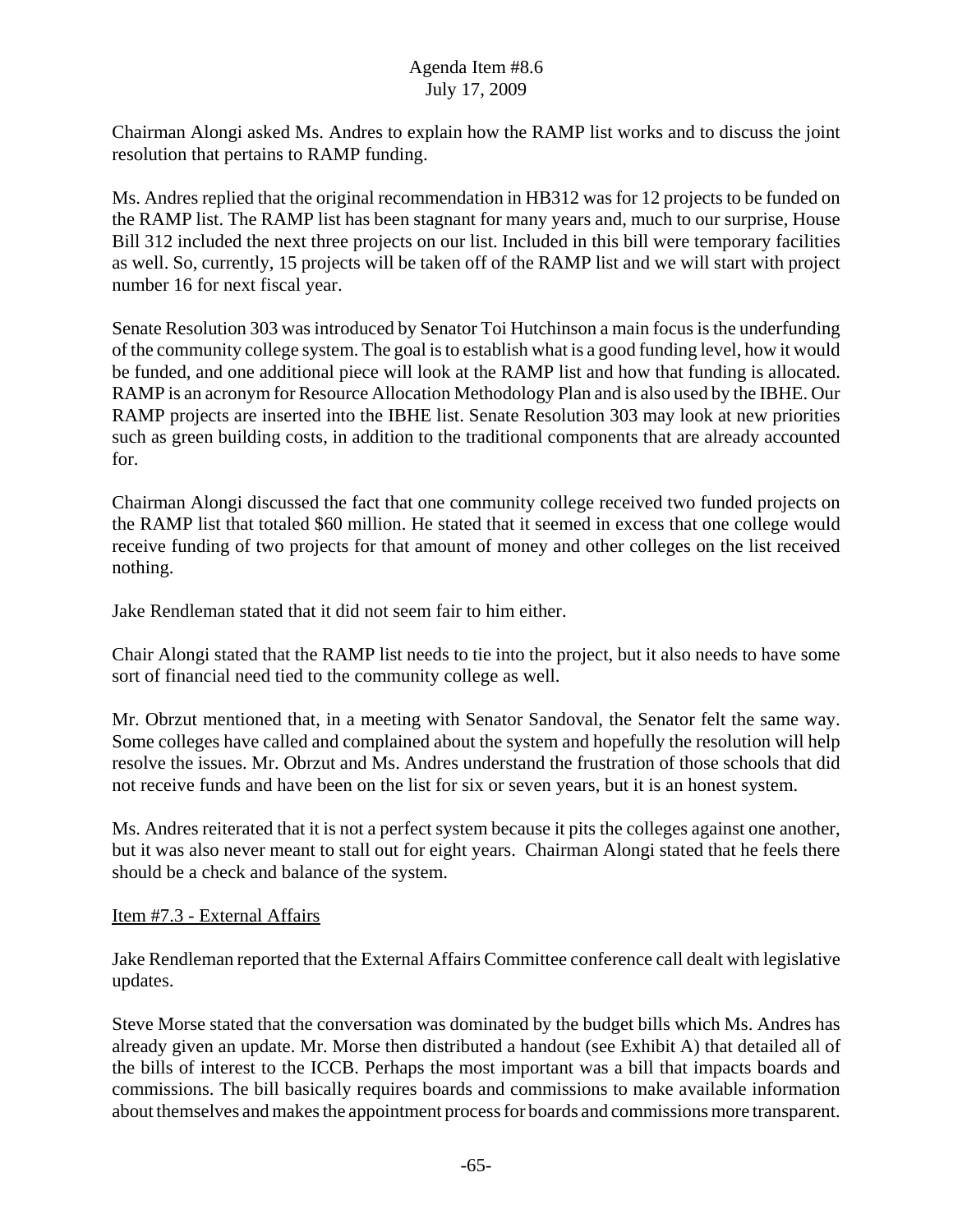The "Fumigation Bill" is currently on  $3<sup>rd</sup>$  reading in the Senate and there is currently no new information on it.

### Item #7.4 - Strategic Planning

Jake Rendleman reported that the committee discussed reorganizing the Board committee structure. The committees will be reassigned and include Adult Education, Strategic Planning, Research Policies, and Educational Technology under direction of Karen Hunter Anderson; Budget and Finance, Personnel and Evaluation under direction of Ellen Andres; Academic Affairs, Career and Technical Education, and Workforce Development under direction of Elaine Johnson; External Affairs under direction of Steve Morse; and Student Relations under direction of the ICCB Student Member. The committee will recommend a new committee structure to the Board at its July 17, 2009, meeting for approval.

ICCB staff continue to work with the Illinois Board of Higher Education to develop and implement action strategies for the goals of The Illinois Public Agenda for College and Career Success.

ICCB staff has met with the Governor's Office to provide direction and suggest members for the P-20 Council. The P-20 Council was established during the  $95<sup>th</sup>$  General Assembly (2007-2008). The purpose of this council is to study and make recommendations concerning education at all levels in order to avoid fragmentation of policies, promote improved teaching and learning, and continue to cultivate and demonstrate strong accountability and efficiency. The Governor will likely appoint members after the end of this fiscal year.

The ICCB held the second two-day strategic planning retreat to update the Illinois Vision for Adult Education and Family Literacy. Jennifer Foster will discuss this vision during her presentation on adult education later during the Board meeting.

#### Item #8 - President/CEO Report

Geoff Obrzut thanked the Board members for their attendance because he did not want to cancel the meeting with so many guests attending. Steve Morse and Mr. Obrzut have repeatedly put requests in to the Governor's Office for Board appointments and, hopefully, now that session is over, we will receive new appointments soon.

Congratulations were awarded to Suzanne Morris for receiving the Meritorious Service Award from ICCTA.

Mr. Obrzut thanked Dr. Bob Mees, outgoing President of the Presidents' Council, for his work over the past year. It was a pleasure working with Dr. Mees and he did a great job. Good luck was bestowed upon incoming President, Dr. John Erwin from Illinois Central College.

Thanks were also awarded to Jeff Mays, outgoing President of ICCTA, for all of the hard work that he has put in during the past year. Barb Oilschlager will take over as ICCTA President and Mr.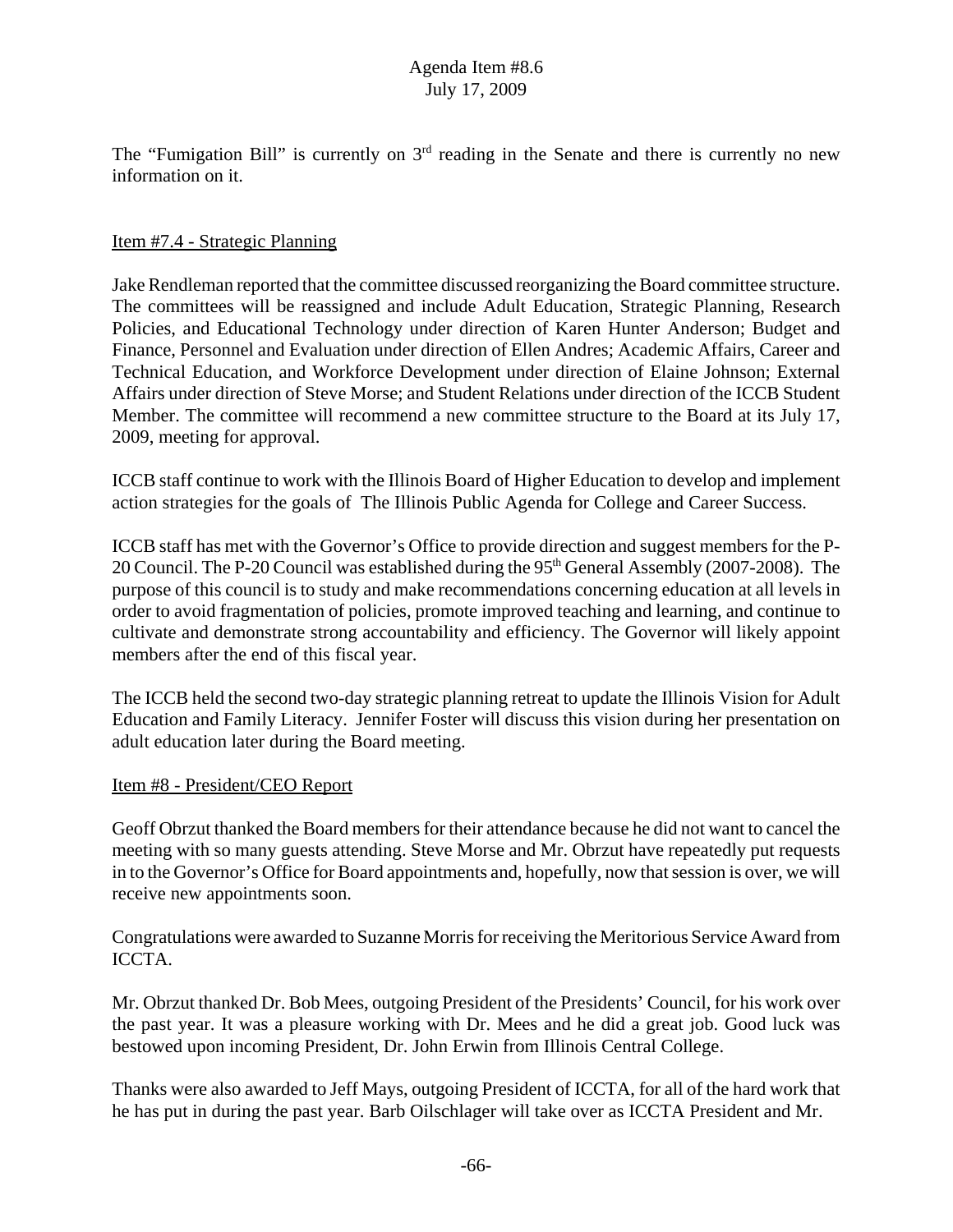Obrzut acknowledged that Ms. Oilschlager is a hard worker and he looks forward to working with her.

Mr. Obrzut thanked Jake Rendleman and Dale Chapman, President of Lewis and Clark Community College, for serving on the Taxpayer Action Board. He thanked them for their presence and felt that they really were advocates to not streamline the education agencies.

Mr. Obrzut was pleased that the "Fumigation Bill" did not pass the Senate. At one time, if the bill would have passed, almost 90 percent of our staff would have been eliminated.

The Latino Advisory Committee met for the second time on May 28 at the College of Lake County. He thanked the College of Lake County for hosting the committee and, over the summer, the committee will work on their recommendations and will present them to the whole committee during their October meeting at Morton College. Final recommendations will be presented to the ICCB at its November Board Meeting at Carl Sandburg College in Galesburg.

Congratulations were extended to Danville Area Community College, Elgin Community College, Morton College, and Triton College for being selected to participate in the Achieving the Dream project. This initiative will help at risk students and is a great program, something that we have been striving to be a part of for several years. The Auditor General released its fiscal year 2007-2008 audit of the ICCB. If you are interested in viewing its contents, it may be found through a link on our website. There was nothing of great significance in the audit and we do not anticipate to be called in front of the Illinois Audit Commission.

Mr. Obrzut also congratulated Dr. Wayne Watson, Chancellor of City Colleges of Chicago, for accepting his new position as President at Chicago State University.

## Item #9.1 - Illinois Community College Faculty Association

Kathy Westman thanked the Board for the opportunity to present today. She also thanked the ICCTA and ICCB for their help in planning the joint conference and retreat that the ICCFA is also holding this weekend. Thanks were also expressed to the ICCTA and ICCB for their ongoing commitment to the ICCFA. Recently, various faculty that belong to the ICCFA have been asked to serve on over ten different statewide advisory groups. The ICCFA considers this a privilege and truly appreciates being included in these groups.

The Teaching and Learning Conference will be October 8-9, 2009, and will be held in Springfield at the Crowne Plaza. The ICCFA has currently received twice the normal amount of requests for presentations and is at about 75 percent participation for ICCFA dues.

## Item #9.2 - Illinois Community College Trustees Association

Barb Oilschlager thanked everyone for attending and commented that it is nice to hold the joint meetings and this is one of the most enjoyable meetings because everyone is able to celebrate the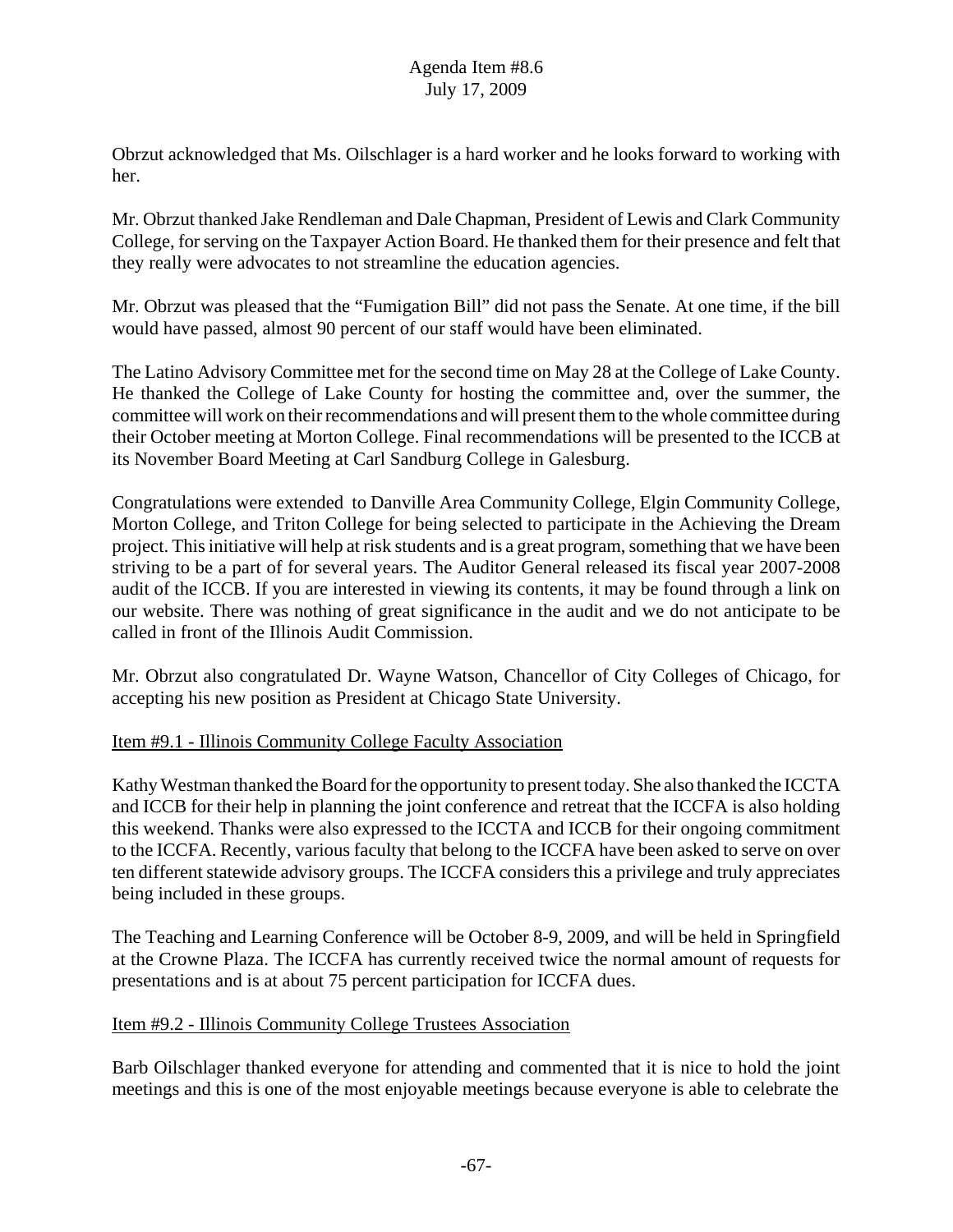successes of the faculty, alumni, and trustees. The ICCTA is thrilled to honor Suzanne Morris with the Meritorious Service Award.

The ICCFA is conducting new trustee orientation this weekend and there are over 40 new trustees this year. This is a great opportunity to bring them into and inform them about the community college system.

The presidents reception will be held tonight before the awards ceremony. The ICCTA truly appreciates all of the support that the ICCB provides and, although it will be a challenging year, Ms. Oilschlager looks forward to working with the ICCB.

## Item #9.3 - Illinois Community College System Foundation

Ray Hancock reported that he was pleased to address the ICCB. Mr. Hancock is grateful to Tom Pulver for representing the ICCB on the ICCSF board of directors. Mr. Pulver does an outstanding job.

The ICCSF scholarship program is one of its main missions and regularly distributes an estimated \$250,000 in scholarships every year to the community colleges. Despite the downturn in the market last year we did not reduce the scholarship amount, but this year it is a necessity. The ICCSF will distribute in excess of \$100,000 to the colleges this year. The economy has hurt all of our investment accounts and even the colleges are suffering and being forced to make adjustments. We are asking our donors to increase their donations to offset the losses.

The ICCSF building, which houses the ICCB and all components of the system, is still in the planning stages to add two additional floors to the building. The ICCSF has encountered a lot of obstacles along the way, some of which are easier to handle versus others. The biggest issues relate to money. The downturn in the economy has been a blessing in terms of interest rates and construction costs. Both of these are at an all time low. We are also pursuing tax free bonds through Sangamon County. A big problem that we have encountered is the state. Rent payments are considerably behind, but we are still moving ahead and hopes are that the ICCSF will be able to break ground on the project soon.

The Purchasing Consortium, which was created several years ago, has shown steady growth for four years now. This past year set a record in business and has proven to be an asset to the system. The City Colleges of Chicago uses the Consortium extensively and in a number of unique ways. The ICCSF is working with Municipal Media Solutions to access college web pages to provide advertising, and Energy Systems Group conducts energy audits to promote money savings.

Overall, the Foundation is sound and moving forward.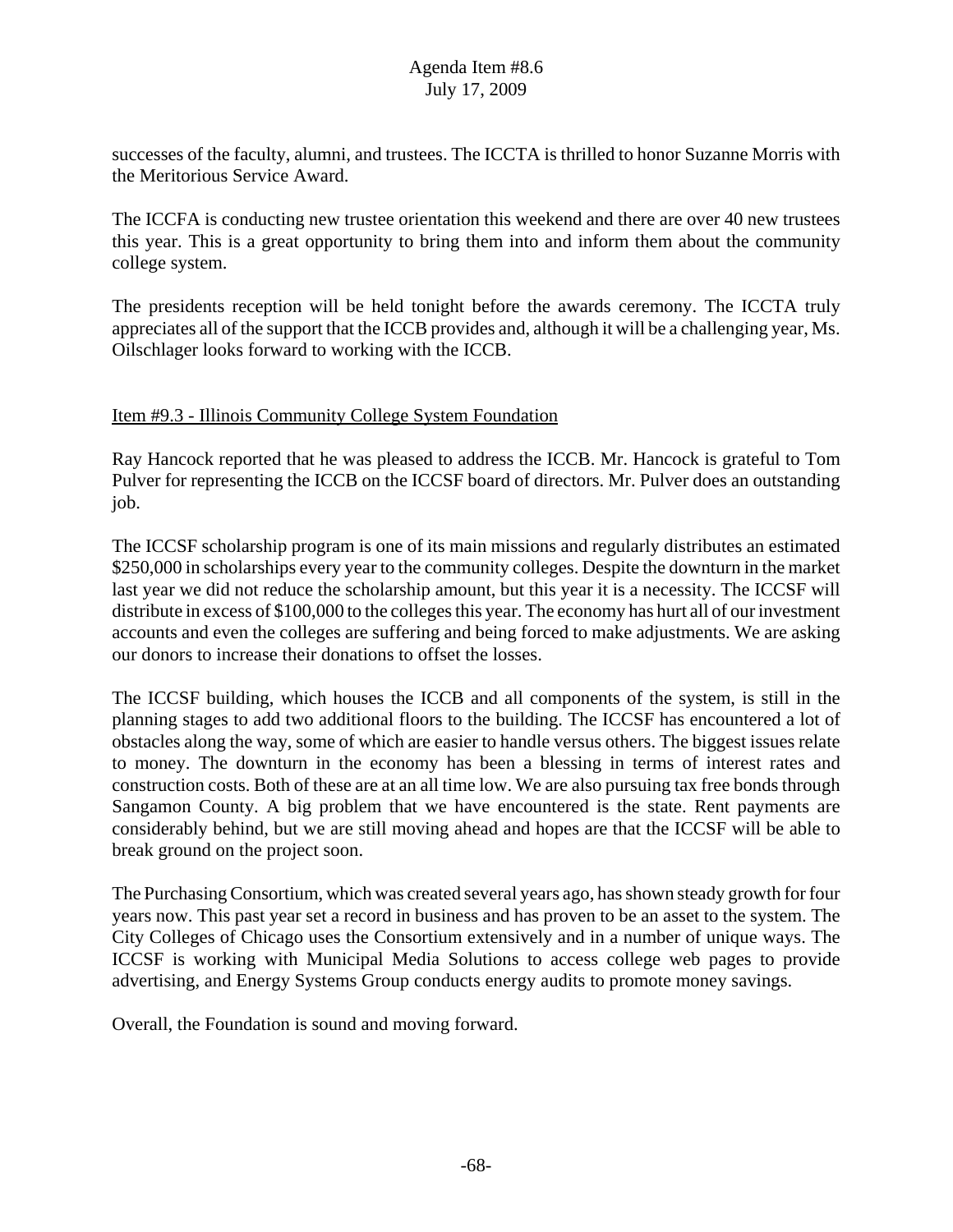#### Item #9.4 - Presidents' Council

Chairman Alongi thanked Dr. Mees for his hard work and dedication to the system over the last year.

Bob Mees thanked Chairman Alongi and stated that this is an exciting time due to the potential for the future, which was also expressed by Ms. Oilschlager earlier during the meeting. The ICCB, ICCTA, and Presidents' Council put forth the best combined effort ever to address the issues presented by the Governor and the General Assembly. Everyone spoke with one voice and was very aggressive in asking for the 2.8 percent base operating funds. Gaining approval of the capital bill was also a huge accomplishment. Dr. Mees also agrees with Chairman Alongi's statements that the RAMP list needs to be addressed. He understands that it cannot be changed this year, but the issue does need to be addressed.

Dr. Mees stated that the Presidents' Council also wanted restoration of funding for workforce development, P-16, and deferred maintenance. The ball has started rolling on this and, hopefully, this is something that Presidents' Council may continue working towards next year.

A lot of time has been spent recently on dealing with the funding loss regarding the Adult Education and Career and Technical Education. Geoff Obrzut, Karen Hunter Anderson, and Jennifer Foster have been excellent sending information out to the colleges. The Adult Education leaders have been great about lobbying and have made an impact. We do not have the funding back yet, but Dr. Mees remains hopeful that the funding will be restored. The City Colleges of Chicago are also very heavily involved. Dr. Wayne Watson, Chancellor, City Colleges of Chicago and Presidents' Council legislative chair, proposed the idea to host town hall meetings four times a year to help promote the community college mission. The first meeting will focus on Adult Education and Career and Technical Education funding. It will be televised through the Kennedy-King television studio and then sent throughout the state to various televison stations for news releases. Participants will include college presidents, trustees, ICCB staff, legislators, and students.

Dr. Mees discussed how he felt the relationship with the Illinois Board of Higher Education (IBHE) was at an all-time high. Community colleges were invited to give two in-depth presentations to the IBHE board this past year to inform the board about community colleges. The first presentation covered basics about community colleges and the second focused on workforce development.

Dr. Tom Choice, President from Kishwaukee College, was appointed to represent the Presidents' Council on the P-16 Council.

Dr. Jerry Weber and Dr. Georgia Costello are taking charge of the Sustainability Network, and it is going great. It started as a pilot project about one year ago and now all 49 colleges are involved. The Sustainability Network is also the first of its type in the country.

The new officers of the Presidents' Council will take office on July 1. John Erwin from Illinois Central College will be President, Jerry Weber from College of Lake County will be Vice-President, and Gayle Saunders from Richland Community College will be the Secretary/Treasurer. They will make a great team to lead and move the Presidents' Council's initiatives.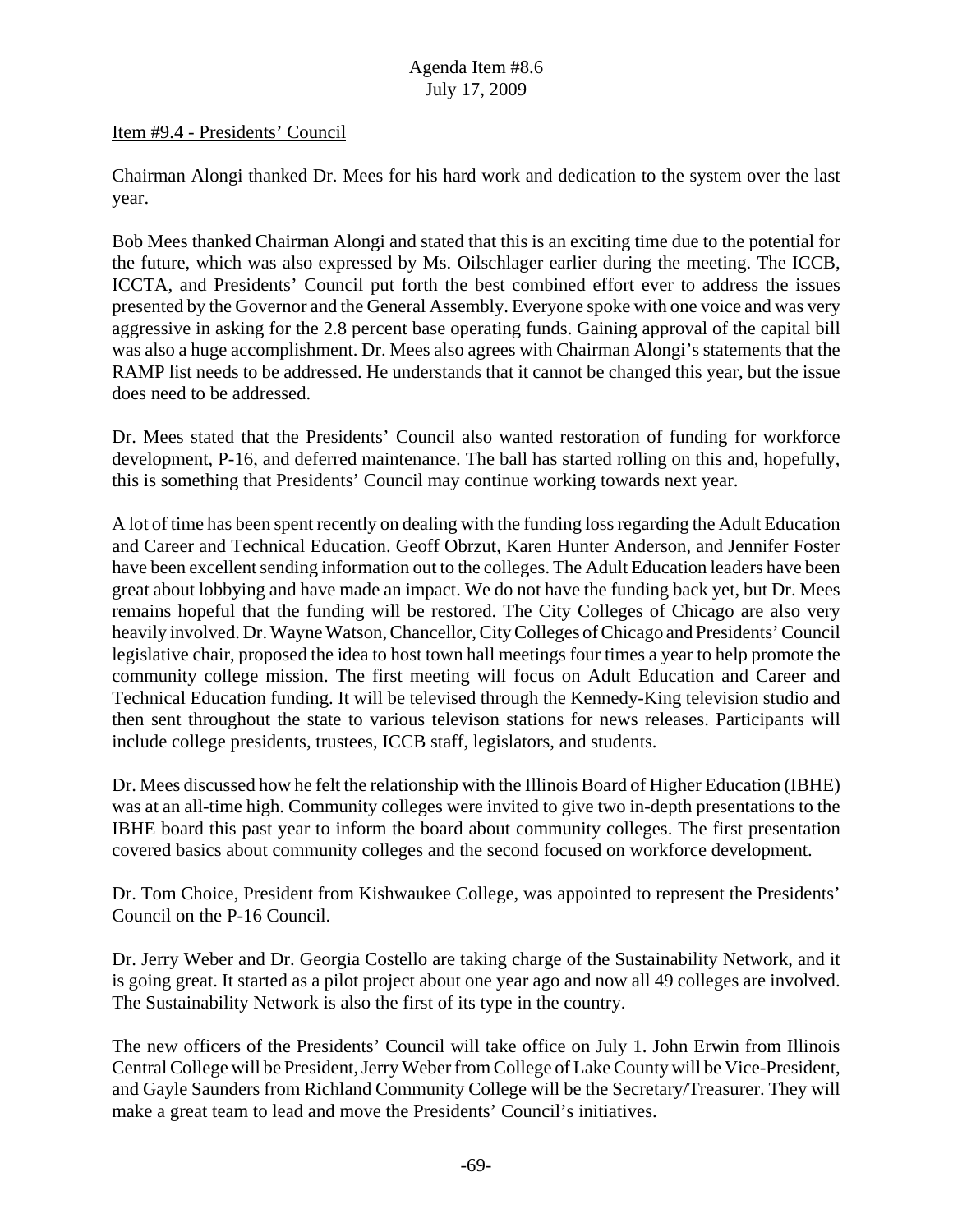### Item #9.5 - Latino Advisory Committee

Lizzette Richardson, Associate Vice-Chancellor for City Colleges of Chicago, reported that the second meeting of the Latino Advisory Committee was held on May 28, 2009, and was hosted by the College of Lake County. The committee heard a report from Jorge Nieto, Educational Affairs Coordinator for the College of Lake County about programs that Ms. Richardson designed to assist Latino students. The committee members also addressed issues related to student success, affordablility, and participation in the committee areas of awareness, academic preparation, and student services. This included state and systemwide strategies to educate more Latino students, ways to expand access to financial aid, and effective practices for replication. The committee will formulate their recommendations for ICCB at the next meeting to be held at Morton College in October. The final recommendations will be presented to the Board at the November 2009 ICCB meeting.

### Item #9.6 - Student Advisory Committee

Christopher Brunson gave a summary of the past year of activities for the Student Advisory Committee. Recently, 247 students attended the Student Lobby Day in Springfield. The students discussed with several representatives and senators how community colleges educate 64 percent of Illinois higher education students, but receive only 14 percent of the funding available to higher education. They also listened to Senator Pamela Althoff speak.

SAC has raised almost \$5,000 for autism research in Illinois.

Other issues that SAC focused upon this year included veterans affairs and green initiatives on community college campuses. Several roundtable discussions have been held and included topics pertaining to the ICCB budget, the American Diploma Project, and the Illinois Student Assistance Commission.

At the last SAC meeting, new officers were elected. Melissa Gamber, from Illinois Central College, will take over as the new ICCB Student Member and her term begins July 1, 2009.

The Student Leadership Institute is currently taking place, with over 30 students participating. Mr. Brunson extended an invitation to all of the Board Members to attend the institute at any time over the next two days.

#### Item #11 - Adult Education Update

Dr. Karen Hunter Anderson thanked Mr. Obrzut, Chairman Alongi, and the Board Members for allowing her and Ms. Foster to update the Board about Adult Education, Family Literacy, and GED testing. Dr. Anderson expressed that the system could not be as dynamic as it is without the support of President Obrzut and Jennifer Foster, Senior Director for Adult Education and Family Literacy, whom exhibits outstanding leadership. Ms. Foster's staff is also wonderful, passionate, caring, and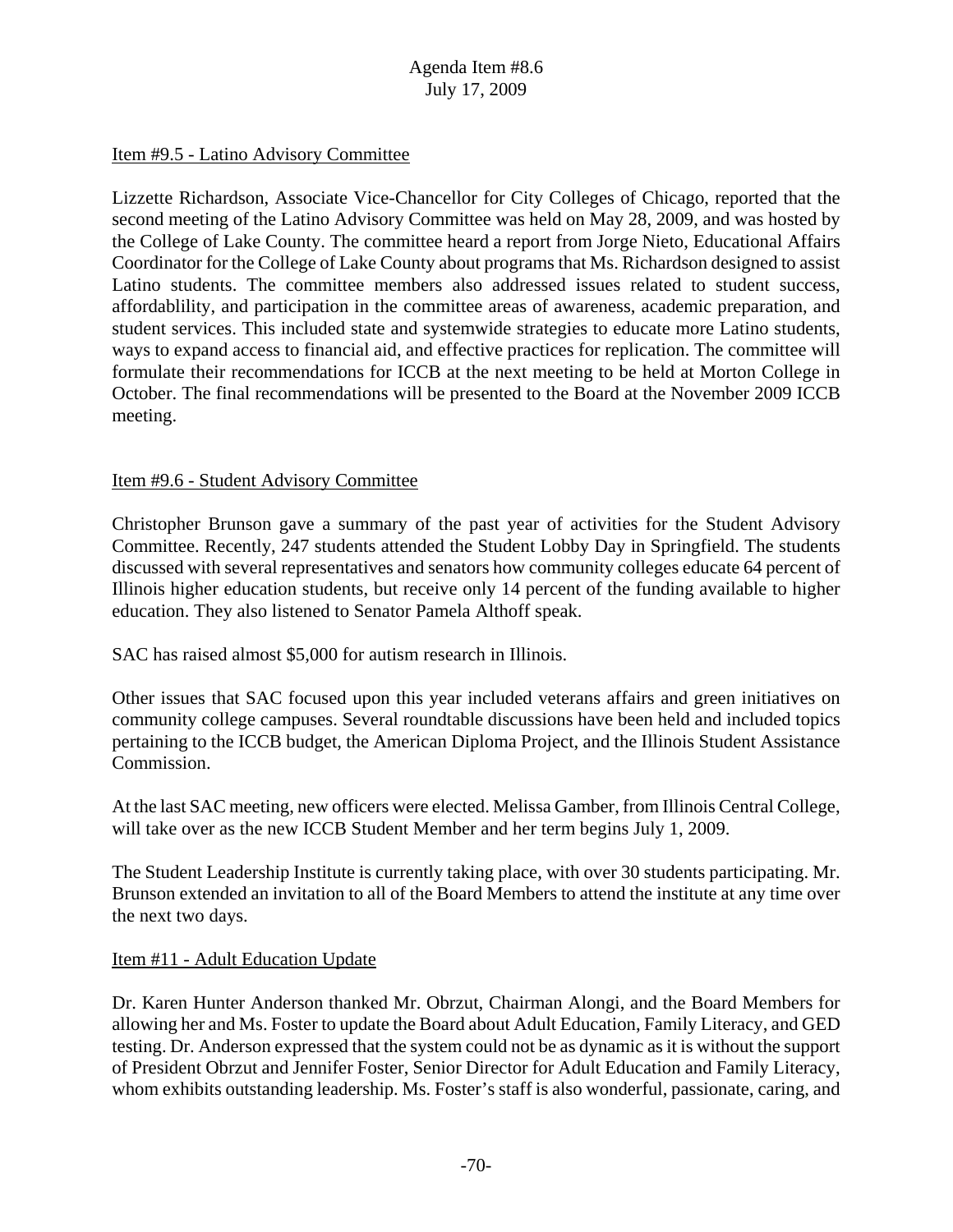## Agenda Item #8.6 July 17, 2009

a pleasure to work with. The impact of adult education is great and, recently, several legislators have received anywhere from 400-500 calls a day from constituents, adult education administrators, students, and faculty, voicing the need to restore and increase adult education funding.

Ms. Foster has been involved in adult education for 21 years, starting as an adult education instructor at Richland Community College, and then the program coordinator.

The Adult Education State Plan was submitted to the federal government on April 1. This outlines activities such as different systems and initiatives, performance and national activities for adult education, that the state would like to participate in over the course of the next year. Currently, the agency has been involved with the implementation of the Workforce Investment Act, a federal program, now in its 12<sup>th</sup> year. This was only intended to be a five-year program, and it is hopeful that the House and Senate will soon submit their bill for the Workforce Investment Act.

The Report to the Governor and General Assembly was submitted on March 1 and outlined the activities of Adult Education, which showed the needs and services that were put forth during the previous fiscal year. There are about 1.7 million individuals with less than a  $12<sup>th</sup>$  grade education, 630 immigrants, and 2.34 million Illinois residents that do not have English as the first language spoken in their homes. So, there is still a great need for adult education services and that is why we are working closely with the Presidents' Council, ICCTA, and the Illinois Adult Continuing Educators Association (IACEA) to restore adult education funding.

Over 28,000 individuals have been administered the GED test in the last year. The pass rate has increased from 58.5 percent to 63.5 percent. On July 1 of this year, the GED testing fee will increase to \$50 and this was approved by the Board in September 2008. We are still unsure of the ramifications of the fee increase, but we have been working with all of the testing centers and adult education programs to ensure notification about the increase has been delivered.

The GED-Illinois project (GED-I) continues to add states. The project is an online instructional system and nationally known, with Minnesota, Maryland, Washington, and Central Piedmont College in North Carolina as partners. Recently, Ohio and New Mexico have expressed interest in joining the project. The Adult Education Advisory Council is continuing to look at issues with curriculum, professional development, transition initiatives, the Joyce Foundation Shifting Gears Initiative, and continuing to provide support and recommendations for curriculum and transition services.

The Strategic Planning Process is currently underway, with the goal to move adult education into the future. We have contracted with Kathy Polis from Strategic Resources Training Incorporated and the former Adult Education Director for West Virginia. The Vision and Goals Document for Adult Education ended in December 2008 and we are now looking at taking adult education into the next five to ten years. The group is focusing on trends within Illinois and we are going to help this vision along career pathways. We want our students to have the abilities to access middle-skill jobs that are available in healthcare (especially in nursing), manufacturing, and transportation opportunities. We will work on redesigning the curriculum to help the students move into postsecondary education and to make that move without the need for remediation. There will be town hall/ informational meetings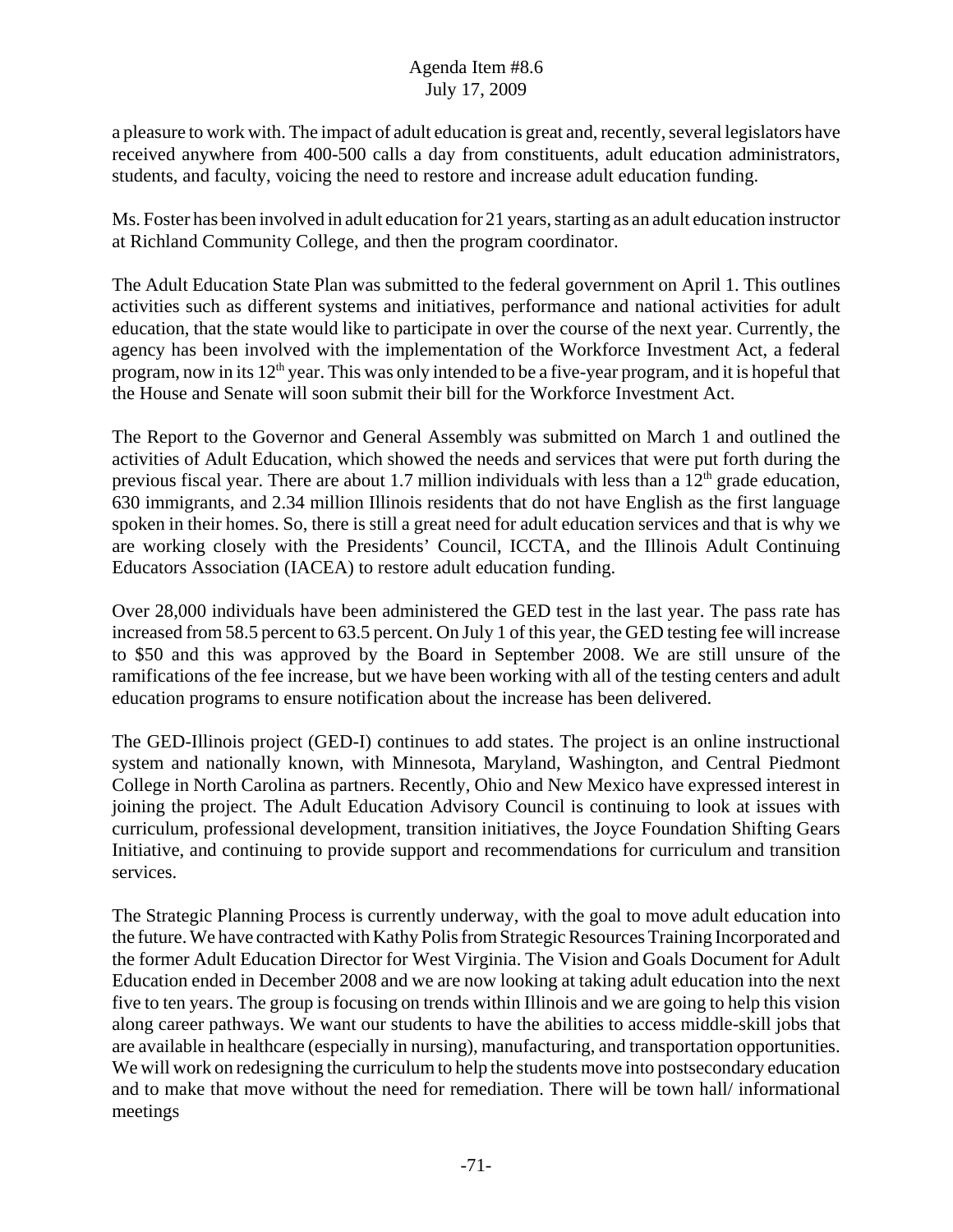held in each of the four educational regions of the state to discuss the planning process to receive feedback. There will also be a state stakeholder meeting held to ensure individuals that we partner with will have an opportunity to provide input into the vision and goal document. In October, this will be taken to the Adult Education Advisory Committee and presentation to the ICCB Board for approval will be in November of this year.

In March 2010, the Commission on Adult Basic Education will hold its annual conference in Chicago. The ICCB has been heavily involved in the planning for this conference, and it will be a great opportunity for adult education in Illinois to be featured.

Ms. Foster thanked the Board for their support during this trying time and remains optimistic that the funding for adult education will be restored.

Item #12 - New Units of Instruction

The Board was unable to take action on this item at this time.

Item #13 - Illinois Community College Board Recognition of Community Colleges

The Board was unable to take action on this item at this time.

Item #14 - Consent Agenda

Item #14.1 - Minutes of the March 20, 2009 Meeting

The Board was unable to take action on this item at this time.

Item #14.2 - Calendar Year 2010 Board Meeting Dates and Locations

The Board was unable to take action on this item at this time.

Item #14.3 - Authorization to enter into Interagency Contracts and/or Agreements

The Board was unable to take action on this item at this time.

Item #14.4 - Authorization to Transfer Funds among Line Items

The Board was unable to take action on this item at this time.

Item #14.5 - Intergovernmental and Data Sharing Agreement

The Board was unable to take action on this item at this time.

Item #15 - Information Items